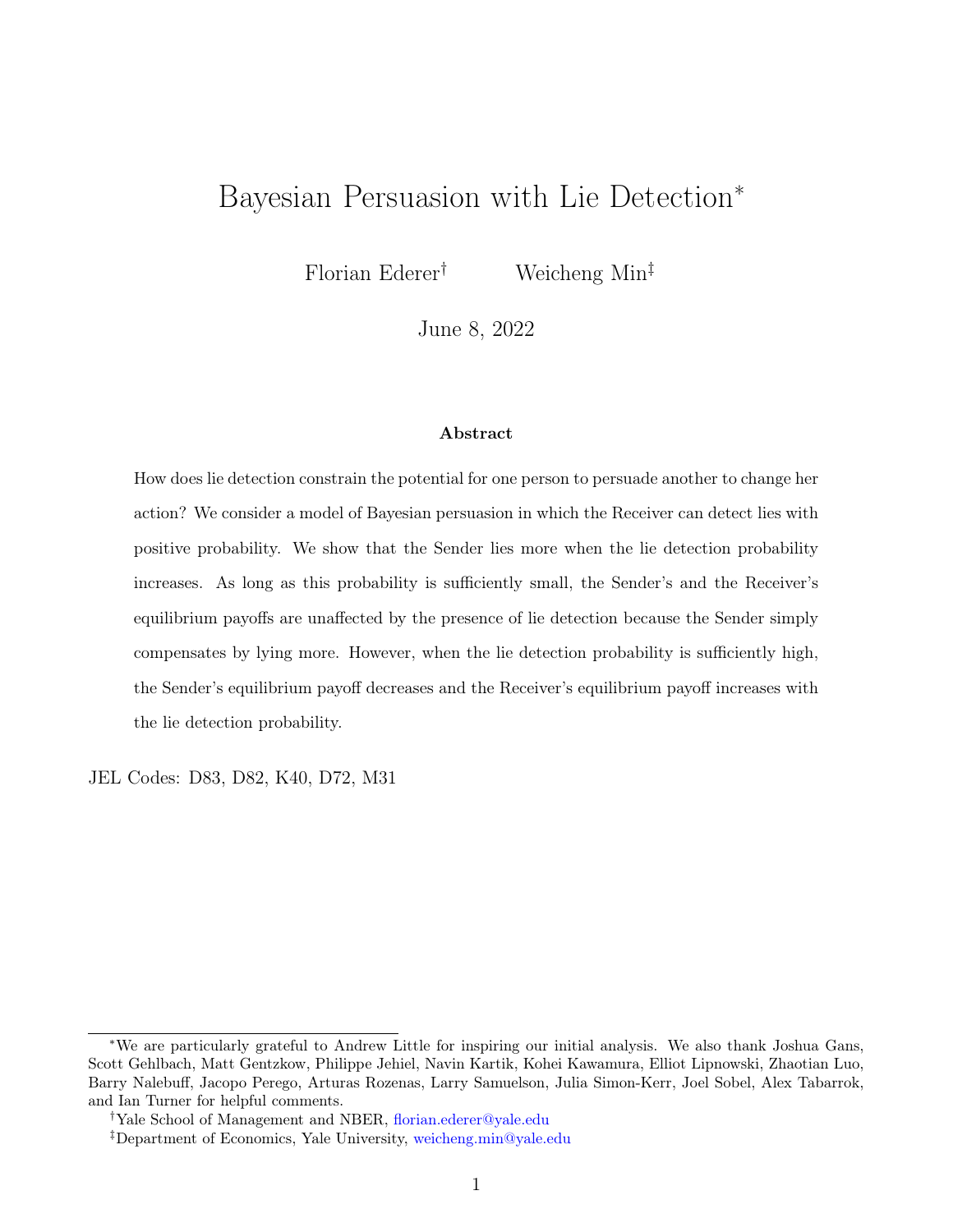## 1 Introduction

Lies are a pervasive feature of communication, even when it is subject to intense public and media scrutiny. For example, during his tenure as U.S. president, Donald Trump made over 20,000 false or misleading claims.<sup>[1](#page-1-0)</sup> However, such lies are also often detectable. Monitoring and fact-checking should constrain how much license a sender of communication has when making false statements. Interestingly, however, in the face of increased fact-checking and media focus, Trump's rate of lying increased rather than decreased—a development that runs counter to this intuition.

By incorporating probabilistic lie detection in a model of Bayesian persuasion [\(Kamenica and](#page-31-0) [Gentzkow,](#page-31-0) [2011;](#page-31-0) [Kamenica,](#page-31-1) [2019\)](#page-31-1) this paper shows that a sender of communication may optimally choose to lie more frequently when it is more likely that his false statements will be flagged as lies. The central innovation of our model—that lies are sometimes detectable—is a natural assumption for many applications of (Bayesian) persuasion including political campaigns, courts, advertising, expert advice, lobbying, and financial disclosure. For example, in a court case, facts may surface that contradict the statements of a plaintiff, defendant, or witness and affect the judge's or the jury's verdict.<sup>[2](#page-1-1)</sup> Similarly, a pre-sale inspection of a product may reveal that the seller has misrepresented some of the product's features which in turn may influence the buyer's purchase decision.

In our model, a Sender and a Receiver engage in one round of communication. The Sender observes a binary state of nature and commits to a messaging strategy. We assume that the message space equals the state space and define a lie as a message that differs from the true state of nature. If the Sender tells a lie, it is flagged as such with some probability. The Receiver observes both the message and the lie detection outcome and then takes an action. Whereas the Sender prefers the Receiver to take the "favorable" action regardless of the state of nature, the Receiver wants to match the action to the underlying state. Finally, the payoffs are realized for both parties.

<span id="page-1-0"></span>Our model delivers the following set of results. First, the Sender lies more frequently when the

<sup>1</sup>See [https://www.washingtonpost.com/politics/2020/07/13/president-trump-has-made-more-than-20](https://www.washingtonpost.com/politics/2020/07/13/president-trump-has-made-more-than-20000-false-or-misleading-claims/) [000-false-or-misleading-claims/](https://www.washingtonpost.com/politics/2020/07/13/president-trump-has-made-more-than-20000-false-or-misleading-claims/) for a comprehensive analysis of this behavior.

<span id="page-1-1"></span><sup>2</sup>Courts also focus on demeanor (e.g., facial expression, tone of voice, body language, gaze) as a lie detection tool, but the effectiveness of this policy is not supported by scientific studies [\(Simon-Kerr,](#page-31-2) [2020\)](#page-31-2).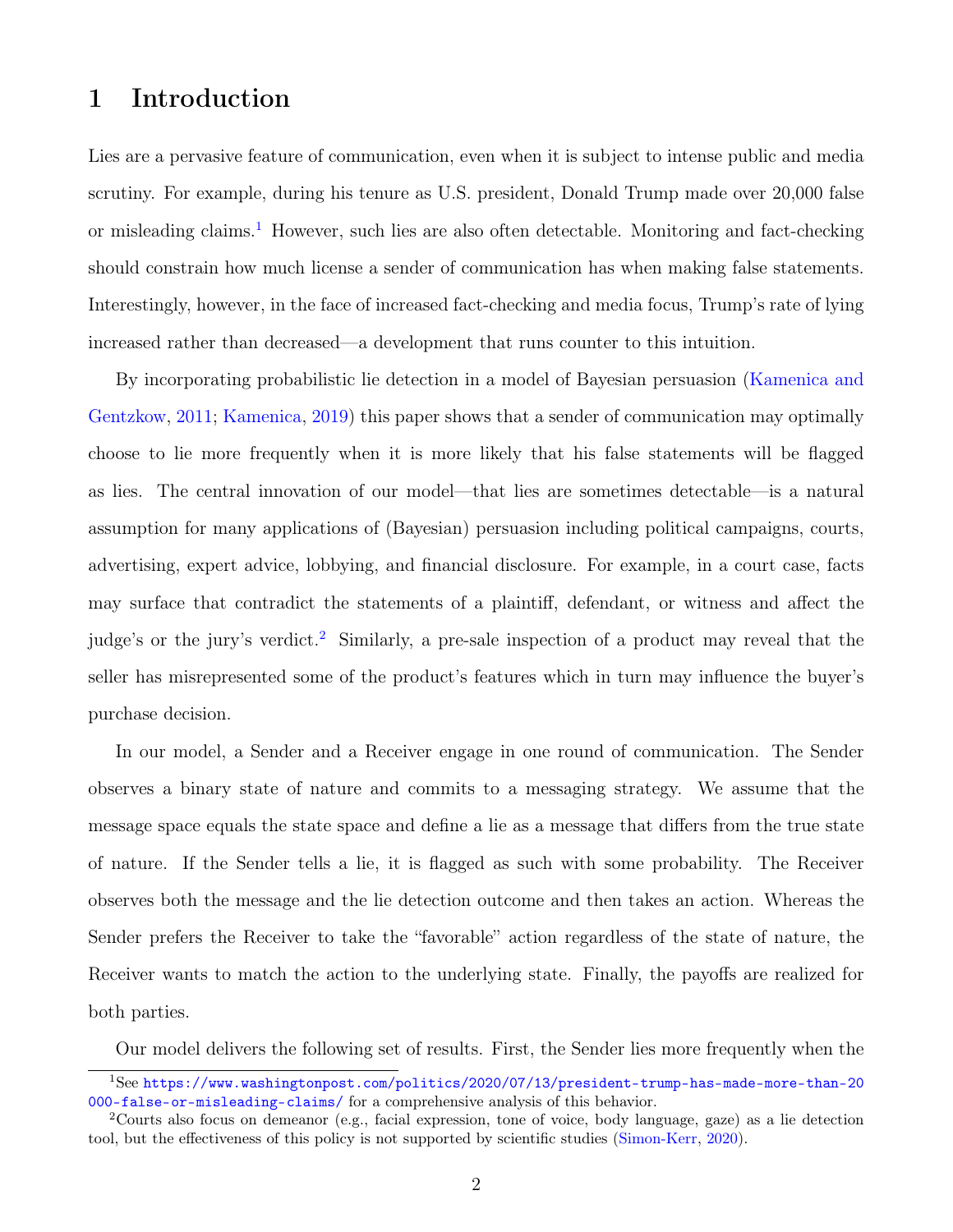lie detection technology improves. Second, as long as the lie detection probability is sufficiently small, the equilibrium payoffs of both players are unaffected by the lie detection technology because the Sender simply compensates by lying more frequently in the unfavorable state of nature by claiming that the state is favorable. That is to say, the lie detection technology changes the Sender's message strategy but does not impact the payoff of either player. Third, when the lie detection technology is sufficiently reliable, any further increase in the lie detection probability causes the Sender to lie more frequently in the favorable state of nature, and the Sender's (Receiver's) equilibrium payoff decreases (increases) with this probability.

A simple example illustrates the main intuition of our model. Suppose that politicians (Sender) always want war but war is not always good for voters (Receiver) who make the ultimate decision of supporting a war. If voters can never detect a lie we obtain the canonical Bayesian persuasion outcome. The politicians always say "war is good" when war is good, but when war is bad they sometimes say "war is bad" and sometimes say "war is good" (i.e., they sometimes lie). In equilibrium, politicians tell the truth just often enough that voters are indifferent between following the politicians' advice that war is good and ignoring them completely. The politicians are better off because relative to truth-telling, occasional lying results in war not only when war is good but sometimes even when it is bad.

Now assume that there is a technology that detects lies with some (low) probability (e.g., occasional fact-checking). Holding all else equal, voters would be better off because they can detect some lies of politicians saying "war is good" when in fact war is bad. However, due to the additional information generated by the lie detection technology, voters now strictly prefer to support a war when the politicians claim "war is good" without it being detected as a lie. Thus, politicians now have an incentive to report "war is good" more frequently when war is actually bad (i.e., they lie more often) to restore the voters' indifference condition. The voters' threat point of ignoring the politicians altogether has not changed and so in the new equilibrium their expected utility is still the same.

Our framework is sufficiently tractable to allow us to analyze a number of extensions. First, our main results continue to hold under partial commitment for the Sender. Second, they do not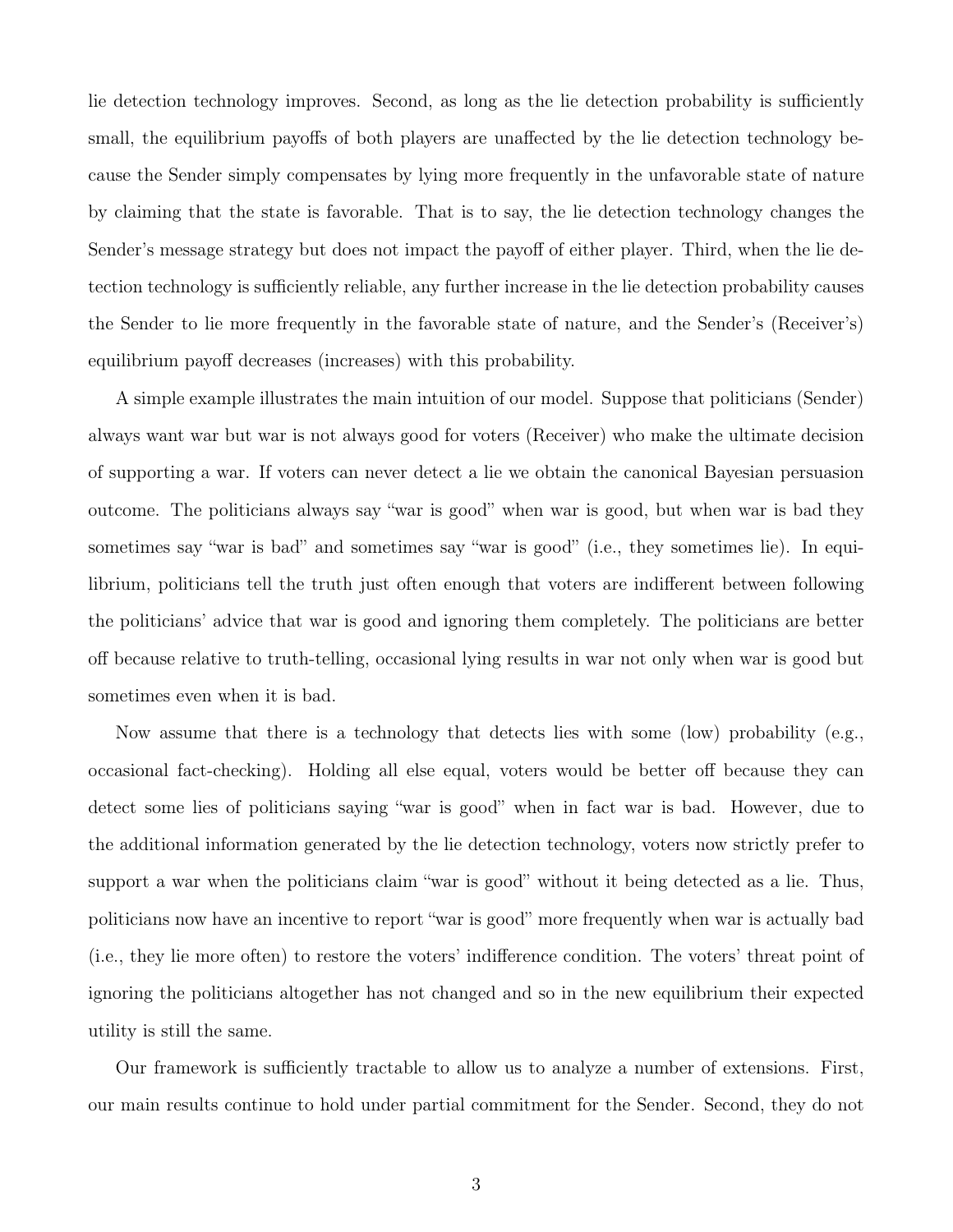rely on the fully revealing nature of a lie in our model. They continue to hold even when the state is not binary and thus detection of a lie does not fully reveal the state of nature. Third, we consider alternative detection technologies such as truth or state detection and show that the central insights of our model continue to hold. Fourth, we analyze the (nontrivial) case in which the default action coincides with the Sender's preferred action and show that the main results are analogous to those in the baseline model.

Our paper contributes to the study of constrained information design [\(Doval and Skreta,](#page-30-0) [2018;](#page-30-0) [Galperti and Perego,](#page-30-1) [2019;](#page-30-1) [Ball and Espín-Sánchez,](#page-30-2) [2022\)](#page-30-2). One of the key assumptions in the information design literature is that the information designer (i.e., the Sender in our setting) can commit and flexibly choose any information structure. This assumption is quite important as it often results in an obedience-principle representation which simplifies these problems. In reality, however, the designer may not be able to commit to all information structures and the exact nature of the constraints depends on the particular application. Our paper studies one such constraint (i.e., lie detection) which imposes realistic limits on the power of the designer and analyzes the optimal design problem under this constraint.

Two recent papers [\(Balbuzanov,](#page-30-3) [2019;](#page-30-3) [Dziuda and Salas,](#page-30-4) [2018\)](#page-30-4) also investigate the role of lie detection in communication. Their most significant difference with respect to our paper lies in the commitment assumption of the Sender. In both papers, the communication game takes the form of cheap talk [\(Crawford and Sobel,](#page-30-5) [1982\)](#page-30-5) rather than Bayesian persuasion as in our paper. We defer the detailed comparison of these papers with our work to Section [4.](#page-18-0) In addition, [Jehiel](#page-31-3) [\(2021\)](#page-31-3) considers a setting with two rounds of communication à la [Crawford and Sobel](#page-30-5) [\(1982\)](#page-30-5) but includes the innovative feature that a Sender who lied in the first period cannot remember the exact lies that she told. However, the potential inconsistency of messages never arises in any pure strategy equilibrium. As a result, no lies are ever detected in equilibrium.

Related theoretical work on lying in communication games also includes [Kartik et al.](#page-31-4) [\(2007\)](#page-31-4) and [Kartik](#page-31-5) [\(2009\)](#page-31-5), who do not consider lie detection but instead introduce an exogenous cost of lying tied to the size of the lie in a cheap talk setting. They find that most types inflate their messages, but only up to a point. In contrast to our results, they obtain full information revelation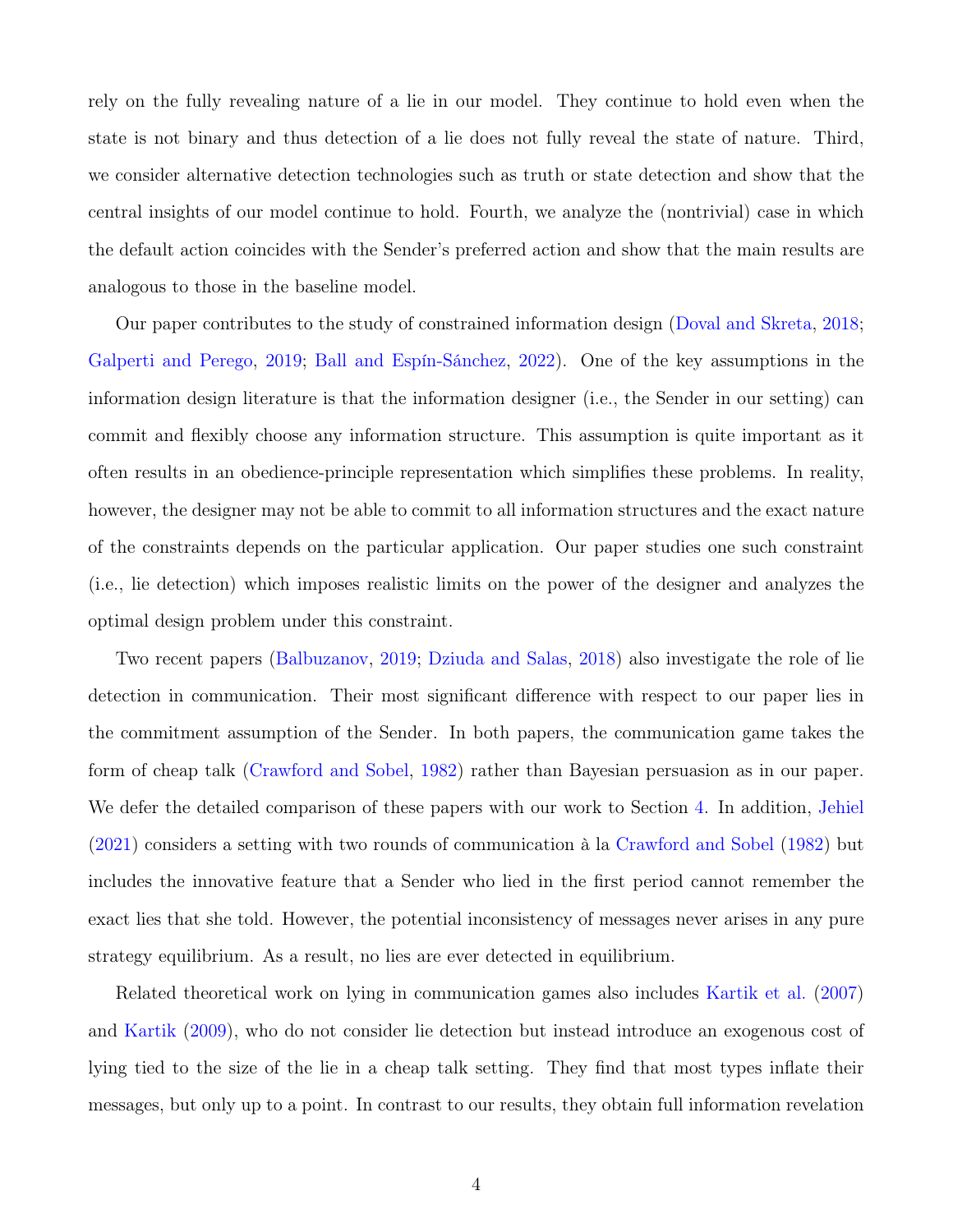for some or all types depending on the bounds of the type and message space. [Guo and Shmaya](#page-30-6) [\(2021\)](#page-30-6) considers a communication protocol in which the message space is over the distribution of states, and the Sender incurs a miscalibration cost if a message differs from the induced posterior of the message in equilibrium. They show that when this cost is sufficiently high, the Sender can obtain his commitment payoff. In contrast, if the Sender in our model loses all commitment power, he cannot obtain the commitment payoff for any lie detection probability. [Sobel](#page-31-6) [\(2020\)](#page-31-6) adopts a more abstract approach and clarifies the relationship between lying and deception in a general framework. The definition of lying in his paper is informally consistent with ours.

In the domain of political science, [\(Luo and Rozenas,](#page-31-7) [2018,](#page-31-7) [2021\)](#page-31-8) consider Bayesian persuasion with lying, yet with a different approach and a different definition of lies. In their models, the Sender does not have full commitment power and lies by misreporting the signal realization he observes. In contrast, in our model the Sender has full commitment power and lies by committing to a strategy that is not fully truth-telling. Moreover, as mentioned earlier, our paper can be viewed as a standard Bayesian persuasion problem with additional constraints on the set of feasible information structures. However, no such constraint is imposed in those papers. Furthermore, in contrast to our findings they show that the Sender lies only if the probability of lie detection is intermediate. In a slightly different vein, [Gehlbach et al.](#page-30-7) [\(2022\)](#page-30-7) analyze how improvements that benefit the Sender (e.g., censorship and propaganda) impact communication under Bayesian persuasion. In contrast, we focus on an improvement in the Receiver's communication technology.

Finally, a large and growing experimental literature [\(Gneezy,](#page-30-8) [2005;](#page-30-8) [Hurkens and Kartik,](#page-30-9) [2009;](#page-30-9) [Sánchez-Pagés and Vorsatz,](#page-31-9) [2009;](#page-31-9) [Ederer and Fehr,](#page-30-10) [2017;](#page-30-10) [Gneezy et al.,](#page-30-11) [2018\)](#page-30-11) examines lying in a variety of communication games. Most closely related to our work is [Fréchette et al.](#page-30-12) [\(forth](#page-30-12)[coming\)](#page-30-12), who investigate models of cheap talk, information disclosure, and Bayesian persuasion in a unified experimental framework. Their experiments provide general support for the strategic rationale behind the role of commitment and, more specifically, for the Bayesian persuasion model of [Kamenica and Gentzkow](#page-31-0) [\(2011\)](#page-31-0).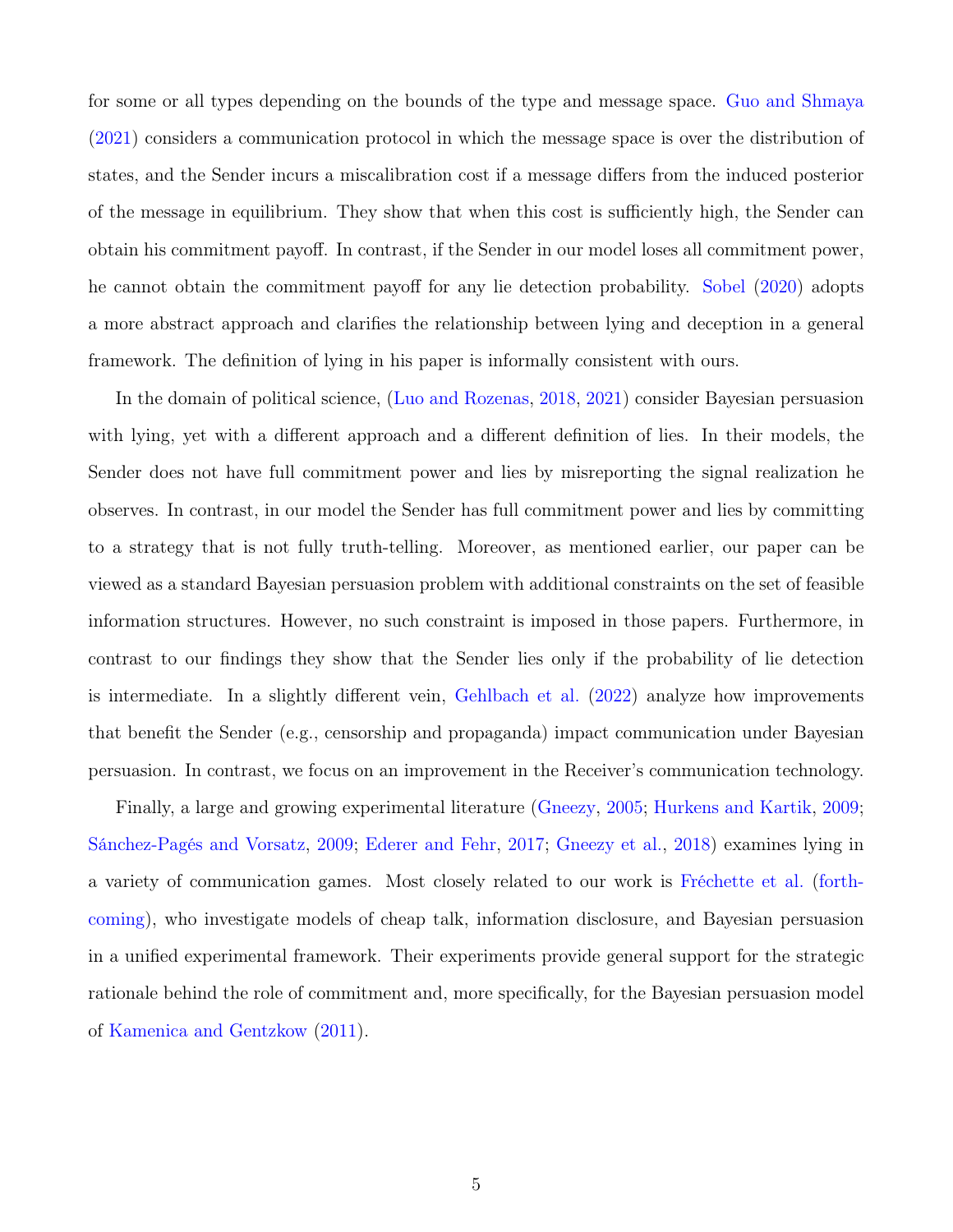## 2 Model

Consider the following simple model of Bayesian persuasion in the presence of lie detection. Let  $\omega \in \{0,1\}$  denote the state of the world and  $Pr(\omega = 1) = \mu \in (0,1)$ . The Sender  $(S, he)$  observes  $\omega$  and sends a message  $m \in \{0,1\}$  to the Receiver  $(R,$  she). In Section [2.3,](#page-6-0) we specify the exact nature of the Sender's communication strategy.

#### 2.1 Lie Detection Technology

If the Sender lies (i.e.,  $m \neq \omega$ ), the Receiver is informed with probability  $q \in [0, 1]$  that the message is a lie and thus learns  $\omega$  perfectly. With remaining probability  $1 - q$ , she is not informed. If the Sender does not lie (i.e.,  $m = \omega$ ), the message is never flagged as a lie, and the Receiver is not informed. Formally, the detection technology can be described by the following relation:

$$
d(m,\omega) = \begin{cases} lie, & \text{with probability } q \text{ if } m \neq \omega \\ \neg lie, & \text{with probability } 1 - q \text{ if } m \neq \omega \\ \neg lie, & \text{with probability } 1 \text{ if } m = \omega \end{cases}
$$

With a slight abuse of notation, we denote  $d = \{lie, \neg lie\}$  as the outcome of the detection result. The detection technology is common knowledge. In a standard Bayesian persuasion setup, this detection probability q is equal to 0, giving us an immediately comparable benchmark.

Note that lie detection here is different from state detection. While the former would inform the Receiver of the true state conditional on a lie, the latter would inform her of the true state independently of the message. Section [4](#page-18-0) discusses the differences between the two in more detail.<sup>[3](#page-5-0)</sup>

<span id="page-5-0"></span><sup>3</sup>Messages in our model are defined to have literal meanings, and thus they are classified as lies if they do not match the true state of nature. Under an alternative definition, a message is a lie if, in equilibrium, it induces an action inconsistent with the true state of nature. This alternative definition is more complicated and involves calculating a fixed point. Essentially, one starts with an arbitrary lying set  $L \subset \{(m = 1, \omega = 1), (m = 1, \omega = 1)\}$ 0)}  $\times$  { $(m = 0, \omega = 1)$ ,  $(m = 0, \omega = 0)$ } and then solves for the Sender's optimal solution when any pair in L triggers lie detection with probability  $q$ . This provisional solution generates a new lying set  $L'$ . A consistency condition  $L = L'$  is thus required to close the model. We do not adopt this alternative definition because it leads to a multiplicity of equilibria, which makes analyzing comparative statics difficult.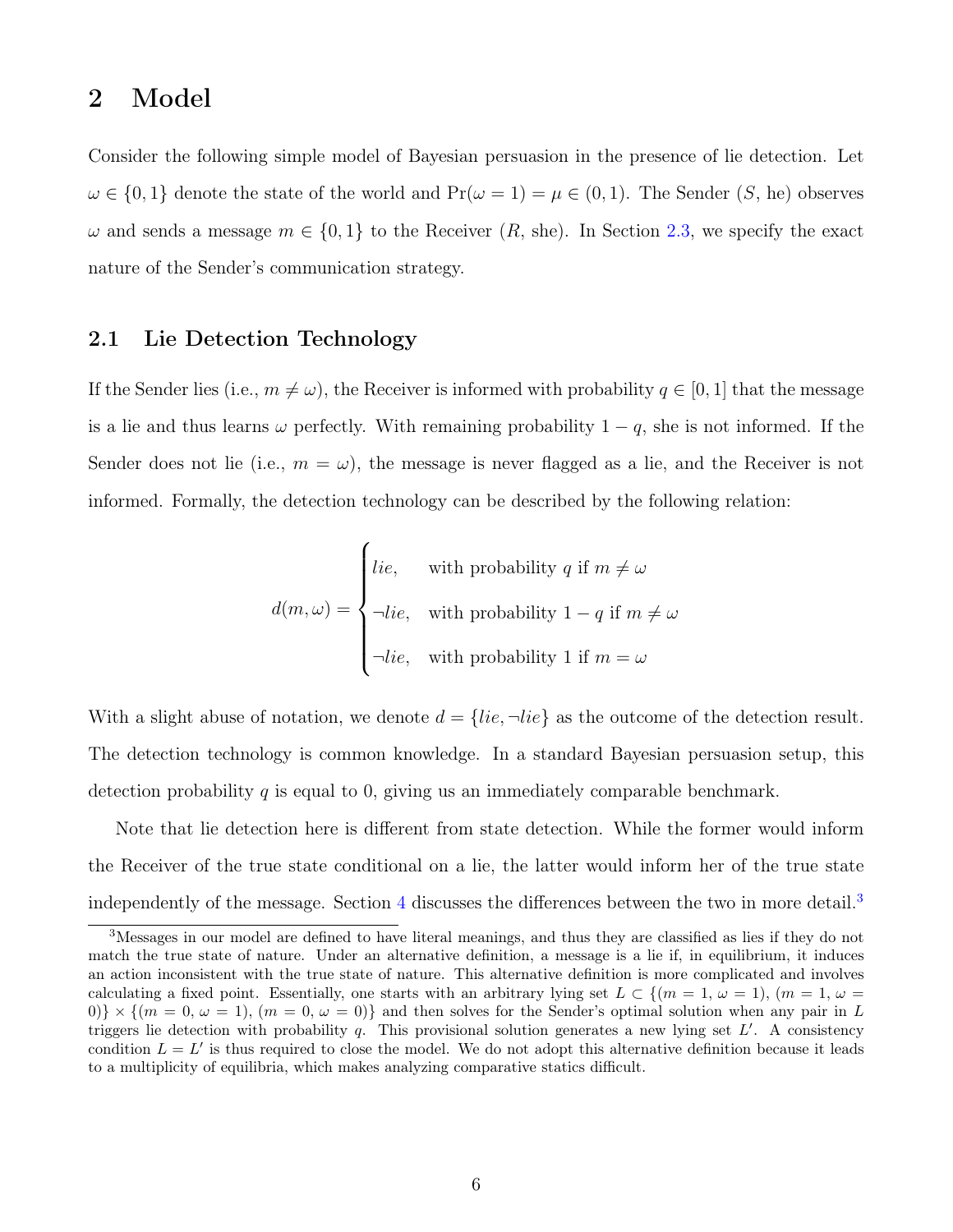#### <span id="page-6-2"></span>2.2 Payoffs

Given both m and d, the Receiver takes an action  $a \in \{0,1\}$ , and the payoffs are realized. The payoffs are defined as follows:

$$
u_S(a,\omega) = 1\!\!1_{\{a=1\}}
$$
  

$$
u_R(a,\omega) = (1-t) \times 1\!\!1_{\{a=\omega=1\}} + t \times 1\!\!1_{\{a=\omega=0\}}, \quad 0 < t < 1
$$

That is, the Sender wants the Receiver to always take the action  $a = 1$  regardless of the state, while the Receiver wants to match the state. The payoff from matching state 0 may differ from the payoff from matching state 1. Given the payoff function, the Receiver takes action  $a = 1$  if and only if

$$
\Pr(\omega = 1 \mid m, d) \ge t
$$

and therefore one could also interpret  $t$  as the threshold of the Receiver's posterior belief above which she takes  $a = 1$ . In the main body, we assume  $t \in (\mu, 1)$  to capture the more interesting case in which the Receiver's default action differs from the Sender's preferred action. However, unlike in standard persuasion models, the case is nontrivial even if  $t \leq \mu$  because no purely uninformative message exists. We defer the detailed discussion of this case to Section [4.4.](#page-26-0)

### <span id="page-6-0"></span>2.3 Strategies

We assume that the Sender has full commitment power, as is common in the Bayesian persuasion framework.<sup>[4](#page-6-1)</sup> Specifically, the strategy of the Sender is a mapping  $m: \{0, 1\} \longrightarrow \Delta({0, 1})$ , and the strategy of the Receiver is a mapping  $a: \{0,1\} \times \{lie, \neg lie\} \longrightarrow \Delta({0,1})$ . Formally, the Sender

<span id="page-6-1"></span><sup>&</sup>lt;sup>4</sup>For a detailed discussion and relaxation of this assumption, see [Min](#page-31-10) [\(2021\)](#page-31-10), [Fréchette et al.](#page-30-12) [\(forthcoming\)](#page-30-12), [Lipnowski et al.](#page-31-11) [\(forthcoming\)](#page-31-11), and [Nguyen and Tan](#page-31-12) [\(2021\)](#page-31-12). [Titova](#page-31-13) [\(2021\)](#page-31-13) shows that with binary actions and a sufficiently rich enough state space, verifiable disclosure enables the Sender's commitment solution to be an equilibrium. In Section [4.1,](#page-19-0) we show that our results continue to hold under partial commitment.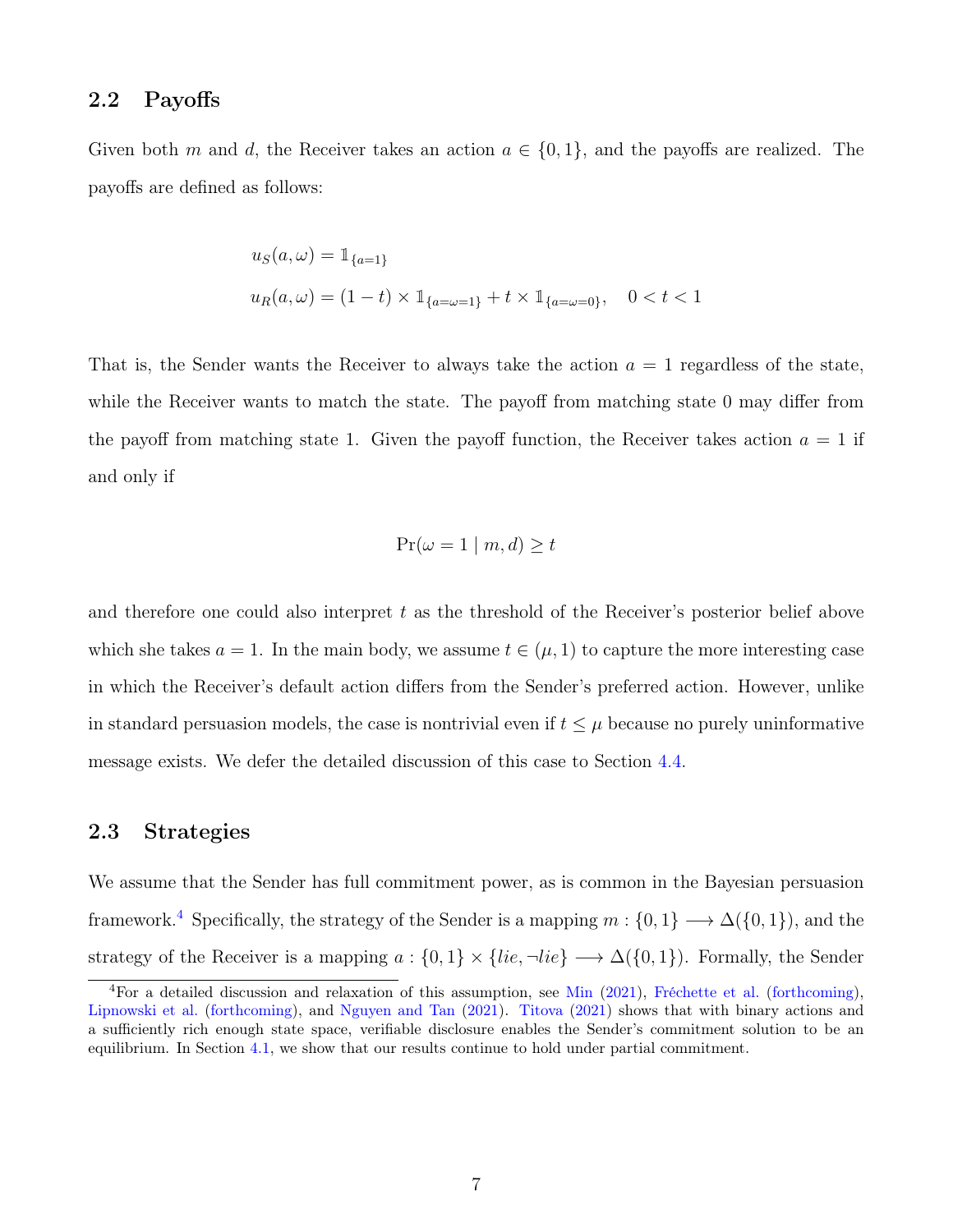chooses  $m(\cdot)$  to maximize

$$
\mathbb{E}_{\omega,d,m}[u_S(a(m(\omega),d(m(\omega),\omega)),\omega)]
$$

where  $a(m, d)$  maximizes

$$
\mathbb{E}_{\omega}[u_R(a,\omega) \mid m, d]
$$

The two expectation signs are taken with respect to different variables. The expectation sign in the Sender's payoff is taken with respect to both  $\omega$ , d, and perhaps m if the strategy is mixed, whereas the (conditional) expectation sign in the Receiver's payoff is only taken with respect to  $\omega$ . Due to the simple structure of the model, it is without loss of generality to assume that the Sender chooses only two parameters  $p_0 = Pr(m = 0 \mid \omega = 0)$  and  $p_1 = Pr(m = 1 \mid \omega = 1)$  to maximize  $Pr(a(m, d) = 1)$ , which we write as  $Pr(a = 1)$  henceforth for brevity of notation. We denote the optimal reporting probabilities of the Sender by  $p_0^*$  and  $p_1^*$  and the ex ante payoffs under this reporting probabilities as  $U<sub>S</sub>$  and  $U<sub>R</sub>$ .

## 3 Analysis

#### 3.1 Optimal Messages

Given the Sender's reporting strategy, the Receiver could potentially see four types of events to which she needs to react when choosing action a.

First, the Receiver could observe the event  $(m = 0, d = lie)$  that occurs with probability  $\mu(1-p_1)q$ . Given the lie detection technology, the Receiver is certain that the message  $m=0$  is a lie. Therefore, the state of the world  $\omega$  must be equal to 1; that is,

$$
Pr(\omega = 1 \mid m = 0, d = lie) = 1
$$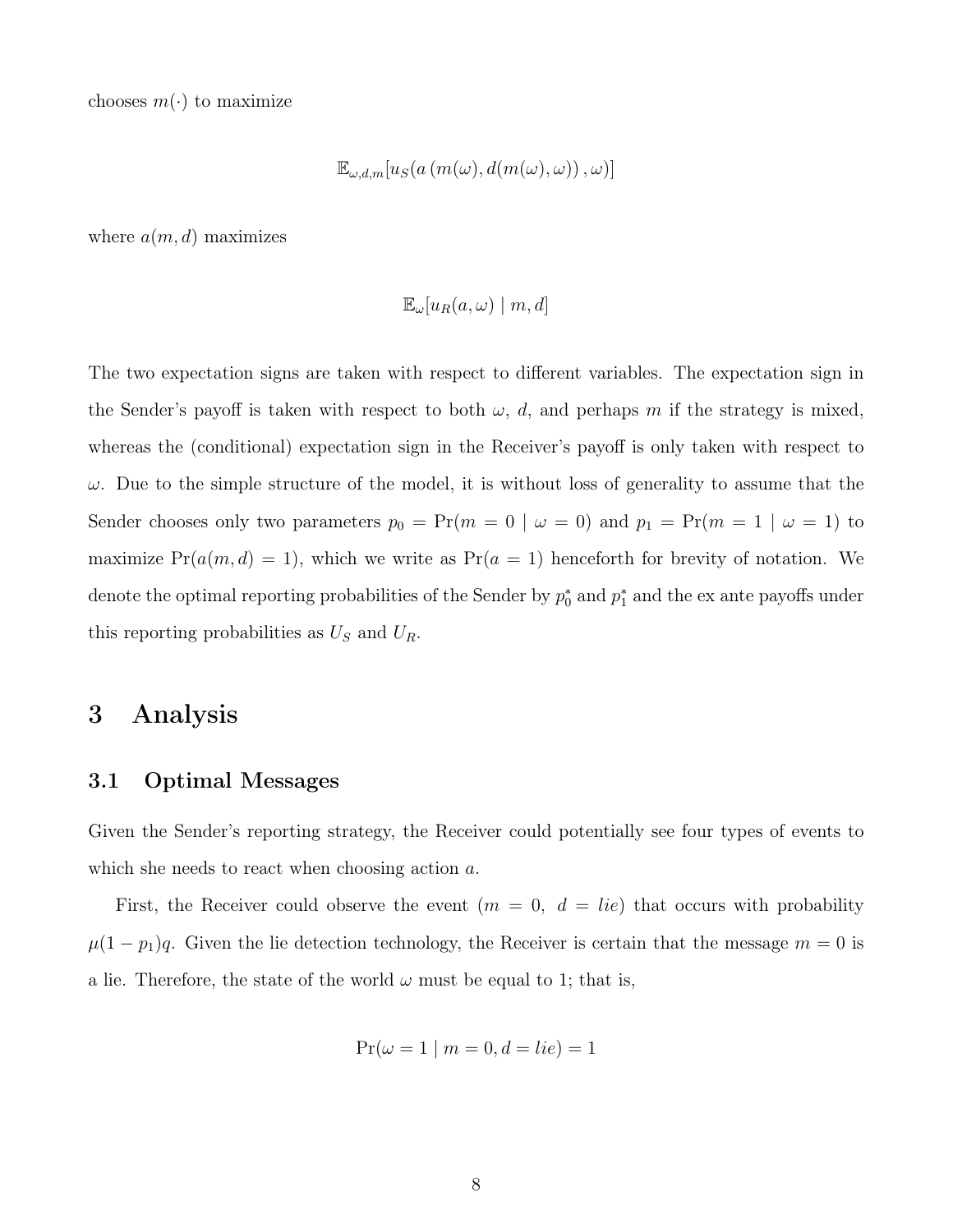As a result, the Receiver optimally chooses  $a = 1$ .<sup>[5](#page-8-0)</sup>

Second, the event  $(m = 0, d = \neg lie)$  could occur with probability  $\mu(1 - p_1)(1 - q) + (1 - \mu)p_0$ . In that case, the Receiver is uncertain about  $\omega$  because she does not know whether the Sender lied or not. Her posterior probability is given by

$$
Pr(\omega = 1 | m = 0, d = \neg lie) = \frac{\mu(1 - p_1)(1 - q)}{\mu(1 - p_1)(1 - q) + (1 - \mu)p_0} \equiv \mu_0
$$

Hence, the Receiver takes action  $a = 1$  if and only if  $\mu_0 \geq t$ . We denote the posterior following this event by  $\mu_0$  (thus omitting the lie detection outcome  $d = \neg lie$ ) for brevity of notation. When  $p_0 = 0$ ,  $p_1 = 1$ , this event occurs with 0 probability, so the belief is off-path and not restricted by Bayesian updating. However, the off-path belief does not matter for the Sender because if the Sender chooses the strategy that renders  $(m = 0, d = \neg lie)$  a zero-probability event, he does not care about how the Receiver responds to that event. For expositional convenience, define  $\mu_0 = 0$ when  $p_0 = 0$ ,  $p_1 = 1$ .

Third,  $(m = 1, d = lie)$  occurs with probability  $(1 - \mu)(1 - p_0)q$ . Because a lie was detected, the Receiver is again certain about  $\omega$ , and therefore her posterior probability is given by

$$
Pr(\omega = 1 \mid m = 1, d = lie) = 0
$$

which immediately implies the action  $a = 0$ .

Fourth,  $(m = 1, d = \neg lie)$  occurs with probability  $\mu p_1 + (1 - \mu)(1 - p_0)(1 - q)$ . The Receiver is again uncertain about  $\omega$ . Her posterior is given by

$$
Pr(\omega = 1 | m = 1, d = \neg lie) = \frac{\mu p_1}{\mu p_1 + (1 - \mu)(1 - p_0)(1 - q)} \equiv \mu_1
$$

and the Receiver takes action  $a = 1$  if and only if  $\mu_1 \geq t$ . Analogously, for brevity of notation, we denote the posterior following this event by  $\mu_1$  (thus omitting the lie detection outcome  $d = \neg lie$ ). Similarly, if  $p_0 = 1$ ,  $p_1 = 0$ , this event occurs with 0 probability, and the belief  $\mu_1$  is not well defined,

<span id="page-8-0"></span><sup>&</sup>lt;sup>5</sup>The posterior belief following detection of a lie is always degenerate because the state space is binary. However, the binary structure does not drive the main results on players' equilibrium payoffs as we explain in Section [4.2.](#page-21-0)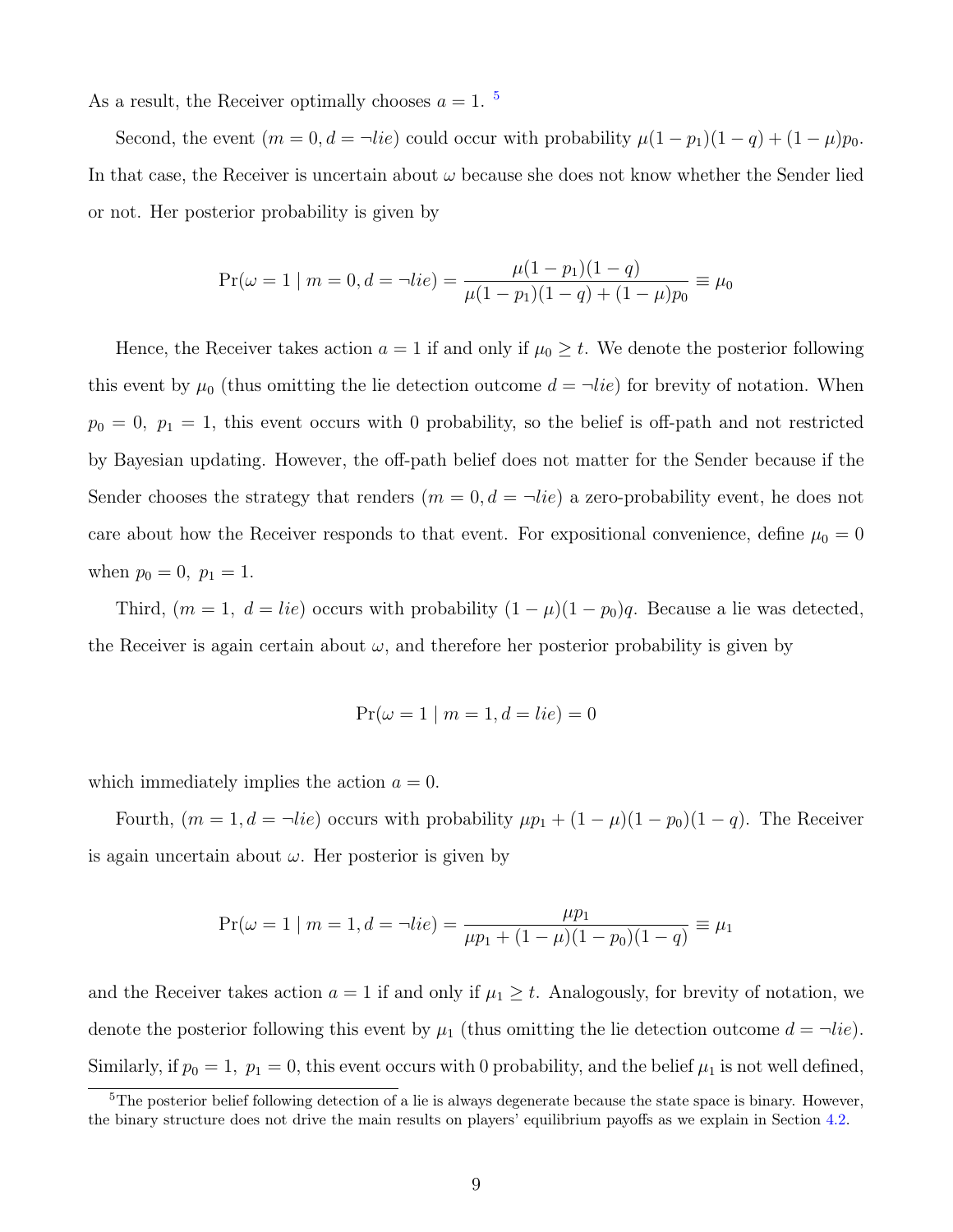but again this does not matter for the Sender. For simplicity, define  $\mu_1 = 0$  when  $p_0 = 1$ ,  $p_1 = 0$ .

Given these optimal responses of the Receiver, the relationships between the posteriors  $\mu_0, \mu_1$ and the posterior threshold  $t$  divide up the strategy space into four different types of strategies, which we denote by I, II, III, and IV, respectively. For each strategy type, the Receiver's response as a function of  $(m, d)$  is the same, making it easy to find the specific optimal strategy. We are then left to pick the best strategy out of the four candidates. These types of strategies are defined as follows:

I.  $\mu_0 < t$ ,  $\mu_1 < t$ : For this type of strategy, the Receiver chooses  $a = 1$  only if  $(m = 0, d = lie)$ and chooses  $a = 0$  otherwise because the posteriors  $\mu_0$  and  $\mu_1$  are insufficiently high to persuade her to choose S's preferred action. Only if the Sender lies in state  $\omega = 1$  and his message is detected as a lie is the Receiver sufficiently convinced that  $a = 1$  is the right action. The maximal probability that the Receiver chooses  $a = 1<sup>6</sup>$  $a = 1<sup>6</sup>$  $a = 1<sup>6</sup>$  is given by

$$
\Pr_I(a=1) = \sup_{p_0, p_1 \in [0,1]} \mu(1-p_1)q \quad \text{s.t.} \quad \mu_0 < t, \ \mu_1 < t
$$

II.  $\mu_0 \geq t$ ,  $\mu_1 < t$ : The Receiver chooses  $a = 1$  if  $(m = 0, d = lie)$  or  $(m = 0, d = \neg lie)$  and chooses  $a = 0$  otherwise. The maximal probability that the Receiver chooses  $a = 1$  is given by

$$
\Pr_{\text{II}}(a=1) = \sup_{p_0, p_1 \in [0,1]} \mu(1-p_1) + (1-\mu)p_0 \quad \text{s.t.} \quad \mu_0 \ge t, \ \mu_1 < t
$$

III.  $\mu_0 < t$ ,  $\mu_1 \ge t$ : The Receiver chooses  $a = 1$  if  $(m = 0, d = lie)$  or  $(m = 1, d = \neg lie)$  and chooses  $a = 0$  otherwise. The maximal probability that the Receiver chooses  $a = 1$  is given by

$$
\Pr_{\text{III}}(a=1) = \sup_{p_0, p_1 \in [0,1]} \mu p_1 + \mu (1 - p_1) q + (1 - \mu)(1 - q)(1 - p_0) \text{ s.t. } \mu_0 < t, \mu_1 \ge t
$$

IV.  $\mu_0 \geq t$ ,  $\mu_1 \geq t$ : The Receiver chooses  $a = 1$  if  $(m = 0, d = lie)$ ,  $(m = 0, d = \neg lie)$  or

<span id="page-9-0"></span><sup>&</sup>lt;sup>6</sup>The choice set of the maximization problem is not closed, so the maximum may not be achieved a priori.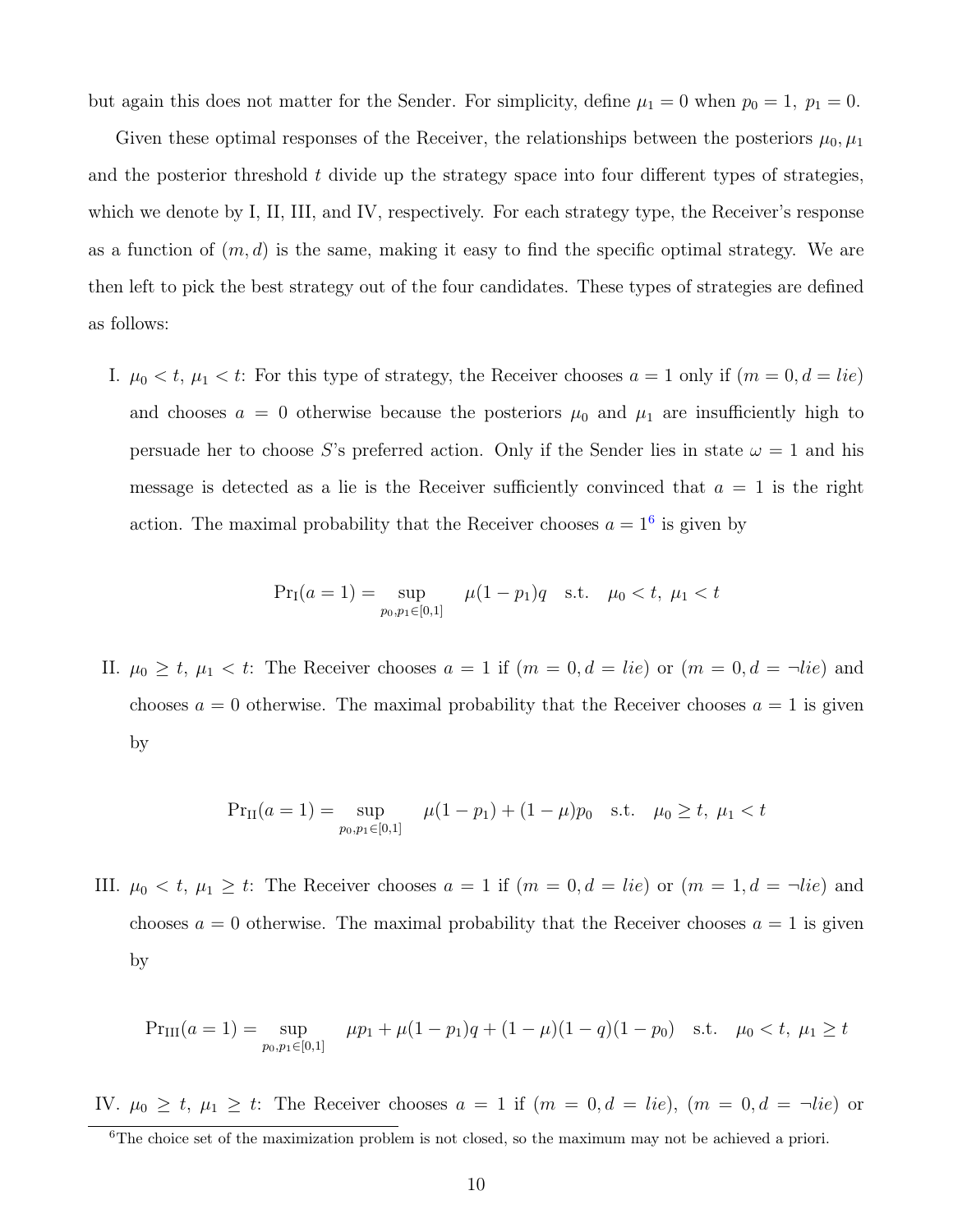$(m = 1, d = \neg lie)$  and chooses  $a = 0$  otherwise. The maximal probability that the Receiver chooses  $a = 1$  is given by

$$
Pr_{IV}(a=1) = \sup_{p_0, p_1 \in [0,1]} 1 - (1 - \mu)(1 - p_0)q \text{ s.t. } \mu_0 \ge t, \mu_1 \ge t
$$

<span id="page-10-0"></span>Table [1](#page-10-0) summarizes when the Receiver chooses  $a = 1$  under the different types of strategies. Notably, given the definition of off-path beliefs,  $(0, 1)$  is a type III strategy, and  $(1, 0)$  is a type I strategy. We are now ready to state the main proposition of our model.

|       | $d = lie$      | $d = \neg lie$ |
|-------|----------------|----------------|
| $m=0$ | I, II, III, IV | II, IV         |
| $m=1$ |                | III. IV        |

Table 1: Cases where the Receiver chooses  $a = 1$  under I, II, III, and IV.

<span id="page-10-1"></span>**Proposition 1.** Let  $\overline{q} = 1 - \frac{\mu(1-t)}{t(1-\mu)}$  $\frac{\mu(1-t)}{t(1-\mu)} \in (0,1)$ . If  $q \leq \overline{q}$ , the Sender's optimal strategy is a type III strategy, in which the Sender always tells the truth under  $\omega = 1$  but lies with positive probability under  $\omega = 0$ . If  $q > \overline{q}$ , the Sender's optimal strategy is a type IV strategy, in which the Sender lies with positive probability under both states.

In Figure [1,](#page-11-0) we graphically illustrate how these four strategy types are divided. The proof involves sequential comparisons between the four type-optimal strategies. First, there exists some type II strategy that is better than all type I strategies. Consider a particular strategy  $p_0 = p_1 = 0$ of type II (i.e., the Sender totally misreports the state). Following this strategy, the Receiver takes action  $a = 1$  if and only if  $\omega = 1$ , which occurs with probability  $\mu$ . This strategy may not be optimal among all type II strategies, but it is sufficient to beat all strategies of type I since for those strategies the Receiver takes action  $a = 1$  only if  $\omega = 1$  and  $(m = 0, d = lie)$ , which occurs with a probability less than  $\mu$ .

Second, there exists *some* type III strategy that is better than all type II strategies. Within type II strategies, we need to focus only on the ones with  $p_1 = 0$  because lying more under state  $\omega = 1$  relaxes both constraints and is beneficial for the Sender. Now, for any type II strategy of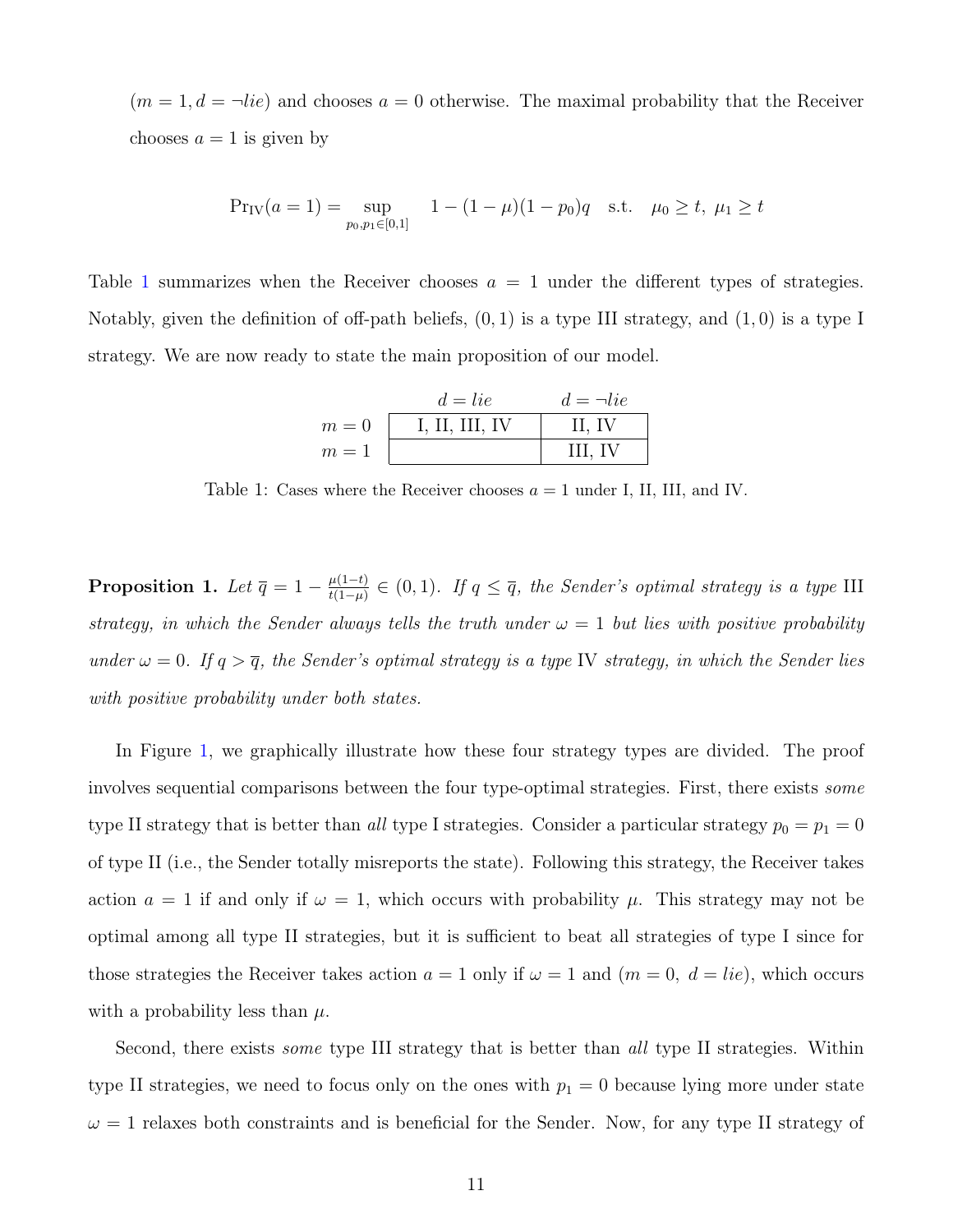<span id="page-11-0"></span>

Figure 1: Equilibrium message strategies for different detection probabilities q.

the form  $(p_0, 0)$ , consider a strategy  $(\tilde{p}_0, 1)$  such that  $p_0 = (1 - \tilde{p}_0)(1 - q)$ . It can then be verified that this is a type III strategy. Moreover, this new strategy is equally as good as  $(p_0, 0)$  for the Sender by construction.

To see the intuition for this result, note that the type II and III strategies are totally symmetric if lie detection technology is not available  $(q = 0)$  since, in this case, the messages have no intrinsic meaning and we could always rename the messages. However, the introduction of a lie detection technology  $(q > 0)$  generates an intrinsic meaning for the message that the Sender uses. In particular, an on-path message that was not detected as a lie always carries some credibility for the state to which it corresponds. Now, this additional source of credibility breaks the symmetry. By definition, type II strategies are such that  $(m = 0, d = \neg lie)$  suggests  $\omega = 1$  with a sufficiently high probability while  $(m = 1, d = \neg lie)$  suggests  $\omega = 0$  with a sufficiently high probability. Loosely speaking, it is harder to persuade the Receiver to take  $a = 1$  using type II strategies since the Sender needs to counter the intrinsic credibility of messages.

By transitivity, both type I and type II strategies are suboptimal relative to type III strategies, and we need to focus only on the comparison between type III and type IV strategies. Interestingly, as suggested by Figure [1](#page-11-0) (*a*), type IV strategies do not exist when q is small. The proof is given in Appendix [A.](#page-32-0) Intuitively, when  $q = 0$ , our setup yields the standard Bayesian persuasion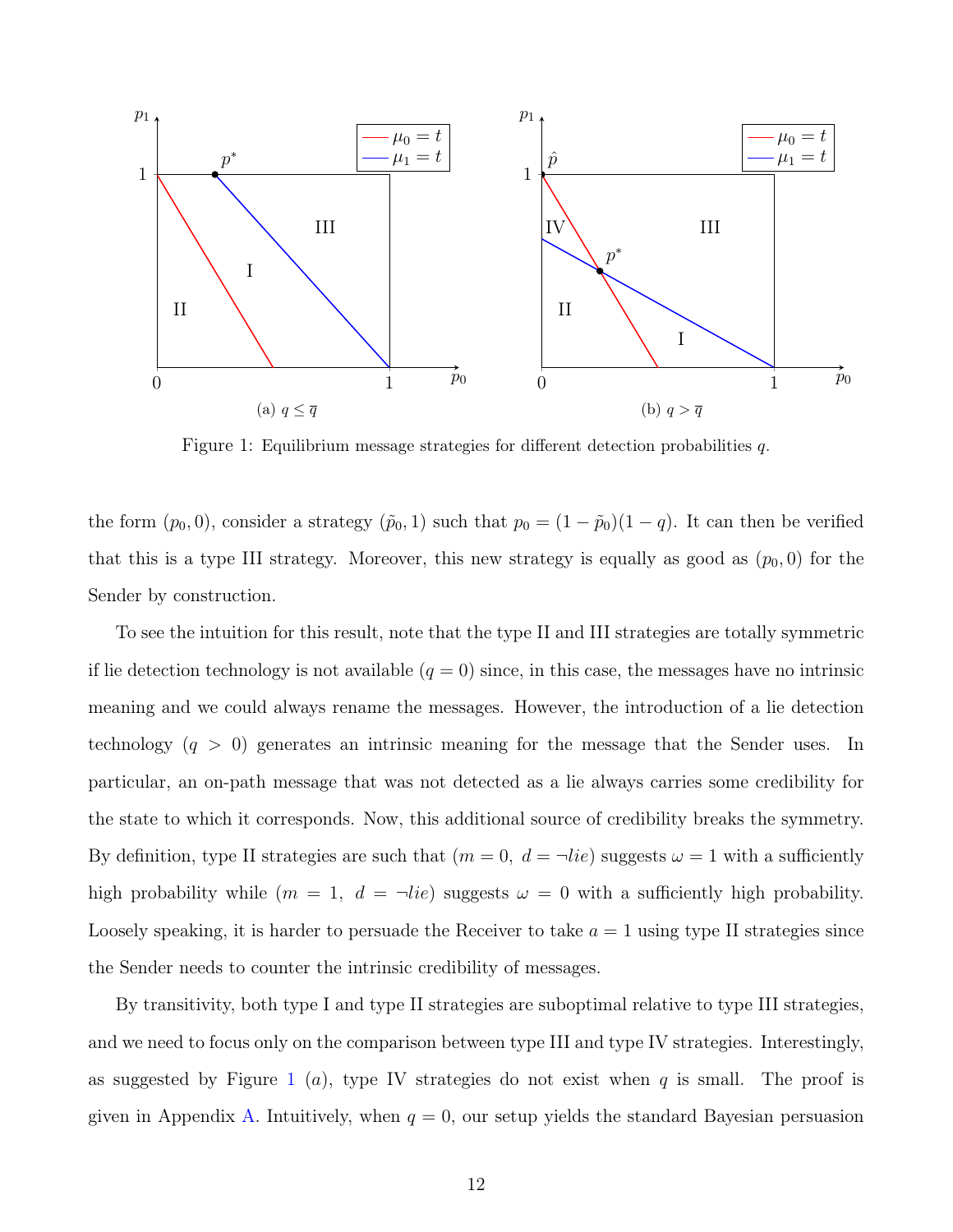benchmark, which essentially involves only two events  $(m = 0, d = \neg lie)$  and  $(m = 1, d = \neg lie)$ . In this case, we know that it is impossible to induce  $a = 1$  under both events because by the martingale property, the posteriors following two events must average to the prior, suggesting that some posterior is lower than the prior and must induce  $a = 0$ . However, the presence of lie detection extends the information from m to a couple  $(m, d)$ , and the martingale property requires only the four posteriors' average over the prior. Furthermore, the posterior following  $(m = 1, d = lie)$ is 0. Therefore, if  $q$  is sufficiently large, it is possible to support the two posteriors following  $(m = 1, d = \neg lie)$  and  $(m = 0, d = \neg lie)$  to be both higher than the prior and even higher than the threshold  $t$ .

As shown by Figure [1](#page-11-0) (a), the constraint  $\mu_0 < t$  is implied by the constraint  $\mu_1 \geq t$ . Hence, the set of type III strategies is compact, and the associated maximization problem admits a solution. Combining this observation with the previous arguments, we immediately obtain the first half of Proposition [1](#page-10-1) (i.e., the Sender's optimal strategy is a type III strategy if  $q \leq \overline{q}$ ). In particular, the optimal strategy takes the following form:

$$
p_0^* = \frac{\overline{q} - q}{1 - q} \quad \text{and} \quad p_1^* = 1
$$

This result is reminiscent of that in [Kamenica and Gentzkow](#page-31-0) [\(2011\)](#page-31-0), where the Receiver is indifferent between two actions when she takes the preferred action  $a = 1$  and certain of the state when she takes the less preferred action  $a = 0$ .

If the detection probability q is larger than  $\bar{q}$ , the two lines that characterize the constraints in the right panel of Figure [1](#page-11-0) intersect, implying that the set of type III strategies is no longer closed. However, the associated maximization problem still admits a solution:  $(p_0, p_1) = (0, 1)$ , which is a type III strategy according to the off-path beliefs specified earlier. This strategy can be shown to be optimal within type III strategies in two steps. First, increasing  $p_1$  relaxes both constraints and improves the Sender's expected payoff at the same time (i.e., being more sincere in the favorable state benefits the Sender unambiguously). Thus, the optimal type III strategy, if it exists, must be of the form  $(p_0, 1)$ . Second, the whole segment from  $(0, 1)$  to  $(1, 1)$  corresponds to type III strategies when  $q > \overline{q}$ . Hence, the optimal strategy on this segment is the leftmost point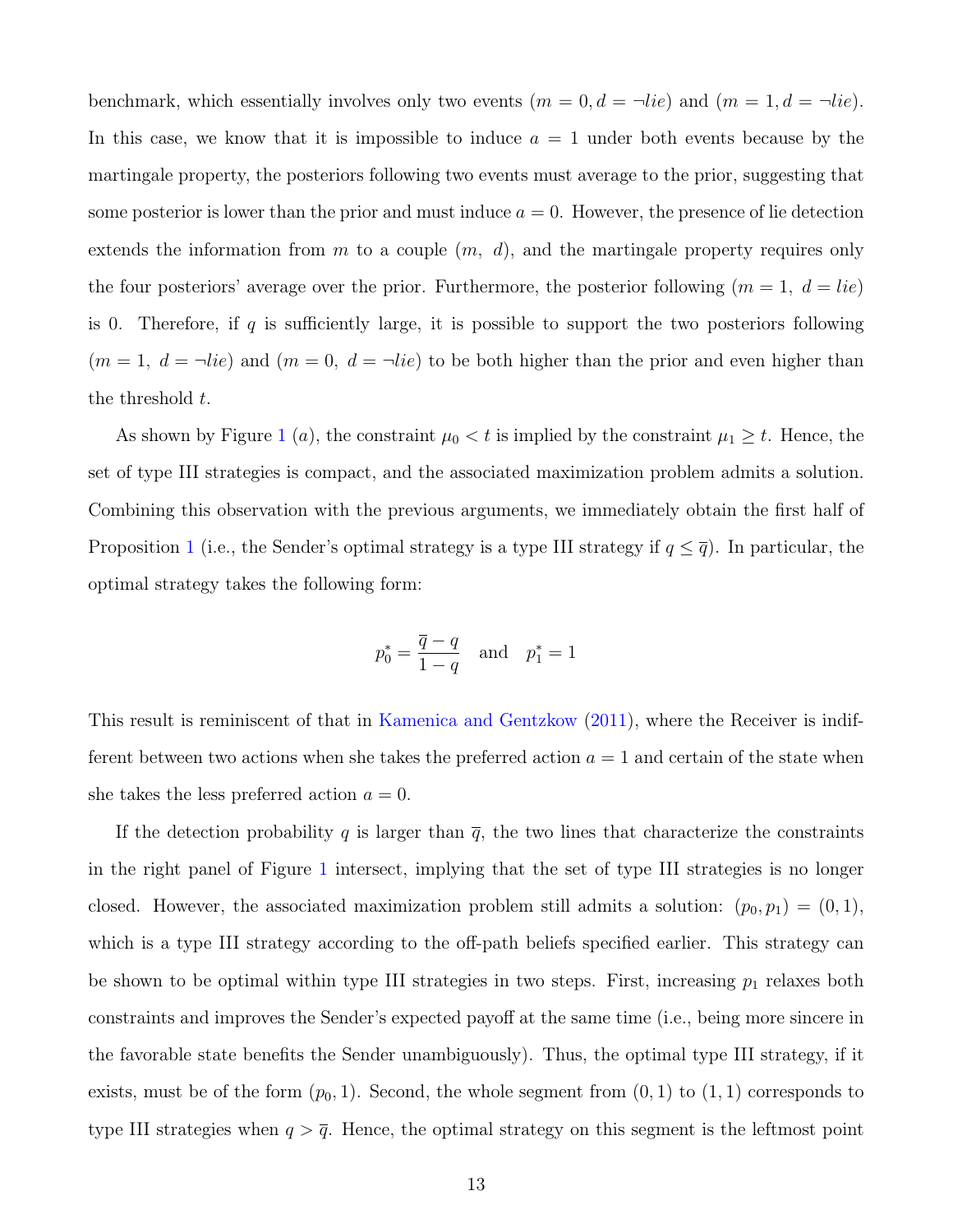$(0, 1)$ , as it involves sending the persuasive message  $m = 1$  as frequently as possible.

However, this optimal type III strategy, denoted as  $\hat{p}$  in Figure [1](#page-11-0) (b), is no longer globally optimal because the set of type IV strategies is nonempty and the optimal type IV strategy is better than  $\hat{p}$ . In fact, we can prove the stronger statement that  $\hat{p}$  is worse than any type IV strategy p whenever the latter is feasible. To this end, we decompose the value of a strategy for the Sender into two parts: the expected payoff in the favorable state  $\omega = 1$  and the expected payoff in the unfavorable state  $\omega = 0$ . The strategy  $\hat{p}$  induces  $a = 1$  for sure when  $\omega = 1$  because the Sender always truthfully sends  $m = 1$ , which is credible and is never flagged as a lie. Meanwhile, any strategy p of type IV also induces  $a = 1$  for sure. Such a strategy could induce three different events:  $(m = 1, d = \neg lie), (m = 0, d = \neg lie), (m = 0, d = lie).$  The first two events successfully persuade the Receiver to take  $a = 1$  by the definition of type IV strategies. The last event directly informs the Receiver that  $\omega = 1$ , so it also induces  $a = 1$ . Hence, the strategies  $\hat{p}$  and p align in the expected payoff in the favorable state  $\omega = 1$ . However, they differ in the expected payoff in the unfavorable state  $\omega = 0$ . Given  $\hat{p}$ , the Sender always lies and sends the message  $m = 1$  when  $\omega = 0$ , which induces  $a = 1$  only if the lie is not detected. Given p, the Sender sometimes tells the truth by sending the message  $m = 0$  as well, but by the definition of type IV strategies,  $m = 0$  is now a risk-free way to induce  $a = 1$  since it will never be flagged as a lie in the unfavorable state  $\omega = 0$ . Hence, the strategy p results in a higher expected payoff for the Sender in the unfavorable state as well as overall. Mathematically,

$$
U_S(\hat{p}) = \underbrace{\mu}_{\Pr(\omega=1)} \times \overbrace{1 \times 1}^{\Pr(a=1|\omega=1; \hat{p}_1)} + \underbrace{(1-\mu)}_{\Pr(\omega=0)} \times \overbrace{1 \times (1-q)}^{\Pr(a=1|\omega=0; \hat{p}_0)}
$$

and

$$
U_S(p) = \underbrace{\mu}_{\Pr(\omega=1)} \times \overbrace{[p_1 \times 1 + (1 - p_1) \times (1 - q) + (1 - p_1) \times q]}^{\Pr(a=1|\omega=1; p_1)} + \underbrace{(1 - \mu)}_{\Pr(\omega=0)} \times \overbrace{[p_0 \times 1 + (1 - p_0) \times (1 - q)]}^{\Pr(a=1|\omega=0; p_0)}
$$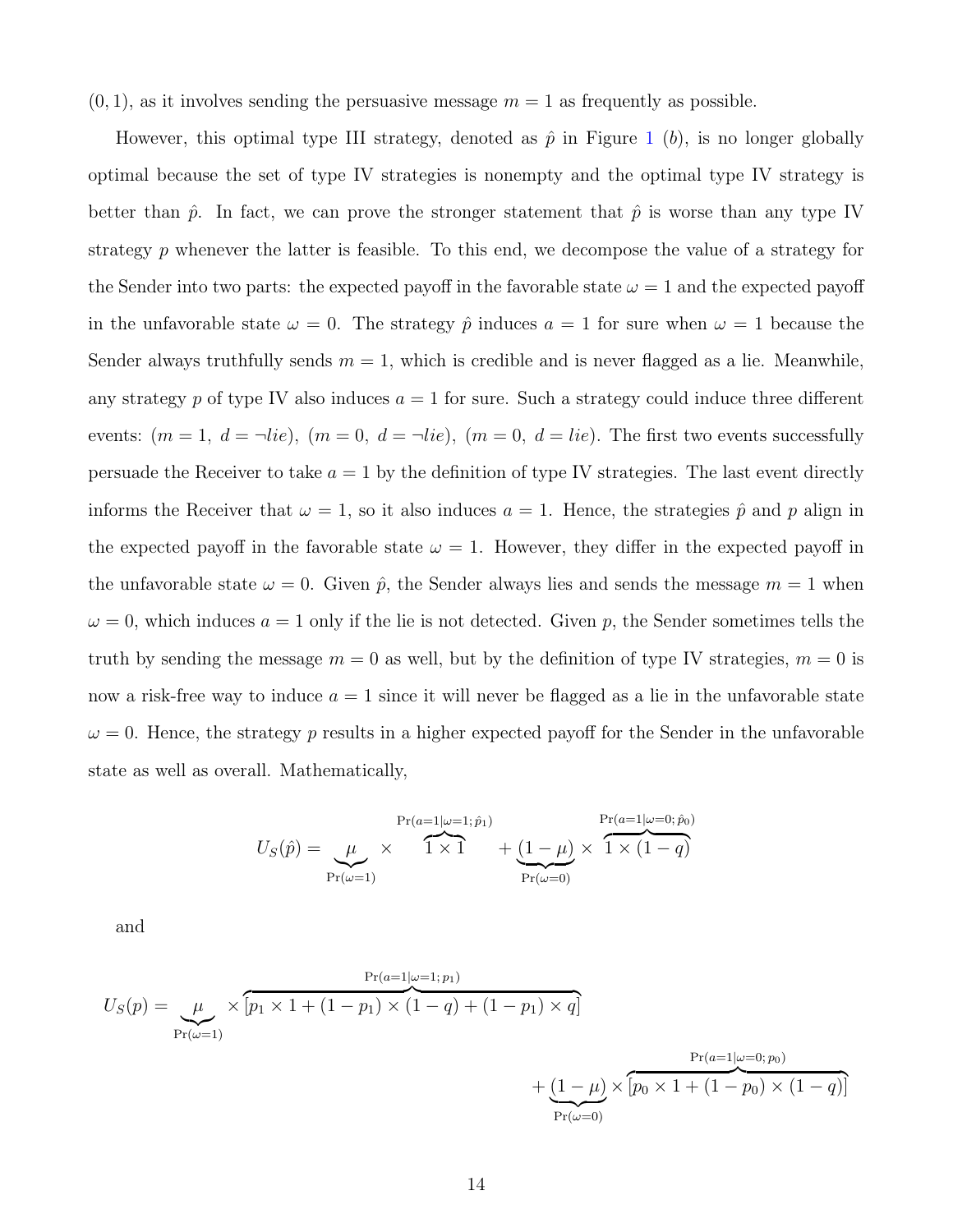where the first term  $(\mu \times 1)$  is the same for the two expressions but the second term is larger for  $U<sub>S</sub>(p)$  since  $p<sub>0</sub>$  is not multiplied by 1 – q but instead by 1. As we argued above, the main benefit of p relative to  $\hat{p}$  is that the "safer" message  $m = 0$  is sent more frequently in p. Thus, the optimal type IV strategy must involve the highest  $p_0$  or the least lying in the unfavorable state. Such a strategy, given by  $p^*$  in Figure [1](#page-11-0) (b), is also globally optimal by the previous arguments provided that  $q > \overline{q}$ . The expressions are given by

$$
p_0^* = \frac{1-q}{(2-q)q}(q-\overline{q})
$$
 and  $p_1^* = \frac{1-q}{(2-q)q} \left[ \frac{1}{1-\overline{q}} - (1-q) \right]$ 

Although the optimal strategy features partial lying under both states, the Sender still lies more in the unfavorable state than in the favorable state  $(p_0^* < p_1^*)$ .

Interestingly, the difference between the Sender's payoffs from strategies  $\hat{p}$  and  $p^*$  is nonmonotonic in the detection probability q. When  $q = \overline{q}$ ,  $\hat{p}$  coincides with  $p^*$ , so they are equally good. In the case when  $q = 1$ , it is as if the Receiver is informed about the state with probability 1, so any strategy results in the same payoff for the Sender. Only when  $q \in (\bar{q}, 1)$  does  $p^*$  yield a strictly higher payoff than  $\hat{p}$ .

Finally, the threshold  $\bar{q}$  where the optimal strategy switches from a type III to a type IV strategy is decreasing in  $\mu$  and increasing in t. To see the intuition for this result, fix the lie detection probability  $q \in (0,1)$ . If a weak signal is sufficient to persuade the Receiver (i.e., the prior  $\mu$  is already close to the threshold t), a type IV strategy is optimal for the Sender. On the other hand, if the signal has to be very convincing to persuade the Receiver (i.e., the threshold  $t$ is much larger than the prior  $\mu$ , a type III strategy is optimal for the Sender.

#### 3.2 Comparative Statics

We now consider the comparative statics of our model with respect to the central parameter of the lie detection probability q to show how the optimal communication and the payoffs of the communicating parties change as the lie detection technology improves.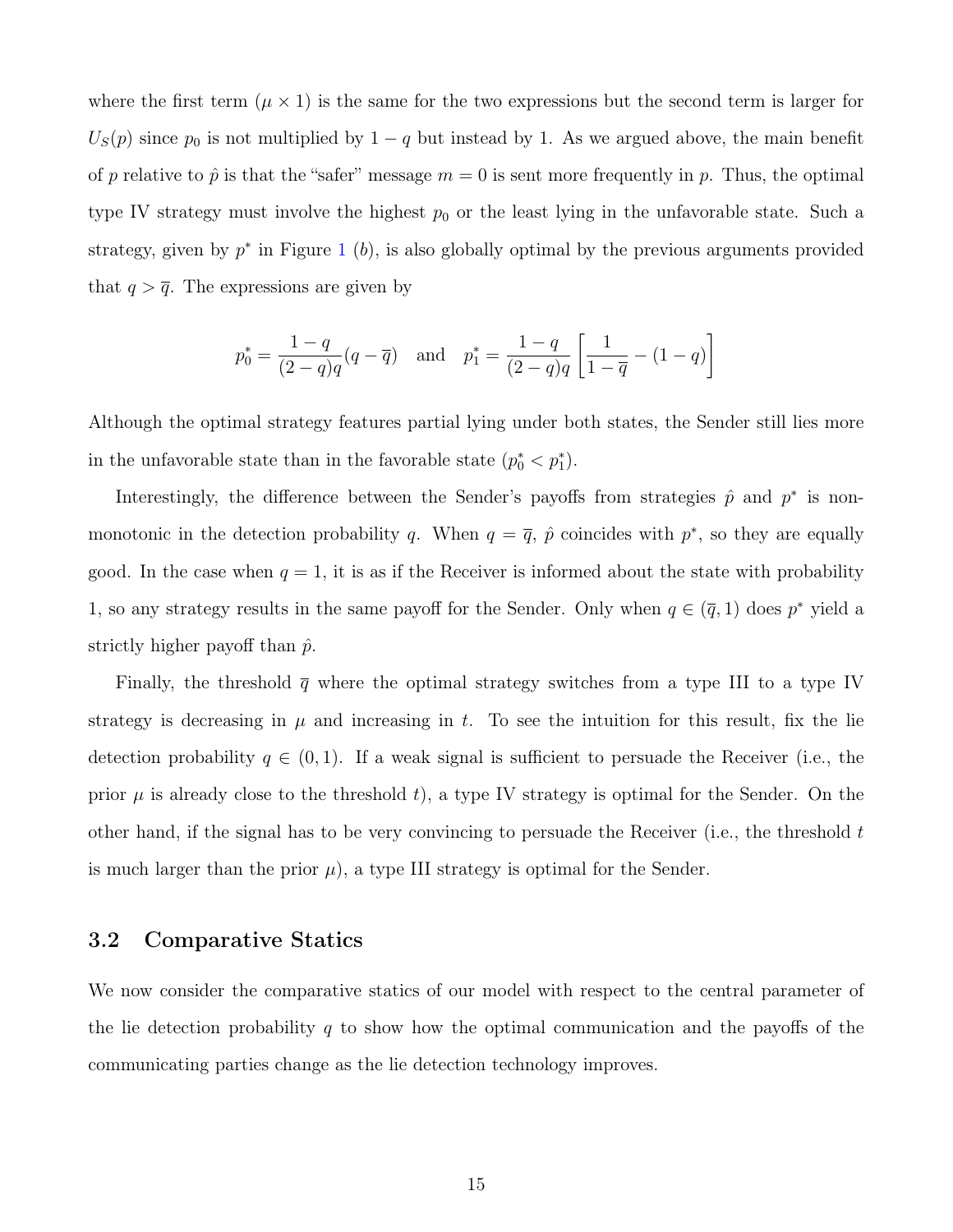#### 3.2.1 Optimal Messages

Proposition [2](#page-15-0) describes how the structure of the optimal message strategy  $(p_0^*, p_1^*)$  changes as the detection probability varies. Figure [2](#page-15-1) plots these optimal reporting probabilities as a function of q. For comparison, the probabilities  $p_0^{BP}$  and  $p_1^{BP}$  are the equilibrium reporting probabilities that would result in a standard Bayesian persuasion setup without lie detection.

<span id="page-15-0"></span>**Proposition 2.** As the lie detection probability q increases,

- 1.  $p_0^* = Pr(m = 0 \mid \omega = 0)$  is decreasing over  $[0, \overline{q}]$  and has an inverse U shape over  $(\overline{q}, 1]$ .
- 2.  $p_1^* = Pr(m = 1 \mid \omega = 1)$  is constant over  $[0, \overline{q}]$  and decreases over  $(\overline{q}, 1]$ .

If  $q \leq \overline{q} = 1 - \frac{\mu(1-t)}{t(1-\mu)}$  $\frac{\mu(1-t)}{t(1-\mu)}$ ,  $p_0^*$  is decreasing in q, and  $p_1^*$  is constant at 1. In this range of q, the Sender's optimal strategy lies in III, which involves truthfully reporting the state  $\omega = 1$  (i.e.,  $p_1 = 1$ ) but progressively misreporting the state  $\omega = 0$  as the lie detection technology improves (i.e.,  $p_0 < 1$  and is decreasing with q).

If  $q > \bar{q}$ ,  $p_0^*$  initially increases and then decreases. In contrast,  $p_1^*$  decreases over the entire range of  $[\bar{q}, 1]$ . In this range, the Sender's optimal strategy lies in IV which involves misreporting both states of the world.

<span id="page-15-1"></span>

Figure 2: Equilibrium reporting probabilities  $p_0^*$  and  $p_1^*$  as a function of q for  $\mu = \frac{1}{3}$  $\frac{1}{3}$  and  $t=\frac{1}{2}$ 2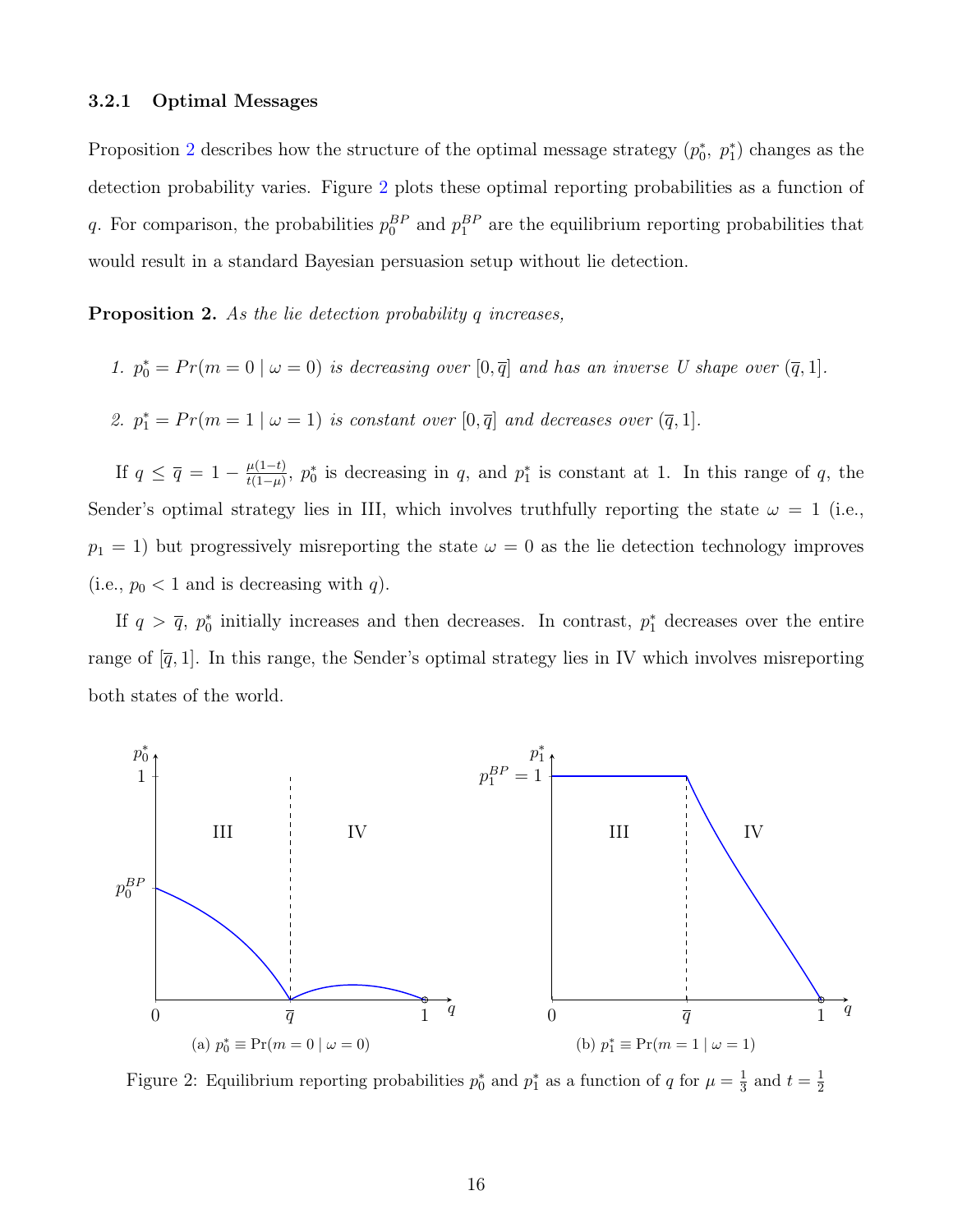For  $q = 0$ , we have the Bayesian benchmark. Recall from [Kamenica and Gentzkow](#page-31-0) [\(2011\)](#page-31-0) that if an optimal signal induces a belief that leads to the worst action for the Sender ( $a = 0$  in our case), the Receiver is certain of her action at this belief. In addition, if the optimal signal induces a belief that leads to the best action for the Sender  $(a = 1$  in our case), the Receiver is indifferent between the two actions at this belief.

Now consider the addition of a lie detection technology. As the lie detection probability  $q$ increases,  $(m = 1, d = \neg lie)$  becomes more indicative of the favorable state  $\omega = 1$ , and therefore the Receiver would strictly prefer to take the favorable action  $a = 1$ . As a response, the Sender would like to send the message  $m = 1$  more often while still maintaining that  $(m = 1, d = \neg lie)$ sufficiently persuades the Receiver to take action  $a = 1$ . Because the Sender already sends the message  $m = 1$  with probability 1 under  $\omega = 1$ , the only way to increase the frequency of  $m = 1$  is to send such a message more often in the unfavorable state  $\omega = 0$  (i.e., lie more frequently if  $\omega = 0$ ). In other words, the Sender increases the frequency of lying just enough about the unfavorable state  $(\omega = 0)$  to make the Receiver indifferent when choosing the favorable action  $a = 1$ .

Recall that in the canonical Bayesian persuasion setup, the Receiver is held to her outside option of obtaining no information whatsoever. Thus, when the lie detection probability  $q$  increases, the Receiver is more certain that  $(m = 1, d = \neg lie)$  means  $\omega = 1$  and would obtain a larger surplus from the improvement in the lie detection technology. However, as long as  $p_0^*$  is greater than 0, the Sender can simply undo this improvement by lying more about  $\omega = 0$  (i.e., reduce  $p_0^*$  even further), thereby "signal-jamming" the information obtained by the Receiver.

However, once the detection probability q rises above  $\bar{q}$ , it is no longer possible for the Sender to simply lie about the unfavorable state because he already maximally lies about it at  $\bar{q}$ . His optimal messaging strategy is now a type IV strategy when  $q > \overline{q}$ . Under a type IV strategy, the Receiver takes the unfavorable action  $a = 0$  only if he receives a message  $m = 1$  that is flagged as a lie. This is because with a type IV strategy, the Receiver has access to a reliable enough lie detection technology that a lie involving the message  $m = 1$  is sufficiently likely to be detected as a lie and will then induce the unfavorable action  $a = 0$ . At the same time, the Receiver is also very likely to be notified of a lie involving the message  $m = 0$ , which the Sender can use to his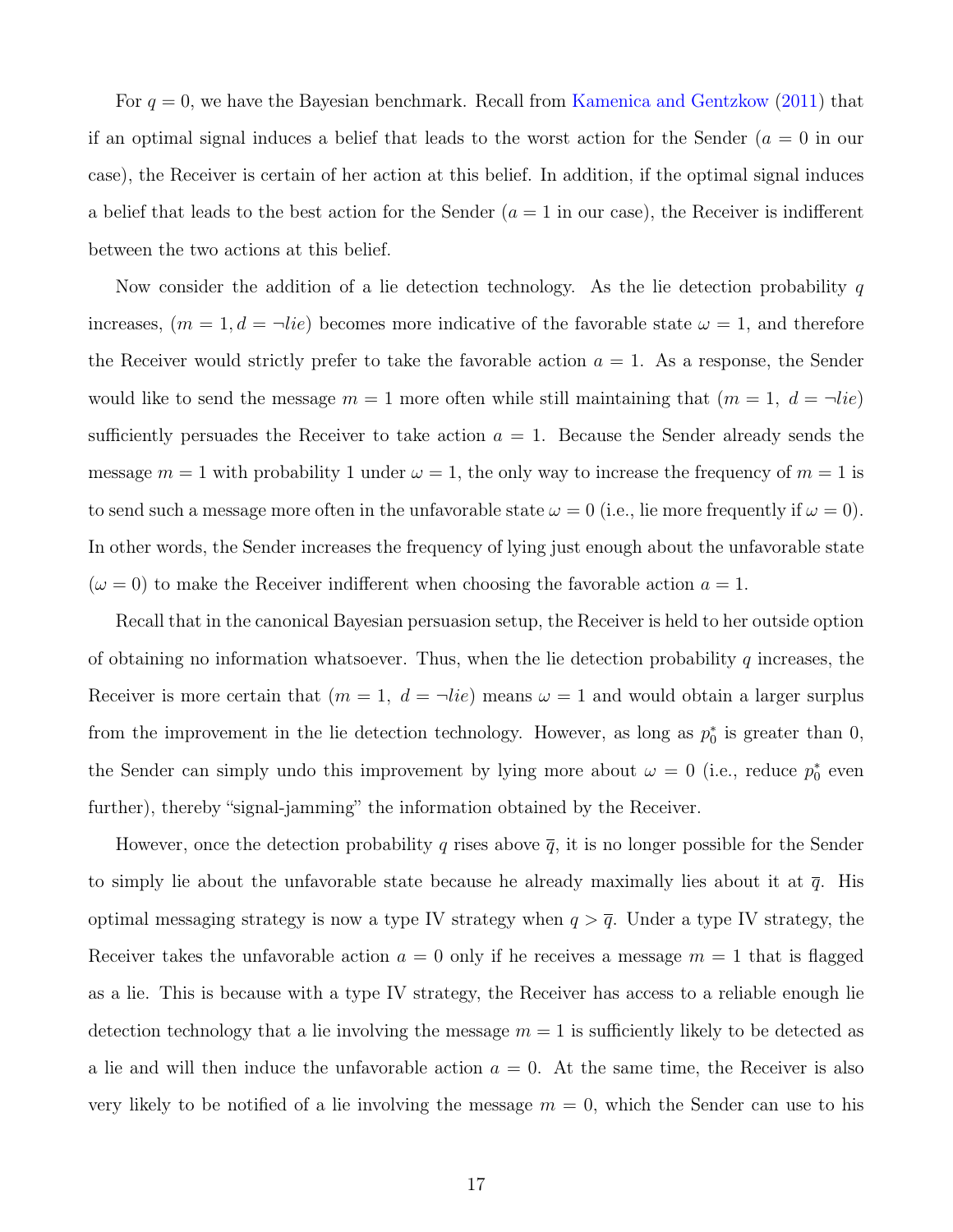advantage to ensure that the Receiver chooses the favorable action  $a = 1$ . Therefore, at  $q = \overline{q}$ , the Sender wants to increase the frequency of the message  $m = 0$ , which he achieves by both increasing  $p_0$  and decreasing  $p_1$ . However, when the detection probability is close to 1 (i.e., the lie detection technology is almost perfect),  $p_1$  is close to 0, and any message  $m = 1$  is very likely to be a lie. To make sure that a message  $m = 1$  that is not detected as a lie still sufficiently persuades the Receiver to choose  $a = 1$  (i.e., does not violate the constraints  $\mu_0 \geq t$  and  $\mu_1 \geq t$  required for a type IV strategy), the Sender also has to decrease  $p_0$  while decreasing  $p_1$ .

These perhaps surprising comparative statics, especially those for the type IV strategy, are partly due to the asymmetric nature of the signal structure (as in [Engers et al.](#page-30-13) [\(1999\)](#page-30-13)), which, in our case, detects only lies rather than detecting both lies and truths, and partly due to the persuasion game leading to a mixed strategy equilibrium. Such mixed strategy equilibria often have counterintuitive comparative statics properties, as [Crawford and Smallwood](#page-30-14) [\(1984\)](#page-30-14) point out.

#### 3.2.2 Payoffs

Recall that  $U<sub>S</sub>$  and  $U<sub>R</sub>$  denote the equilibrium payoffs of the Sender and the Receiver. We now investigate how  $U<sub>S</sub>$  and  $U<sub>R</sub>$  are affected by improvements to the lie detection technology. The results are summarized in Proposition [3](#page-17-0) and graphically depicted in Figure [3.](#page-18-1) For comparison,  $U_S^{BP}$  and  $U_R^{BP}$  are the equilibrium payoffs that would result in a standard Bayesian persuasion setup without lie detection, while  $U_S^F$  and  $U_R^F$  are the payoffs when there is no asymmetric information and the Receiver is fully informed of the underlying state.

<span id="page-17-0"></span>**Proposition 3.** As the lie detection probability q increases,

- 1.  $U_S$  is constant over  $[0, \overline{q}]$  and decreases over  $(\overline{q}, 1]$ .
- 2.  $U_R$  is constant over  $[0, \overline{q}]$  and increases over  $(\overline{q}, 1]$ .

The Sender's equilibrium payoff does not change for  $q \leq \overline{q}$  and decreases with q for  $q > \overline{q}$ . As long as  $q \leq \overline{q}$ , the Sender receives exactly the same payoff that he would receive under the Bayesian Persuasion benchmark. Any marginal improvement to the lie detection technology (i.e., an increase in q) is completely offset by less truthful reporting when  $\omega = 0$  (i.e., a decrease in  $p_0^*$ ).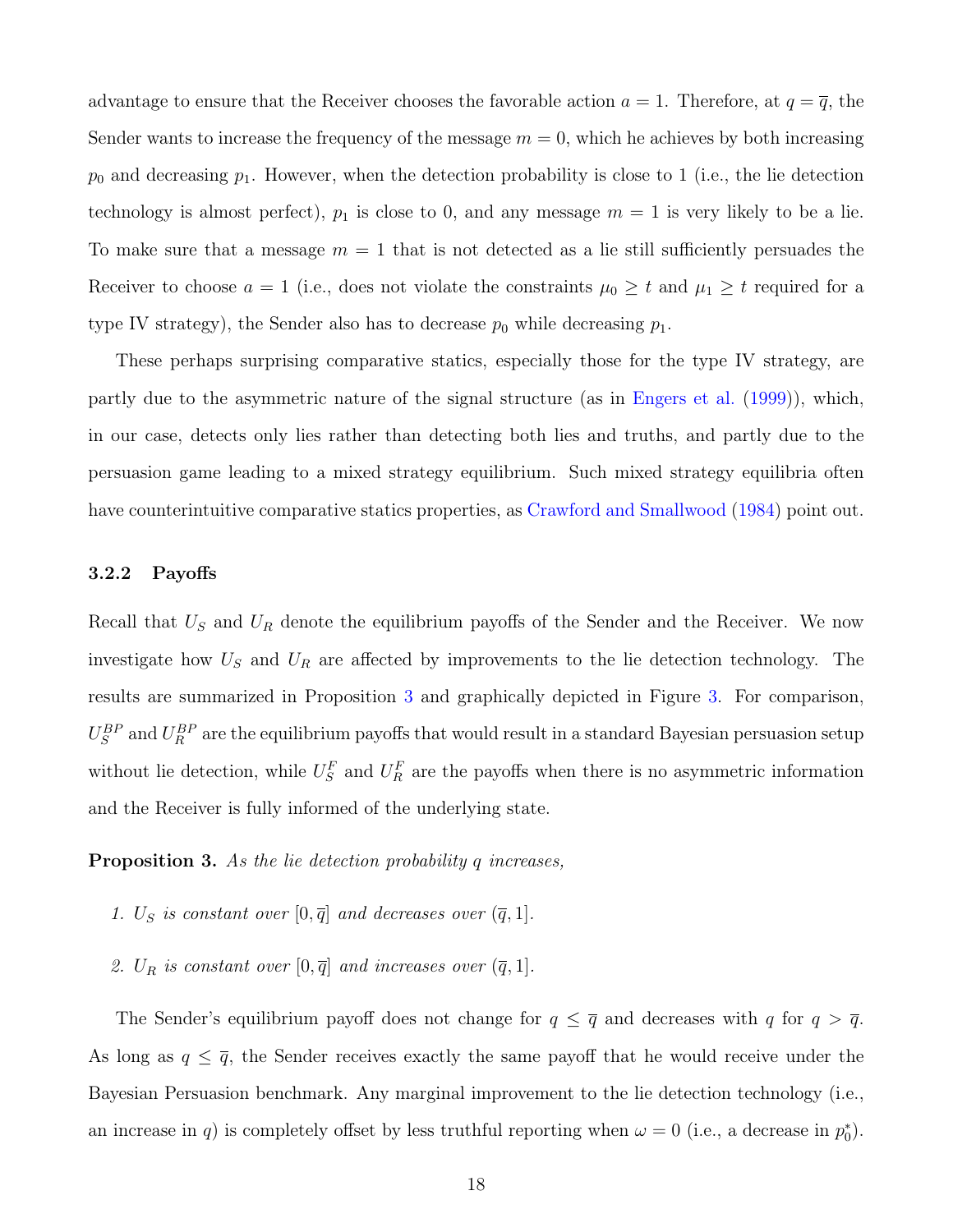<span id="page-18-1"></span>

Figure 3: Equilibrium payoffs as a function of q for  $\mu = \frac{1}{3}$  $\frac{1}{3}, t = \frac{1}{2}$  $rac{1}{2}$ .

However, for  $q > \overline{q}$ , any further improvements reduce the Sender's payoff as the strategic effect of less truthful reporting is dominated by the direct effect of improving  $q$ . In the limit case where  $q = 1$ , the Sender has no influence anymore, and the action  $a = 1$  is implemented only when the state is  $\omega = 1$ , which occurs with probability  $\mu$ .

Analogously to the case of the Sender's payoff, the Receiver's payoff is also constant at the Bayesian persuasion benchmark as long as  $q \leq \overline{q}$  and then increases with q for  $q > \overline{q}$  as the lie detection technology starts to bite. If having access to the lie detection technology required any costly investment, the Receiver would only ever want to invest in improving lie detection if it raised q above the threshold  $\bar{q}$ . As q approaches 1, the Receiver's payoff approaches her payoff under full information  $U_R^F$ . Intuitively, whenever a lie is not detected, the Receiver infers that the message is equal to the state with a probability close to 1. Thus, regardless of the Sender's strategy, the Receiver gets almost full information.

## <span id="page-18-0"></span>4 Extensions and Discussion

Our baseline model considers the role of lie detection in a simple setting with full commitment and binary states. We now investigate how alternative assumptions about the Sender's commitment,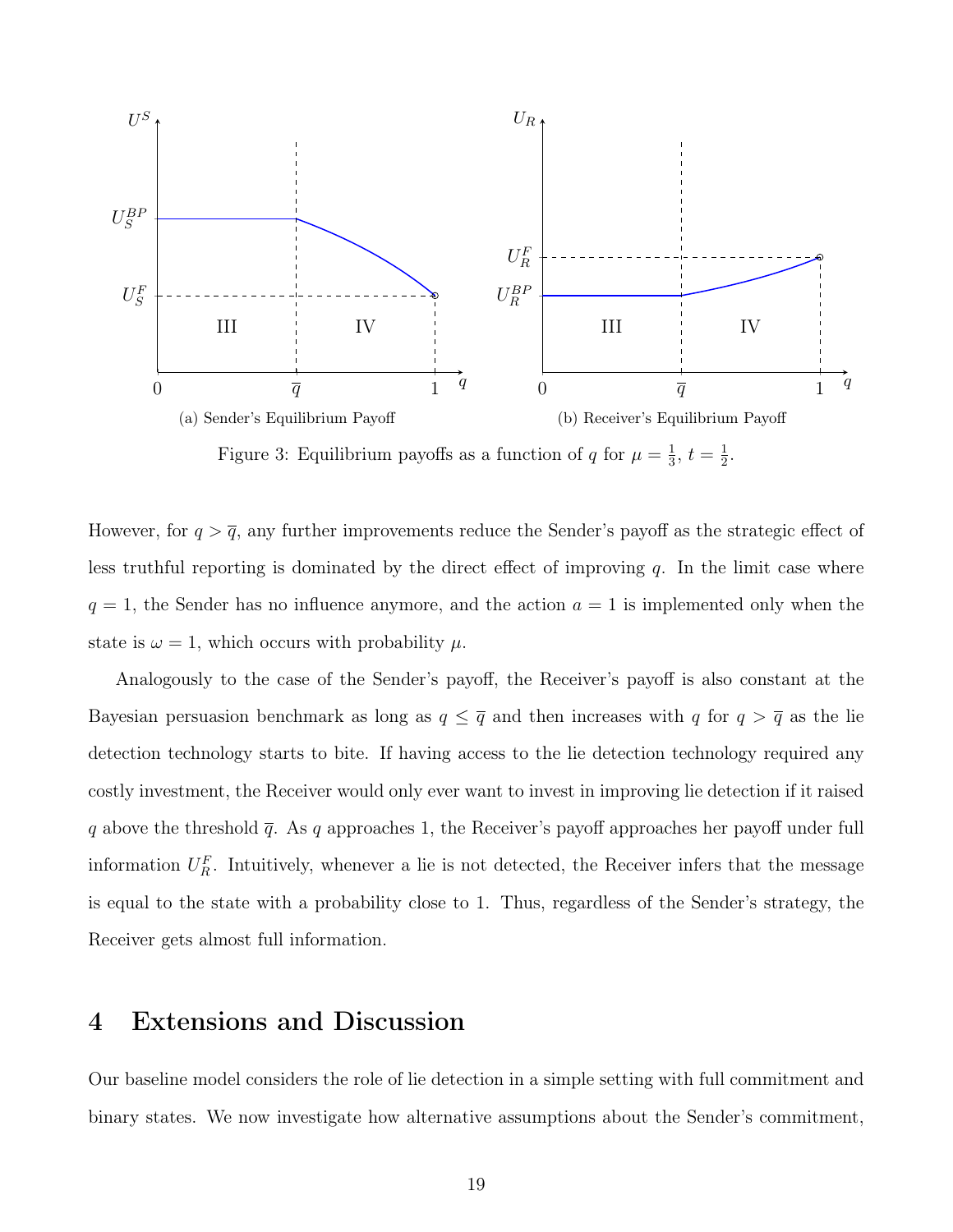the state space, and the detection technology modify our analysis.

### <span id="page-19-0"></span>4.1 Partial Commitment

In many communication models, the predictions crucially depend on the Sender's ability to commit to a particular messaging strategy. This is also true in our model if the Sender cannot commit at all. However, under partial commitment, the main insights of our baseline model continue to hold.

If the Sender cannot commit at all to a communication strategy, then for any  $q \in [0,1]$ , the derived optimal messaging strategy  $(p_0^*, p_1^*)$  in the baseline model fails to be part of an equilibrium. For the purpose of illustration, let us restrict attention to the case in which the lie detection technology is not particularly strong (i.e.,  $q \leq \overline{q}$ ). In this case, the optimal messaging strategy  $(p_0^*, p_1^*)$  is equal to  $\left(\frac{\overline{q}-q}{1-q}\right)$  $\left(\frac{\overline{q}-q}{1-q}, 1\right)$ . Given this strategy,  $(m=1, \neg lie)$  induces  $a=1$ , while  $(m=0, \neg lie)$ induces  $a = 0$ . Thus, the Sender would like to send message  $m = 1$  with probability one in both states if his commitment is not binding. The Receiver would then find it optimal to take action  $a = 0$  even after observing  $(m = 1, \neg lie)$ . It can be shown that when the Sender lacks all commitment, the Receiver is always strictly better off with a stronger lie detection technology (i.e., a higher detection probability  $q > 0$ ), in stark contrast to Proposition [3.](#page-17-0)

We now demonstrate the robustness of our main results to partial commitment. Following [Lipnowski et al.](#page-31-11) [\(forthcoming\)](#page-31-11) and [Min](#page-31-10) [\(2021\)](#page-31-10), we assume that the Sender's commitment binds only probabilistically. The generalized game with partial commitment therefore proceeds as follows. The Sender first declares a commitment strategy  $(p_1, p_1) \in [0, 1]^2$ . He then privately learns the true state  $\omega \in \{0,1\}$  and whether his commitment is binding. With probability  $\alpha$ , his commitment binds, and he has to send a message following the prespecified commitment strategy. Otherwise, his commitment is not binding, and he can send any message  $m \in \{0,1\}$  at his discretion. Let  $(\tilde{p}_0, \tilde{p}_1) \in [0, 1]^2$  denote his strategy following a nonbinding commitment, where  $\tilde{p}_i$  is the probability that he sends a message  $i \in \{0,1\}$  when the true state is i and the commitment does not bind. The rest of the model is similar to our baseline model. Any message that is inconsistent with the true state is identified as a lie with probability q regardless of the status of the commitment. Last, the Receiver takes an action  $a \in \{0,1\}$  after observing both the message and the lie detection outcome.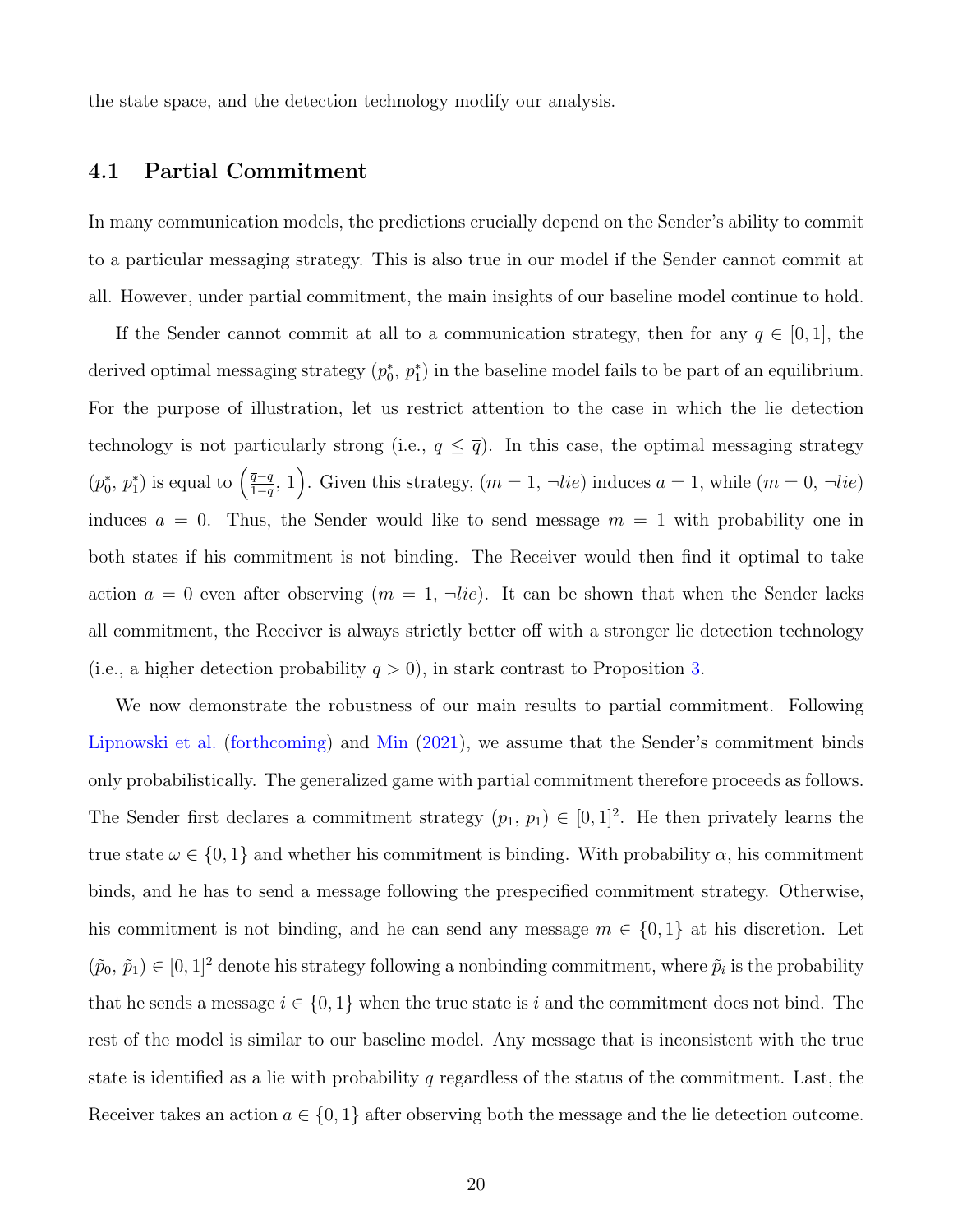She is aware that the Sender may not abide by his commitment strategy, and the probability  $\alpha$  is common knowledge. For simplicity, let the status of commitment be independent of both the true state and the lie detection technology. The payoff functions are identical to those given in Section [2.2.](#page-6-2) Thus, the baseline model corresponds to the special case  $\alpha = 1$ , whereas  $\alpha = 0$  instead leads to a model of cheap talk with lie detection.

As usual, we focus on the Sender's preferred equilibrium. Although a complete loss of commitment drastically changes the equilibrium and the corresponding payoffs, the following proposition suggests that a small loss of commitment has no impact on the key features of the equilibrium strategy and the corresponding payoffs. We focus on the more relevant case  $q \leq \overline{q}$  because that is where the equilibrium payoffs are constant in  $q$  in the baseline model.

<span id="page-20-0"></span>**Proposition 4.** Assume  $q \leq \overline{q} = 1 - \frac{\mu(1-t)}{t(1-u)}$  $\frac{\mu(1-t)}{t(1-\mu)}$  and  $\alpha \geq \overline{\alpha} = \frac{\overline{q}-q}{1-q}$  $\frac{q-q}{1-q}$ . Then, in the Sender's preferred equilibrium,  $p_1^* = 1$ ,  $\tilde{p}_0^* = 0$ ,  $\tilde{p}_1^* = 1$ , and  $p_0^*$  is such that the Receiver is indifferent between  $a = 0$ and  $a = 1$  after observing  $(m = 1, d = \neg lie)$ . Moreover,  $U_S(q)$  and  $U_R(q)$  are both constant in q.

By analogous arguments, if the lie detection technology is weak, it is impossible to induce  $a = 1$ for both  $(m = 1, d = \neg lie)$  and  $(m = 0, d = \neg lie)$ . The Sender can induce the favorable action for at most one of the two events, and he prefers to induce it for the first event. Thus, the Receiver takes action  $a = 1$  if and only if  $(m = 1, d = \neg lie)$  or  $(m = 0, d = lie)$ . Given the Receiver's best response, the Sender's strategy following a nonbinding commitment  $(\tilde{p}_0, \tilde{p}_1)$  must be  $(0, 1)$  (i.e., he prefers to send  $m = 1$  regardless of the state). Hence, the message generated from  $(\tilde{p}_0, \tilde{p}_1)$  is totally uninformative per se, but the combination of  $m$  and  $d$  still provides some information.

Intuitively, in this case, it is as if the Receiver receives a signal of unknown informativeness. If we ignore the lie detection technology, then with probability  $\alpha$ , the message is generated according to  $(p_0, p_1)$  and is partially informative. With probability  $1-\alpha$ , the message is generated according to  $(\tilde{p}_0, \tilde{p}_1)$  and is totally uninformative. However, the average informativeness of these messages must still satisfy the Receiver's indifference condition. Thus, the Sender must commit to a more informative messaging strategy than in the baseline model. In fact, in the Sender's preferred equilibrium, the probability of sending  $m = 0$  under the favorable state in the prespecified strategy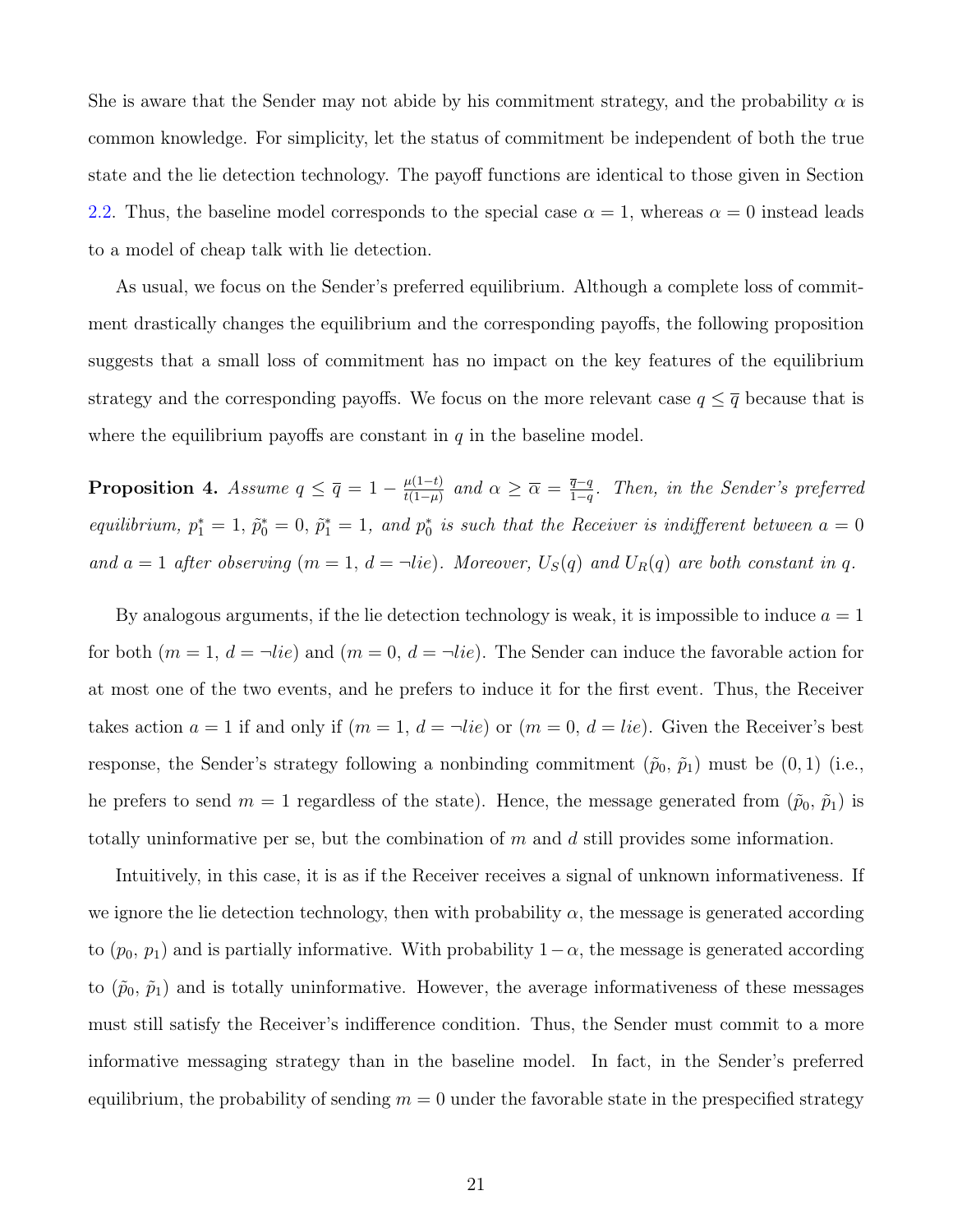satisfies

$$
\alpha[1-p_0^*(\alpha)]+1-\alpha=\frac{1-\overline{q}}{1-q},\;\forall \alpha\geq \overline{\alpha}
$$

It follows then that  $p_0^*$  decreases in  $\alpha$ . The lower bound on the probability that the commitment binds also has a natural interpretation. If the average informativeness leaves the Receiver indifferent, then the Receiver must prefer to take action  $a = 1$  when the Sender commits to the most informative signal (i.e., the truth-telling strategy  $(p_0, p_1) = (1, 1)$ ). This condition implies the lower bound on  $\alpha$ .

On the other hand,  $p_0^*$  again decreases in q, highlighting the Sender's strategic incentives to lie more in the presence of a stronger lie detection technology. As in the baseline model, this strategic effect exactly offsets the positive effect of increasing q because the probability of observing an undetected lie that induces  $a = 1$  is equal to

$$
(1 - \mu)(1 - q) \cdot [\alpha(1 - p_0^*) + 1 - \alpha] = (1 - \mu)(1 - \overline{q})
$$

which is constant in  $q$ . Consequently, both the Sender's and the Receiver's equilibrium payoffs are also constant in q as long as  $q \leq \overline{q}$ . Thus, our main results do not hinge on the full commitment assumption commonly used in Bayesian persuasion models.

#### <span id="page-21-0"></span>4.2 Nonrevealing Lie Detection

In a binary-state environment, the lie detection technology considered in this paper is quite special in the sense that whenever the Receiver learns that the Sender has lied, she immediately learns the true state. However, Proposition [3](#page-17-0) is not driven by this special feature.<sup>[7](#page-21-1)</sup> Intuitively, in a binary-state environment, the lie detection technology forces the release of too much information to the Receiver. Still, we can show that the Receiver does not benefit from a weak lie detection technology, even in this case. Following this reasoning, when the Receiver's posterior beliefs after

<span id="page-21-1"></span><sup>&</sup>lt;sup>7</sup>In the three-state environment, the uniqueness of our equilibrium is not necessarily guaranteed. Thus, it is hard to generalize the comparative statics of Proposition [2.](#page-15-0) However, in all of these equilibria, the Sender still has a strategic incentive to change his messaging strategy in response to changes in the lie detection probability.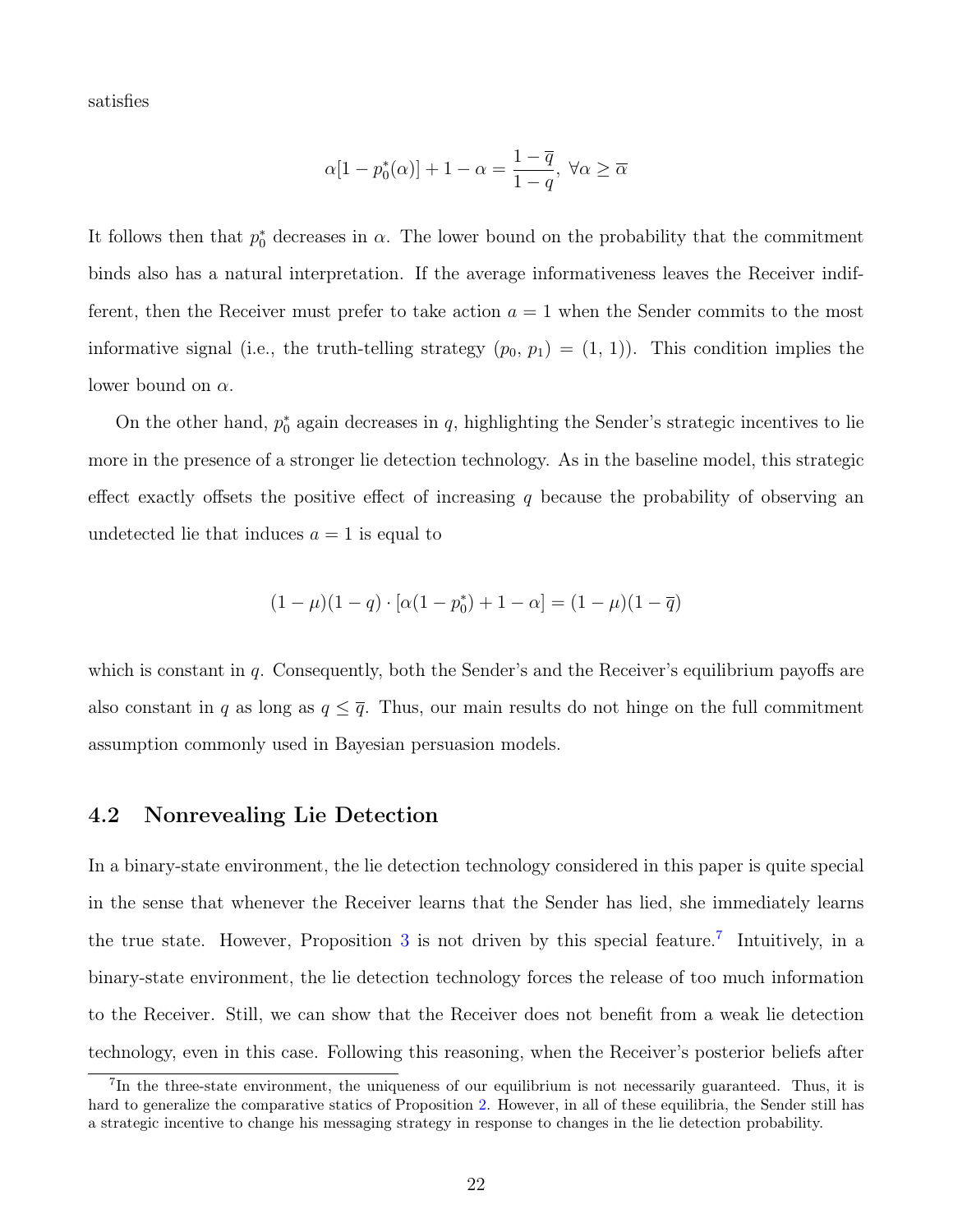a lie is detected are nondegenerate, the Receiver obtains less information. Therefore, we would expect Proposition [3](#page-17-0) to be strengthened instead of weakened. In fact, we show that in a three-state environment, lie detection technology is completely useless in the sense that both the Sender's and the Receiver's payoffs are unaffected by the strength of lie detection. This suggests that fully revealing lie detection is not the driving force of our main results.<sup>[8](#page-22-0)</sup>

Formally, let  $\omega \in \{0, \lambda, 1\}$  be the state of the world and  $(P_0, P_\lambda, P_1)$  be the full-support prior belief, where  $\lambda \in (0,1)$ . The message space is again restricted to be identical to the state space, and a lie is detected with probability  $q \in [0,1]$  whenever the message is inconsistent with the true state. For simplicity, keep the player's payoff functions unchanged. In particular, the Sender always prefers  $a = 1$  over  $a = 0$  regardless of the true state, whereas the Receiver takes action  $a = 1$  if and only if her posterior mean is higher than an action threshold t. Assume  $t \in (\mu, \lambda)$ , where  $\mu = P_1 + \lambda P_\lambda$  is the prior mean.<sup>[9](#page-22-1)</sup> The implication of this restriction is twofold. First, the Receiver's default action is  $a = 0$ . Second, if the Receiver knows that the state is  $\lambda$ , she prefers to take an action  $a = 1$ . In other words, both  $\omega = 1$  and  $\omega = \lambda$  are favorable states for the Sender. To quantify the Receiver's payoff explicitly, let her payoff function and expected payoff be

$$
u_R(a,\omega) = (1-t) \cdot \mathbbm{1}_{\{a=1,\omega=1\}} + (\lambda - t) \cdot \mathbbm{1}_{\{a=1,\omega=\lambda\}} + t \cdot \mathbbm{1}_{\{a=0,\omega=0\}}
$$

and

$$
U^{R} = (1 - t) \cdot \Pr(a = 1, \omega = 1) + (\lambda - t) \cdot \Pr(a = 1, \omega = \lambda) + t \cdot \Pr(a = 0, \omega = 0)
$$

This payoff function is analogous to the one in the main body. The Receiver would like to take the right action for each state but assigns different weights for different states. The particular choice of weights induces a decision rule that it is optimal to take  $a = 1$  if and only if the posterior is

<span id="page-22-0"></span><sup>&</sup>lt;sup>8</sup>An alternative approach to modeling nonrevealing lie detection is to modify the lie detection technology by introducing false alarms. In other words, a lie may be detected even if the message is consistent with the true state. However, under this approach, all four posteriors are generically nondegenerate and the Sender's strategy space contains  $2^4 = 16$  regions, which substantially complicates the analysis. Therefore, we adopt the more tractable approach of expanding the state space.

<span id="page-22-1"></span><sup>&</sup>lt;sup>9</sup>The choice of t is not important for the extension. However, it affects two things and complicates the exposition. First, it affects the Receiver's payoff function. Second, it affects the Sender's equilibrium payoff in the benchmark.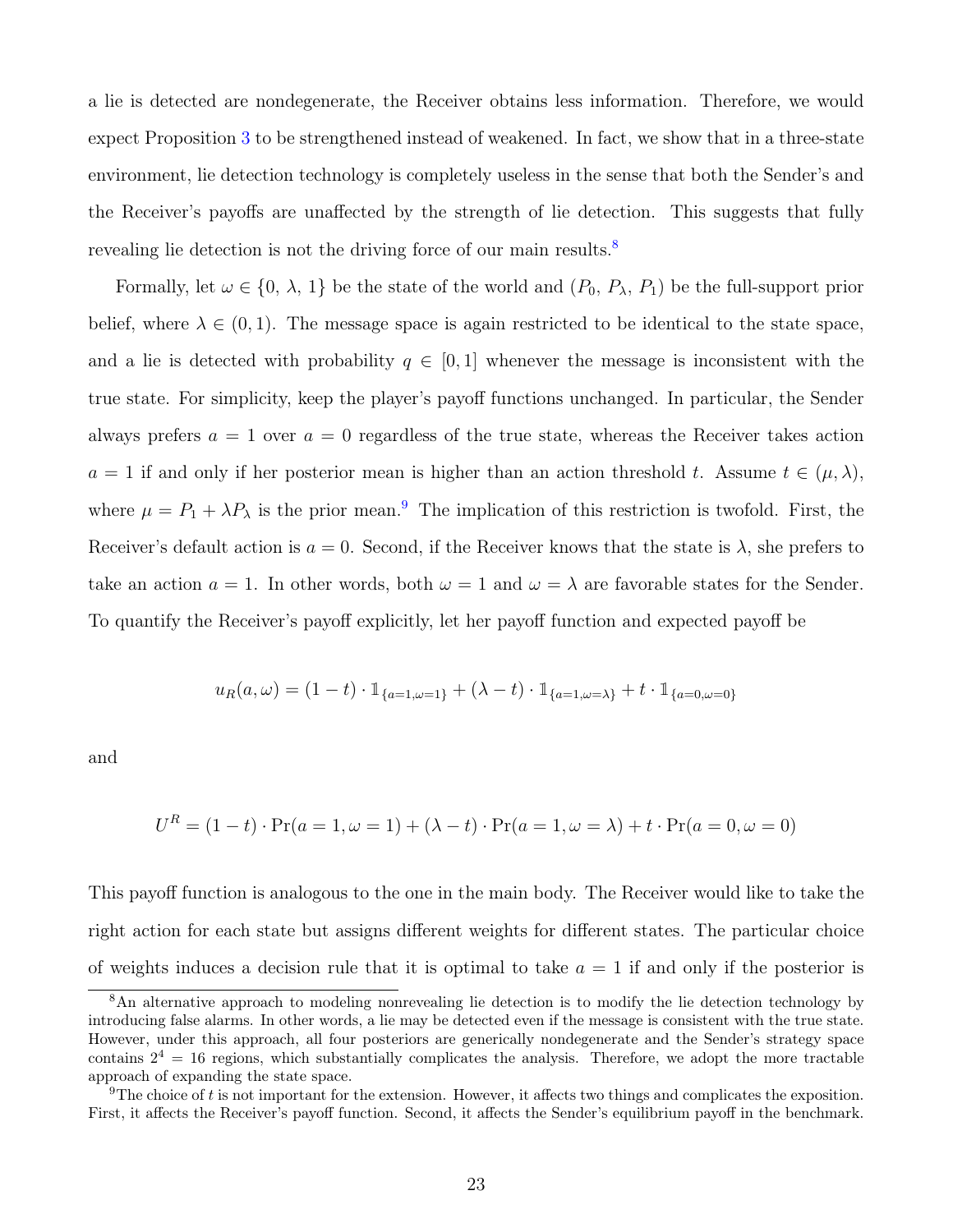higher than t.

The goal here is to show that both players' payoffs are constant in  $q$ . To this end, we first compute the Sender's payoff in the benchmark scenario  $(q = 0)$  and then construct a strategy that leads to the same payoff for the Sender with any detection probability. Last, we show that in any Sender's preferred equilibrium, the Receiver's payoff is constant. Moreover, this constant is independent of q.

The optimal signal/messaging strategy in the classical Bayesian persuasion framework with a binary action has been analyzed in the literature. [Ivanov](#page-30-15) [\(2021\)](#page-30-15) shows that in a binary-action and continuous-state environment, there exists an optimal strategy with a partitional structure, where the Sender sends a message if the state is above some threshold and sends another message otherwise. By applying this insight to our discrete-state model, we can determine that there exists an optimal strategy with the following properties. The Sender sends one (another) message if the state is strictly higher (lower) than some threshold state. Moreover, he mixes between two messages at the threshold state. In particular, the following strategy achieves the optimum.

$$
\omega = 1 \longrightarrow m = 1
$$
  
Strategy 1: 
$$
\omega = \lambda \longrightarrow m = 1
$$

$$
\omega = 0 \longrightarrow m = \begin{cases} 1, & w.p. \ r \\ 0, & w.p. \ 1-r \end{cases}
$$

where  $r$  solves

$$
\frac{P_1 + \lambda P_\lambda}{P_1 + P_\lambda + rP_0} = t
$$

Essentially, the mixing probability r ensures that the Receiver is indifferent after observing  $m = 0$ . Given Strategy 1, the Receiver takes the favorable action if and only if she receives  $m = 1$ . Thus,

$$
U^{S}(0) = P_1 + P_{\lambda} + rP_0 = \frac{\mu}{t}
$$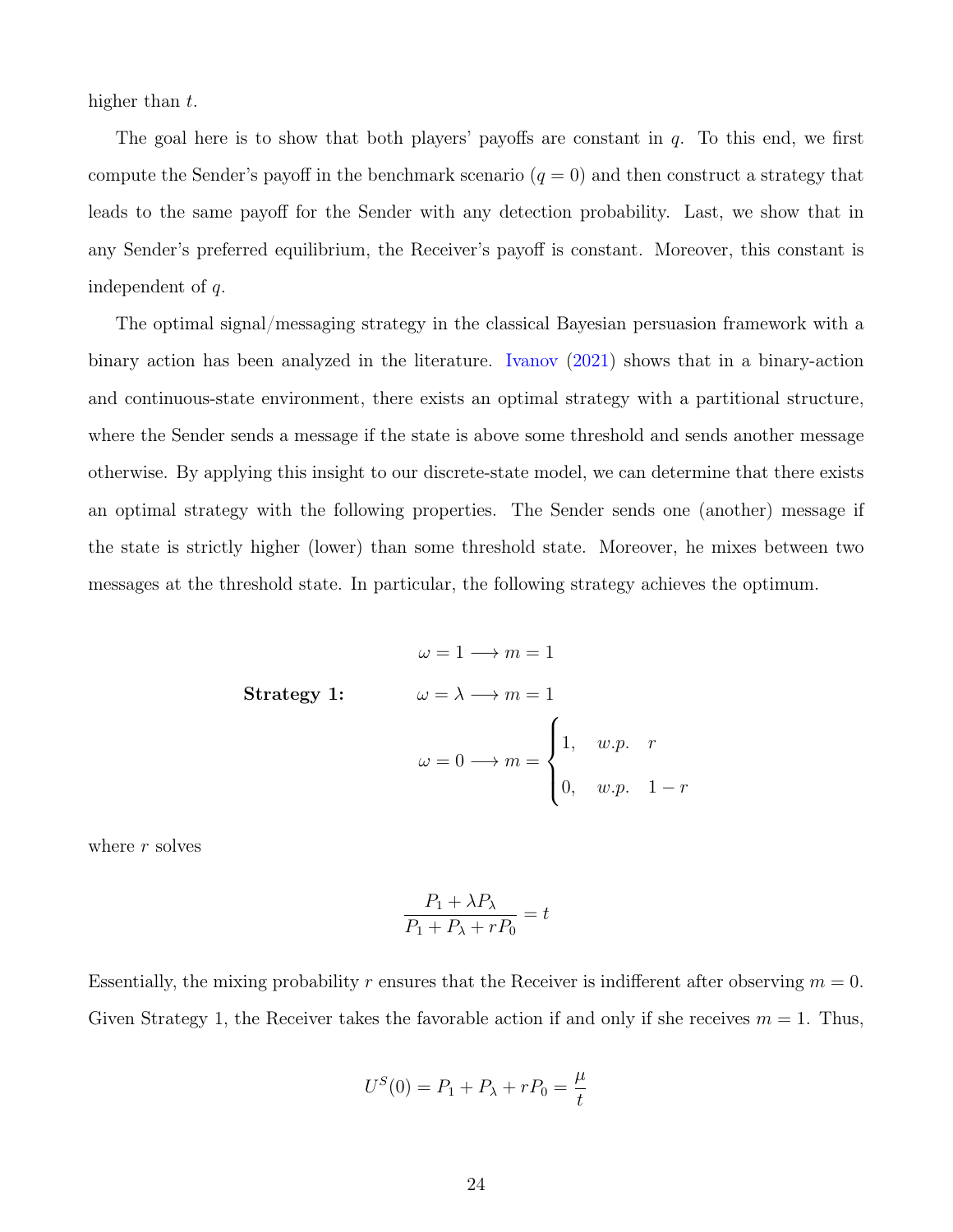Now, suppose that there is a lie detection probability  $q > 0$ . In principle, this limits the Sender's scope to manipulate the Receiver's posterior beliefs and thus potentially lowers the Sender's payoff. However, the following strategy yields the Sender the same payoff as in the benchmark. Moreover, this strategy is independent of q, suggesting that lie detection has no impact on the Sender's payoff at all.

$$
\omega = 1 \longrightarrow m = \lambda
$$
  
Strategy 2:  

$$
\omega = \lambda \longrightarrow m = 1
$$
  

$$
\omega = 0 \longrightarrow m = \begin{cases} 1, & w.p. \space r \\ \lambda, & w.p. \space s \\ 0, & w.p. \space 1-r-s \end{cases}
$$

where  $r$  and  $s$ , respectively, solve

<span id="page-24-0"></span>
$$
\begin{cases} \frac{\lambda P_{\lambda}}{P_{\lambda} + P_{0}r} = t, \\ \frac{P_{1}}{P_{1} + P_{0}s} = t \end{cases}
$$

The assumption  $\mu < t < \lambda$  ensures that  $s, r, s + r \in (0, 1)$ . Given Strategy 2, the Receiver is indifferent after observing  $(m = 1, d = \neg lie)$ ,  $(m = 1, d = lie)$ ,  $(m = \lambda, d = \neg lie)$ , and  $(m = \lambda, d = lie)$ . Thus, she takes the favorable action if and only if she receives  $m = 1$  or  $m = \lambda$ , regardless of the lie detection outcome. It follows that

$$
U^{S}(q) = P_{1} + P_{0}r + P_{\lambda} + P_{0}s = \frac{\lambda P_{\lambda}}{t} + \frac{P_{1}}{t} = \frac{\mu}{t} = U^{S}(0), \quad \forall q \in (0, 1]
$$
 (1)

Lie detection is not useful here because conditional on this particular strategy, the message  $\lambda$  and the message 1 are always lies whereas a message 0 is never a lie. Moreover, the probability of lie detection is constant as long as the Sender is lying. Thus, lie detection does not provide any additional information for the Receiver, no matter how strong the technology is.

Since we focus on the Sender's preferred equilibrium, the Receivers' payoff is potentially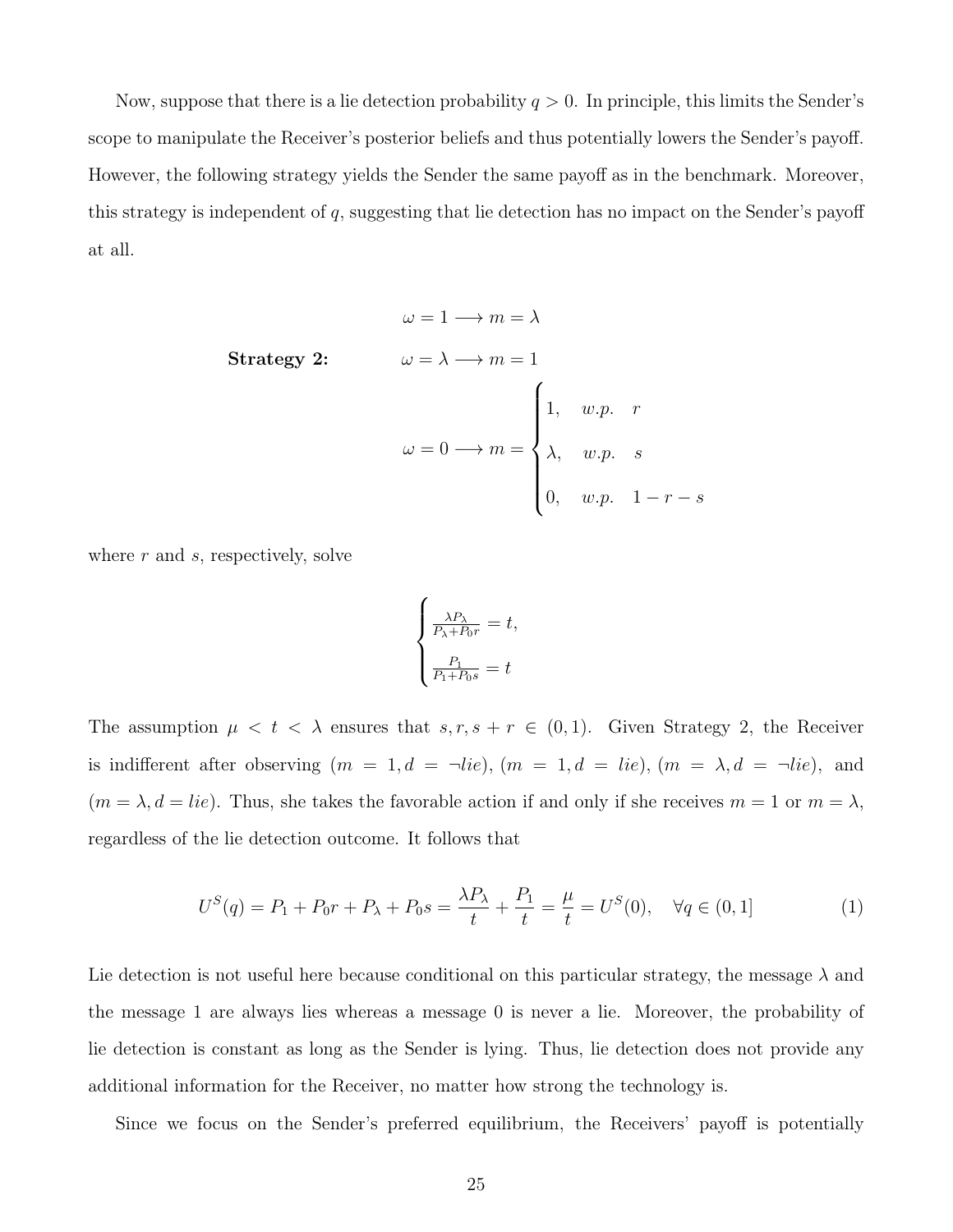nonunique. Fortunately, that is not the case here. Lemma [1](#page-25-0) guarantees that the Receiver's payoff is unique. In addition, it is always linear in the Sender's equilibrium payoff with a negative slope.

<span id="page-25-0"></span>**Lemma 1.** Fix a lie detection probability  $q \in [0,1]$ . If  $\mu < t < \lambda$ , then in any Sender's preferred equilibrium,

$$
U^{R}(q) = (1-t)P_1 + (\lambda - t)P_{\lambda} + t[1 - U^{S}(q)]
$$

Here is the key intuition behind this result. Note that both  $\omega = 1$  and  $\omega = \lambda$  are favorable states for the Sender. Thus, it is optimal to induce  $a = 1$  under those two states, which suggests  $Pr(a = 1)$  $1, \omega = 1$  = Pr( $a = 1, \omega = \lambda$ ) = 1 in any Sender's preferred equilibrium. Then, the Receiver's expected payoff depends only on  $Pr(a = 0, \omega = 0)$ . However, this probability is completely determined by the Sender's optimality condition and is therefore linked to the Sender's equilibrium payoff. Roughly speaking, the Sender wishes to minimize this probability conditional on  $Pr(a =$ 1,  $\omega = 1$ ) = Pr( $a = 1, \omega = \lambda$ ) = 1.

When we combine equation [\(1\)](#page-24-0) and Lemma [1,](#page-25-0) it is immediate that the Receiver's equilibrium payoff is also independent of  $q$  and given by

$$
U^{R}(q) = (1-t)P_1 + (\lambda - t)P_{\lambda} + t - \mu = tP_0
$$

Our analysis thus suggests that fully revealing lie detection does not drive Proposition [3.](#page-17-0)

### 4.3 Truth and State Detection

First, consider a different detection technology that informs the Receiver with probability  $r$  that a message is truthful. That is, rather than being able to (probabilistically) detect a lie, the Receiver can (probabilistically) detect that a message is truthful. Truth detection is perhaps a less realistic assumption, as it is arguable easier to detect whether the Sender has lied than whether he has sent a truthful message [\(Vrij et al.,](#page-31-14) [2011\)](#page-31-14).

In our setting, truth detection turns out to be payoff-equivalent to lie detection. Therefore, all of our insights about the equilibrium payoffs as a function of the lie detection probability  $q$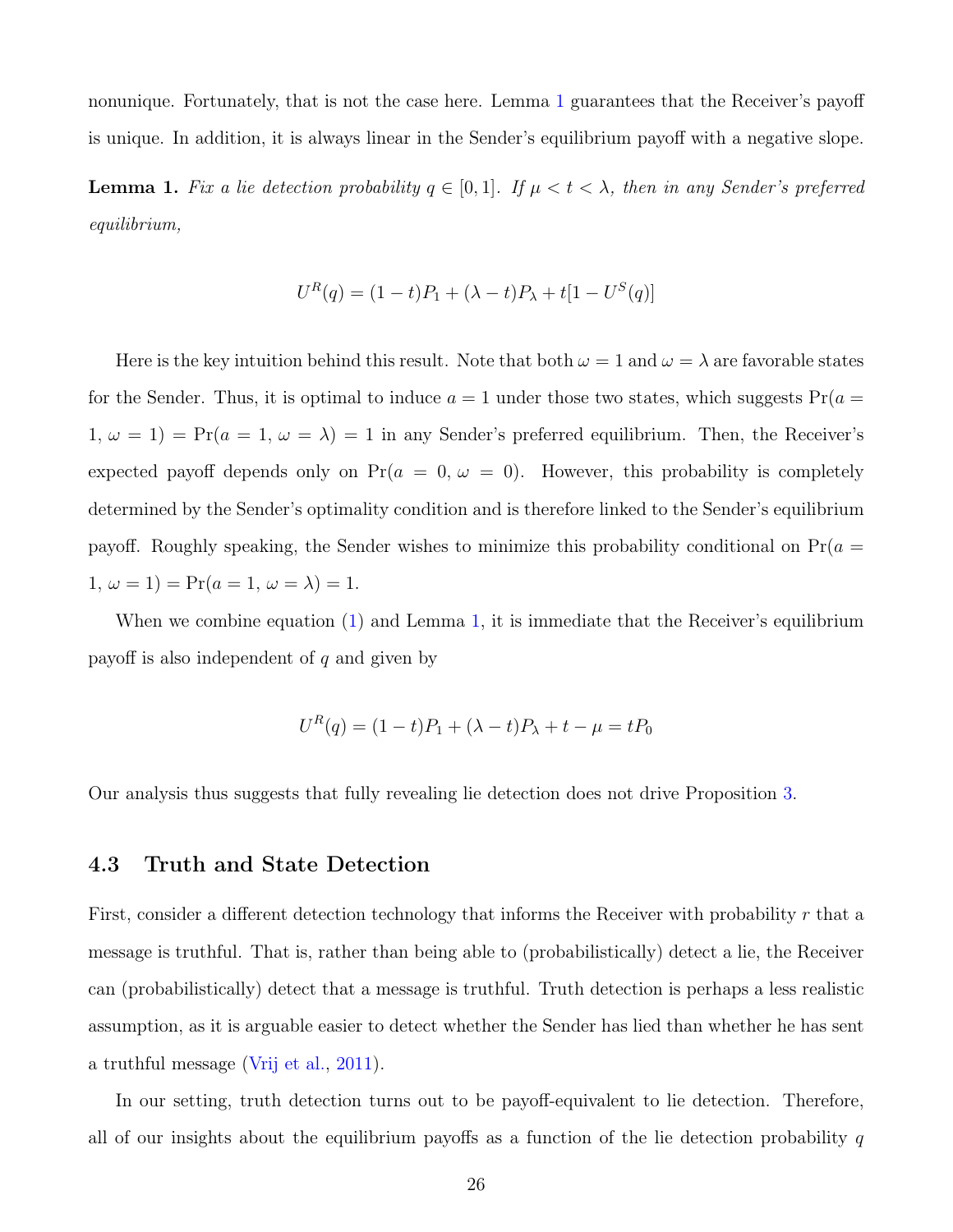in Figure [3](#page-18-1) also hold for the truth detection probability  $r$ . However, under truth detection, the Sender's optimal communication strategy is completely flipped and has some unnatural features. When the truth detection probability  $r$  is low but positive, it is optimal for the Sender to always lie in the favorable state (i.e.,  $p_1 = 0$ ) and to choose  $p_0$  such that the Receiver is indifferent between  $a = 0$  and  $a = 1$  upon a message  $m = 0$  that is not marked as truth.

Second, combining lie detection and truth detection such that they are perfectly positively correlated is equivalent to state detection. Assume that with probability  $q = r$ , the Receiver learns the state  $\omega$  regardless of the message sent by the Sender. With such a state detection technology, the analysis becomes much simpler, as we simply return to the Bayesian persuasion benchmark. This is because the Sender's message does not influence at all whether the Receiver learns the state and any message  $m$  is only relevant whenever the Receiver does not learn the state. This finding contrasts with the literature on noisy cheap talk, in which adding communication error or noise influences the messaging strategies and can improve welfare [\(Blume et al.,](#page-30-16) [2007\)](#page-30-16).

These observations highlight our interpretation of Bayesian persuasion under lie detection in that the Sender's messages have a literal meaning of truth and lies. Even though the Sender is committing to the strategy—or, alternatively speaking, choosing an experiment—the strategies employed by the Sender are not equivalent to just an arbitrary garbling of the state.

#### <span id="page-26-0"></span>4.4 Default Action Coincides with Sender's Preferred Action

In standard Bayesian persuasion models without lie detection, the Sender can always send a purely uninformative signal. Therefore, a trivial case obtains if the Receiver's default action coincides with the Sender's preferred action because the Sender can induce the Receiver to take this action with probability one by committing to an uninformative signal. However, the messages in our model have literal meanings and are subject to lie detection. Therefore, a purely uninformative signal is unavailable to the Sender. Intuitively, lie detection forces information transmission from the Sender to the Receiver, which makes the Sender's optimization problem nontrivial even when the Receiver's default action coincides with the Sender's preferred action.

In this extension, we analyze the scenario in which the prior mean  $\mu$  is higher than the action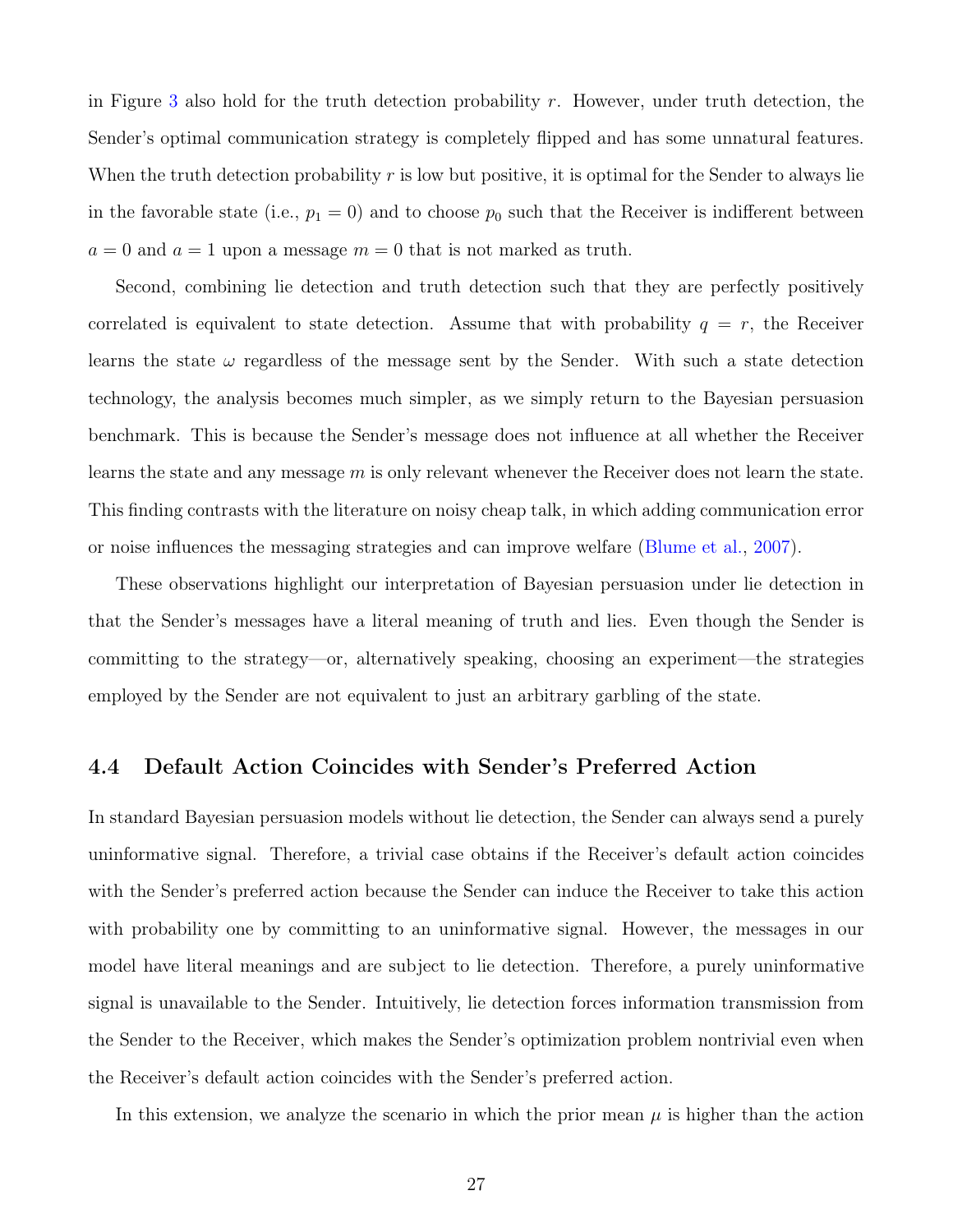threshold t. The results are analogous to those in the baseline model. As before, the Sender's maximization problem is solved by considering the four subproblems. The only change relative to the baseline model is that Region IV now exists for any  $q \in [0, 1]$ , as shown in Figure [4.](#page-27-0)

<span id="page-27-0"></span>

Figure 4: Equilibrium message strategies for different detection probabilities  $q \ (\mu \geq t)$ .

The optimal messaging strategy  $p^*$  is always in Region IV. When  $q \in \tilde{q} \equiv 1 - \frac{t(1-\mu)}{\mu(1-t)}$  $\frac{t(1-\mu)}{\mu(1-t)}$ , the strategy  $(p_0, p_1) = (1, 0)$  would induce the Receiver to take  $a = 1$  with probability one and is thus optimal.<sup>[10](#page-27-1)</sup> Under this strategy, the Sender reports  $m = 0$  with probability one in both states. If the message is flagged as a lie, the Receiver immediately learns that the true state is  $\omega = 1$ . Otherwise, by the martingale property, her posterior mean would drop. Nonetheless, if  $q$  is sufficiently small, her posterior mean would be close to the prior mean, which is still higher than the action threshold. Hence, the Receiver is always willing to take the favorable action.

If  $q$  is sufficiently large, such a strategy is no longer sustainable, and it is impossible to induce  $a = 1$  with probability one. For example, in the extreme case where  $q = 1$ , it is as if the Receiver learns the true state. Hence, it must be that the Receiver takes action  $a = 1$  if and only if  $\omega = 1$ . In fact, the Sender's optimal messaging strategy is again characterized by the intersection of two indifference conditions:  $\mu_0 = t$  and  $\mu_1 = t$ , as in Figure [4](#page-27-0) (b).

<span id="page-27-1"></span><sup>&</sup>lt;sup>10</sup>It is not unique, however, because the Receiver actually strictly prefers to take  $a = 1$  when she observes  $(m = 0, \neg lie)$ . Other optimal strategies include the segments from  $p^*$  to  $\bar{p}$ .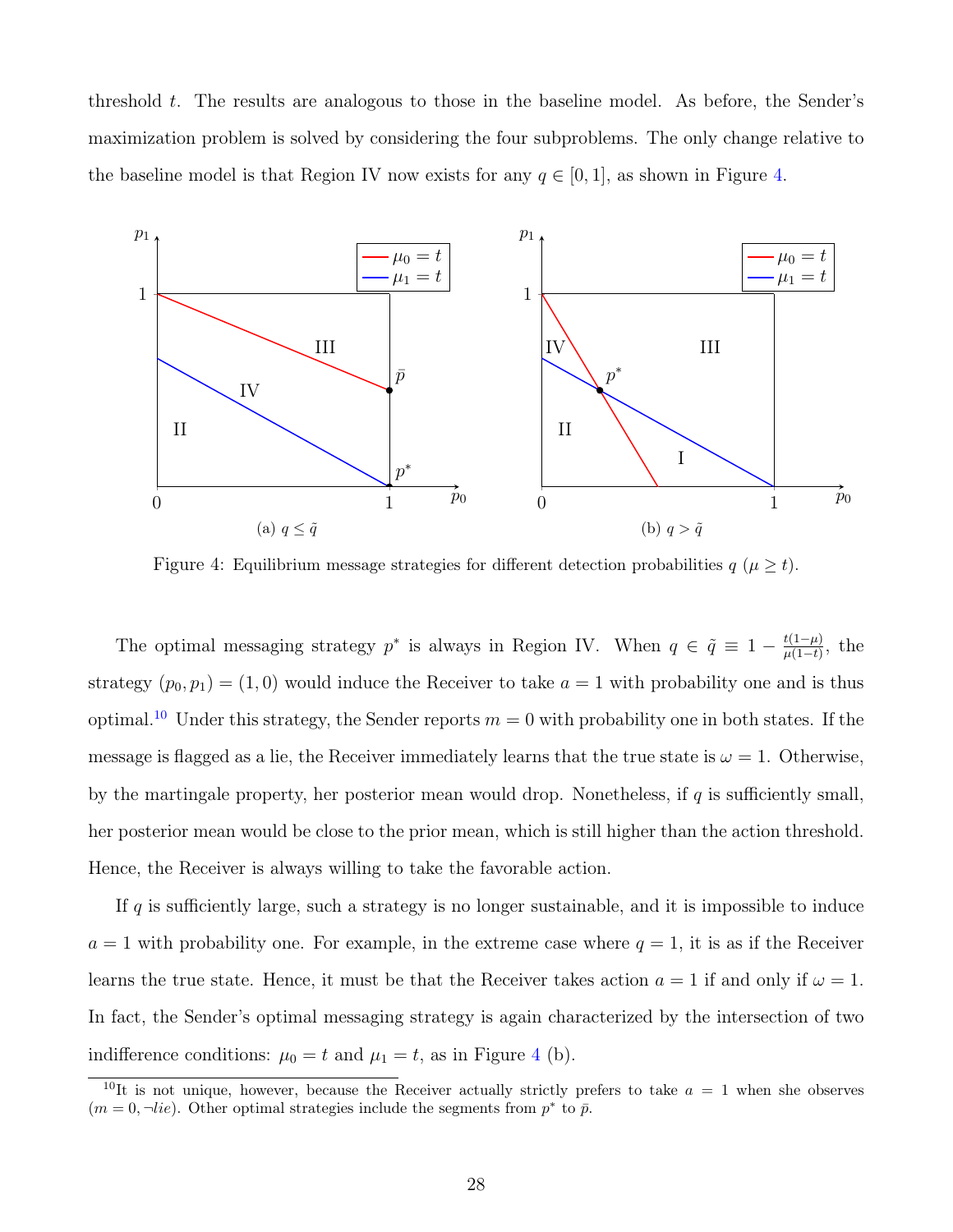Given the discussion above, the Sender's (Receiver's) payoff is initially constant in q when  $q \leq \tilde{q}$ and then is decreasing (increasing) in q when  $q > \tilde{q}$ . This is consistent with Proposition [3.](#page-17-0)

Admittedly, the fact that the Sender cannot induce the Receiver to always take the favorable action even when  $\mu \geq t$  suggests some tension between our model and the standard persuasion paradigm. In the standard paradigm without lie detection, this case is trivial, whereas in ours, it is not. However, it is easy to reconcile this tension by introducing an additional stage prior to the persuasion game in which the Sender decides whether to enter the game. If he enters, the Sender and the Receiver play the persuasion game with lie detection specified in our main analysis. Otherwise, the Sender cannot send any message, and the Receiver takes an action based on her prior. It is straightforward to show that the Sender enters the game if the Receiver's default action does not coincide with his preferred action. Otherwise, the Sender does not enter the game, but the Receiver always takes action  $a = 1$ , consistent with the standard persuasion paradigm.

#### 4.5 Related Literature

[Balbuzanov](#page-30-3) [\(2019\)](#page-30-3) and [Dziuda and Salas](#page-30-4) [\(2018\)](#page-30-4) study strategic communication in the presence of a lie detection technology but in a cheap talk setting. The largest difference between these two papers and ours therefore lies in the commitment power of the Sender. Although it is debatable whether the extreme cases of full commitment (as in Bayesian persuasion) or no commitment (as in cheap talk) constitute more plausible assumptions about real-life communication settings, we believe that our model and its extensions are an important step toward studying communication games with lie detection under full and partial commitment.

Our paper also differs from [Balbuzanov](#page-30-3) [\(2019\)](#page-30-3) in the payoff functions. In [Balbuzanov](#page-30-3) [\(2019\)](#page-30-3), the Sender and the Receiver have some degree of common interest, whereas there is no common interest in our model. Due to this difference, the Sender's type-dependent preferences in [Balbuzanov](#page-30-3) [\(2019\)](#page-30-3) permit fully revealing equilibria in some cases, as this feature allows the Receiver to tailor message-specific punishment actions. In particular, fully revealing equilibria exist for some intermediate degree of lie detectability if the Sender's bias is small. However, the Sender in our model never reveals the state perfectly due to the conflict in payoffs.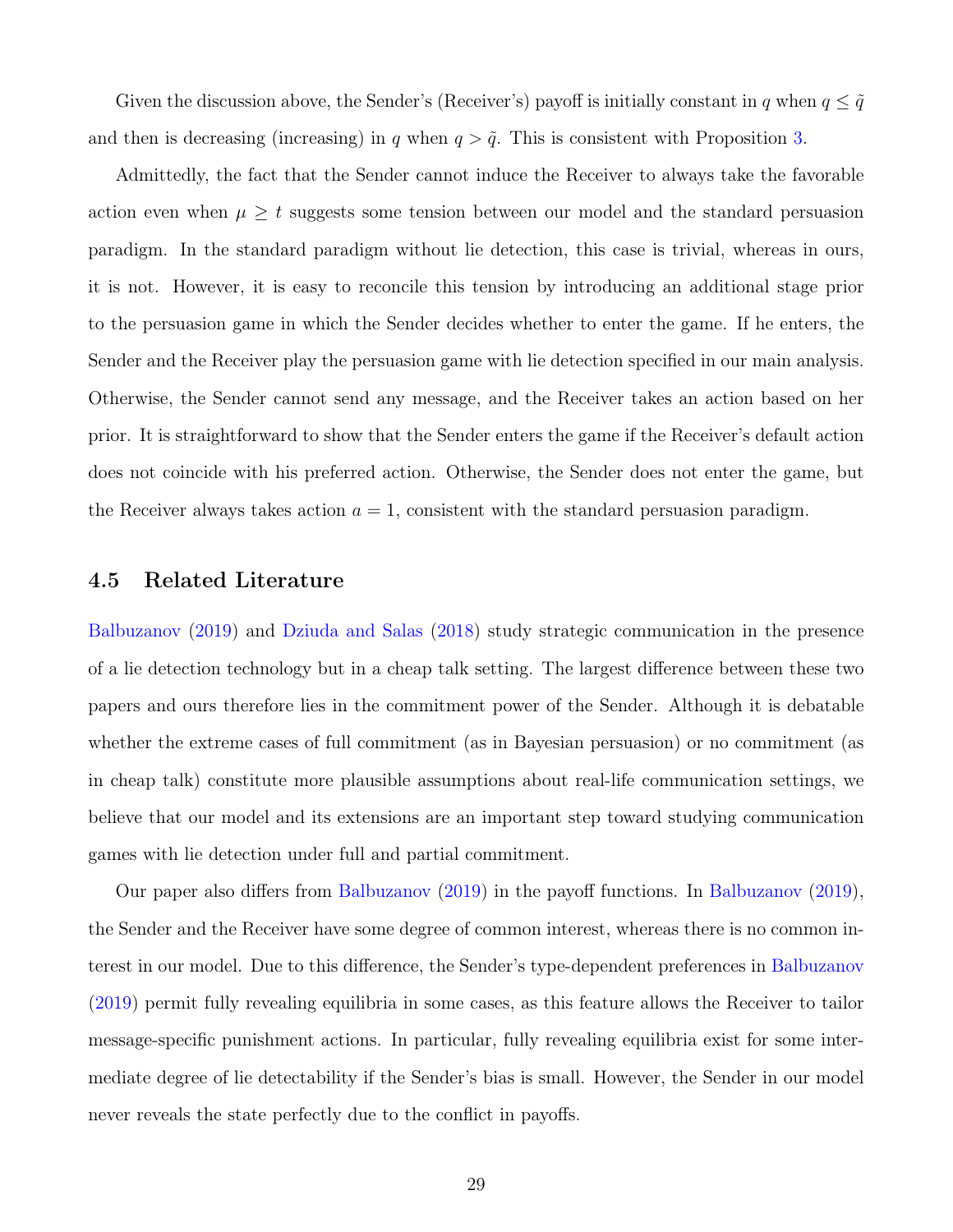[Dziuda and Salas](#page-30-4) [\(2018\)](#page-30-4) do not allow for common interest, and therefore, as in our paper, fully revealing equilibria are impossible in their paper. In their continuous state model, there are many off-path beliefs to be specified. To discipline these off-path beliefs, they impose two refinements. They show that in all remaining equilibria, the lowest types lie but *some* higher types tell the truth. However, the assumptions of our model allow the second refinement required by [Dziuda](#page-30-4) [and Salas](#page-30-4) [\(2018\)](#page-30-4) to be violated. Therefore, even irrespective of the commitment power of the Sender, our model is not nested by theirs. Furthermore, in the baseline model of [Dziuda and Salas](#page-30-4) [\(2018\)](#page-30-4), a higher lie detection probability leads to more truth-telling, which is the exact opposite of our finding.

### 5 Conclusion

In this paper, we analyze the role of probabilistic lie detection in a model of Bayesian persuasion between a Sender and a Receiver. We show that the Sender lies more when the lie detection probability increases. As long as the lie detection probability is sufficiently small, the Sender's and the Receiver's equilibrium payoffs are unaffected by lie detection technology because the Sender compensates by lying more. Once the lie detection probability is sufficiently high, the Sender can no longer maximally lie about the unfavorable state, and the Sender's (Receiver's) equilibrium payoff decreases (increases) with the lie detection probability. Our model rationalizes that a sender of communication chooses to lie more frequently when it is more likely that his false statements will be flagged as lies.

These insights extend more generally and continue to hold under partial commitment for the Sender, in richer state spaces, and under different detection technologies that inform the Receiver's action. Nonetheless, our analysis raises further questions about the role of lie detection under Bayesian persuasion and communication more generally. For example, how does a richer action space modify our insights? What happens if messages do not have a literal meaning and are classified as lies if they induce an action that does not match the true state of nature? We leave these and other interesting questions to future research.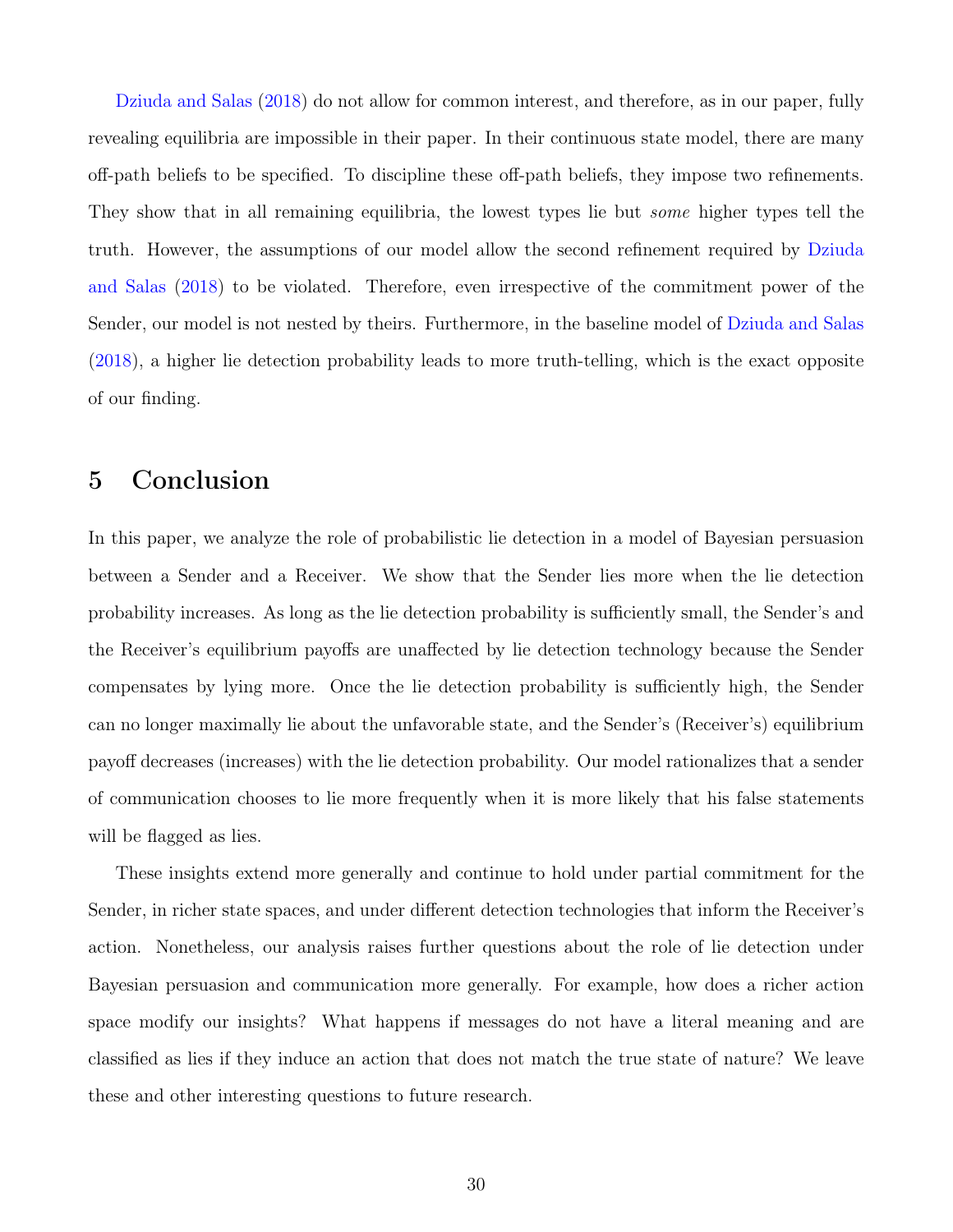## References

- <span id="page-30-3"></span>Balbuzanov, Ivan, "Lies and Consequences: The effect of lie detection on communication outcomes," International Journal of Game Theory, 2019, 48 (4), 1203–1240.
- <span id="page-30-2"></span>Ball, Ian and José Antonio Espín-Sánchez, "Experimental Persuasion," Cowles Foundation Research Paper 2298, 2022.
- <span id="page-30-16"></span>Blume, Andreas, Oliver J. Board, and Kohei Kawamura, "Noisy Talk," Theoretical Economics, 2007, 2(4), 395-440.
- <span id="page-30-14"></span>Crawford, Vincent P and Dennis E Smallwood, "Comparative Statics of Mixed-strategy Equilibria in Noncooperative Two-person Games," Theory and Decision, 1984, 16 (3), 225–232.
- <span id="page-30-5"></span> $\equiv$  and Joel Sobel, "Strategic Information Transmission," *Econometrica*, 1982, 50 (6), 1431–1451.
- <span id="page-30-0"></span>Doval, Laura and Vasiliki Skreta, "Constrained Information Design," arXiv preprint arXiv:1811.03588, 2018.
- <span id="page-30-4"></span>Dziuda, Wioletta and Christian Salas, "Communication with Detectable Deceit," SSRN Working Paper 3234695, 2018.
- <span id="page-30-10"></span>Ederer, Florian and Ernst Fehr, "Deception and Incentives: How Dishonesty Undermines Effort Provision," Yale SOM Working Paper, 2017.
- <span id="page-30-13"></span>Engers, Maxim, Joshua S. Gans, Simon Grant, and Stephen P. King, "First-author Conditions," Journal of Political Economy, 1999, 107 (4), 859–883.
- <span id="page-30-12"></span>Fréchette, Guillaume R., Alessandro Lizzeri, and Jacopo Perego, "Rules and Commitment in Communication: An Experimental Analysis," Econometrica, forthcoming.
- <span id="page-30-1"></span>Galperti, Simone and Jacopo Perego, "Information Systems," Available at SSRN 3340090, 2019.
- <span id="page-30-7"></span>Gehlbach, Scott, Zhaotian Luo, Anton Shirikov, and Dmitriy Vorobyev, "A Model of Censorship and Propaganda," Working Paper, 2022.
- <span id="page-30-8"></span>Gneezy, Uri, "Deception: The Role of Consequences," American Economic Review, 2005, 95 (1), 384–394.
- <span id="page-30-11"></span> $\overline{\phantom{a}}$ , Agne Kajackaite, and Joel Sobel, "Lying Aversion and the Size of the Lie," American Economic Review, 2018, 108 (2), 419–53.
- <span id="page-30-6"></span>Guo, Yingni and Eran Shmaya, "Costly miscalibration," Theoretical Economics, 2021, 16 (2), 477–506.
- <span id="page-30-9"></span>Hurkens, Sjaak and Navin Kartik, "Would I Lie to You? On Social Preferences and Lying Aversion," Experimental Economics, 2009, 12 (2), 180–192.
- <span id="page-30-15"></span>Ivanov, Maxim, "Optimal Monotone Signals in Bayesian Persuasion Mechanisms," Economic Theory, 2021, 72 (3), 955–1000.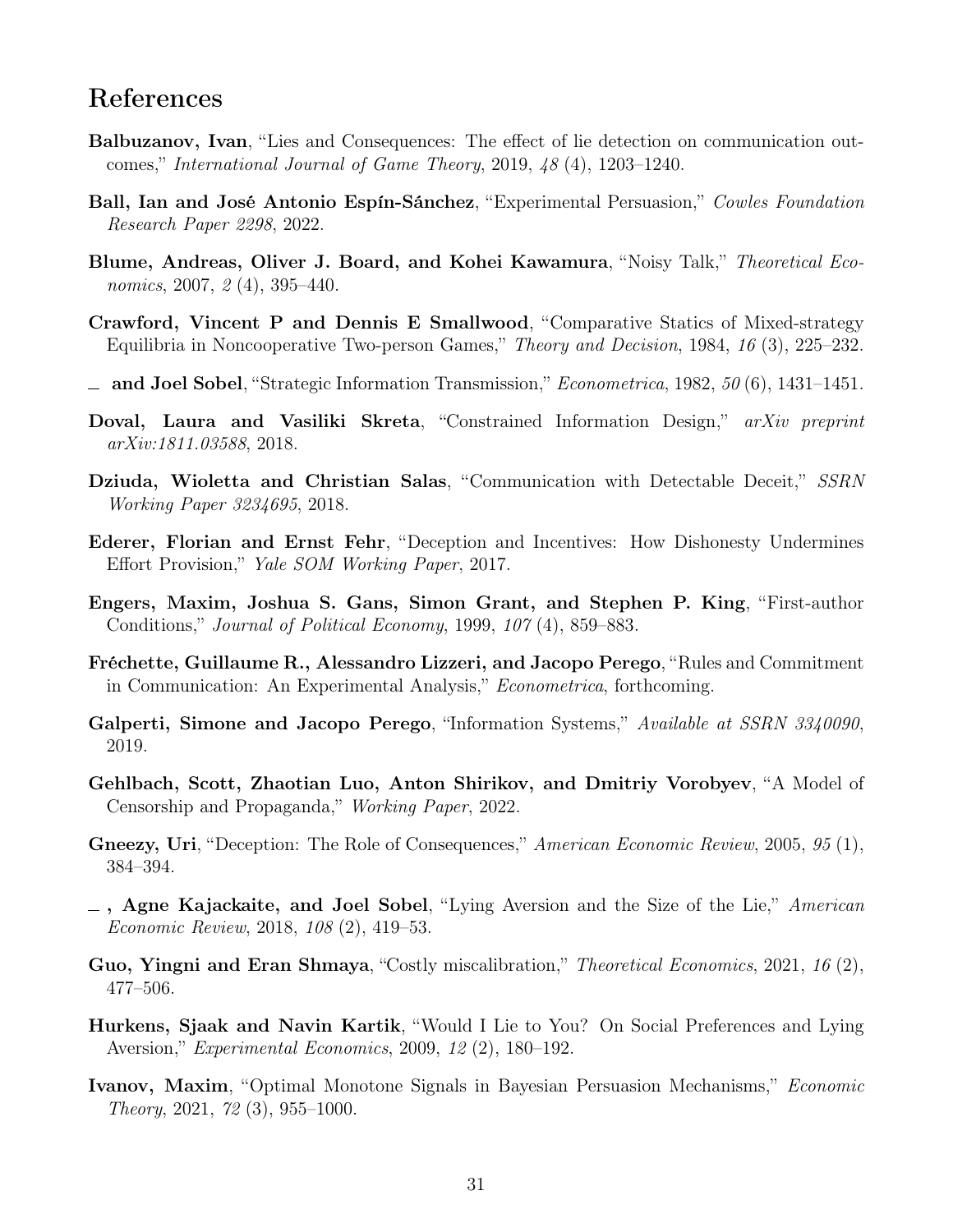- <span id="page-31-3"></span>**Jehiel, Philippe**, "Communication with Forgetful Liars," *Theoretical Economics*, 2021, 16 (2), 605–638.
- <span id="page-31-1"></span>Kamenica, Emir, "Bayesian Persuasion and Information Design," Annual Review of Economics, 2019, 11, 249–272.
- <span id="page-31-0"></span> $\Delta$  and Matthew Gentzkow, "Bayesian Persuasion," American Economic Review, 2011, 101 (6), 2590–2615.
- <span id="page-31-5"></span>Kartik, Navin, "Strategic Communication with Lying Costs," The Review of Economic Studies, 2009, 76 (4), 1359–1395.
- <span id="page-31-4"></span> $\Box$ , Marco Ottaviani, and Francesco Squintani, "Credulity, Lies, and Costly Talk," *Journal* of Economic Theory, 2007, 134 (1), 93–116.
- <span id="page-31-11"></span>Lipnowski, Elliot, Doron Ravid, and Denis Shishkin, "Persuasion via Weak Institutions," Journal of Political Economy, forthcoming.
- <span id="page-31-7"></span>Luo, Zhaotian and Arturas Rozenas, "Strategies of Election Rigging: Trade-offs, Determinants, and Consequences," Quarterly Journal of Political Science, 2018, 13 (1), 1–28.
- <span id="page-31-8"></span> $\equiv$  and  $\equiv$ , "Lying in Persuasion," SSRN Working Paper, 2021.
- <span id="page-31-10"></span>Min, Daehong, "Bayesian Persuasion under Partial Commitment," Economic Theory, 2021, 72, 743–764.
- <span id="page-31-12"></span>Nguyen, Anh and Teck Yong Tan, "Bayesian Persuasion with Costly Messages," Journal of Economic Theory, 2021, 193, 105212.
- <span id="page-31-9"></span>Sánchez-Pagés, Santiago and Marc Vorsatz, "Enjoy the Silence: An Experiment on Truthtelling," Experimental Economics, 2009, 12 (2), 220–241.
- <span id="page-31-2"></span>Simon-Kerr, Julia, "Unmasking demeanor," George Washington Law Review Arguendo, 2020, 88, 158.
- <span id="page-31-6"></span>Sobel, Joel, "Lying and Deception in Games," *Journal of Political Economy*, 2020, 128 (3), 907–947.
- <span id="page-31-13"></span>Titova, Maria, "Persuasion with Verifiable Information," UCSD Working Paper, 2021.
- <span id="page-31-14"></span>Vrij, Aldert, Pär Anders Granhag, Samantha Mann, and Sharon Leal, "Outsmarting the liars: Toward a cognitive lie detection approach," Current Directions in Psychological Science, 2011, 20 (1), 28–32.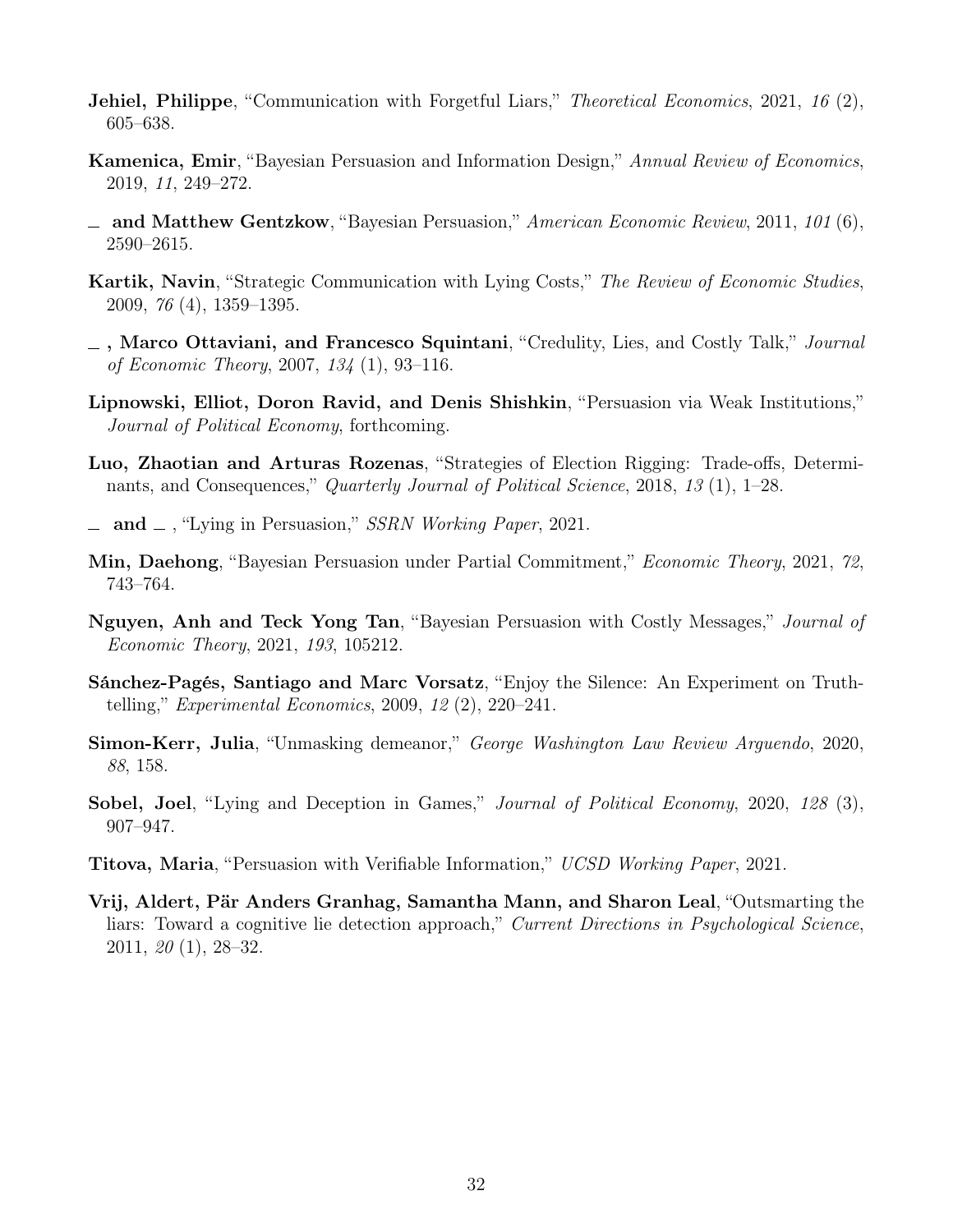## <span id="page-32-0"></span>A Proofs

### A.1 Proof of Proposition [1](#page-10-1)

We show that type I and II strategies are suboptimal because the resulting implementation probabilities  $Pr_I(a = 1)$  and  $Pr_{II}(a = 1)$  are dominated by the probability  $Pr_{III}(a = 1)$  resulting from III. To see this, note first that

$$
Pr_I(a=1) \le \mu \le Pr_{II}(a=1)
$$

The second inequality holds because  $(p_0, p_1) = (0, 0)$  is a type II strategy and gives value  $\mu$ . In fact, for a type II strategy, it is optimal to set  $p_1 = 0$  because this loosens both constraints and improves the objective. Given this,  $\mu_1 = 0 < t$  is loose. Hence, the optimum requires

$$
\mu_0 = \frac{\mu(1-q)}{\mu(1-q) + (1-\mu)p_0} = t
$$

and hence

$$
Pr_{II}(a = 1) = \mu + \left(\frac{\mu}{t} - \mu\right)(1 - q)
$$

Similarly, in the maximization problem within type III strategies, it is optimal to set  $p_1 = 1$ . Then,  $\mu_0 = 0 < t$  becomes loose. The optimum requires  $p_0$  to be as small as possible while ensuring that  $\mu_1 \geq t$ . Define  $\overline{q} \equiv 1 - \frac{\mu(1-t)}{t(1-u)}$  $\frac{\mu(1-t)}{t(1-\mu)} \in (0,1)$ ; then, there are two cases to consider.

- $\frac{\mu}{\mu+(1-\mu)(1-q)} \leq t$  or  $q \leq \overline{q}$ . In this case, there exists  $p_0^*$  s.t.  $\mu_1 = t$ ; that is,  $\frac{\mu}{\mu+(1-\mu)(1-p_0^*)(1-q)} = t$ . Therefore,  $Pr_{III}(a=1) = \frac{\mu}{t}$ .
- $\bullet$   $\frac{\mu}{\mu+(1-\mu)(1-q)} > t$  or  $q > \overline{q}$ . In this case,  $\mu_1 \geq t$  can never bind. Thus, the best option is to set  $p = 0$ , which implies  $Pr_{III}(a = 1) = \mu + (1 - \mu)(1 - q)$ .

Clearly, in either case, we have  $Pr_{III}(a = 1) > Pr_{II}(a = 1)$ , and therefore both type I and II strategies are suboptimal. It therefore remains for us to compare  $Pr_{III}(a = 1)$  and  $Pr_{IV}(a = 1)$ .

(1) If 
$$
\frac{\mu}{\mu + (1-\mu)(1-q)} \leq t
$$
, type IV strategies do not exist; i.e., there is no way to choose  $p_0$ ,  $p_1$  such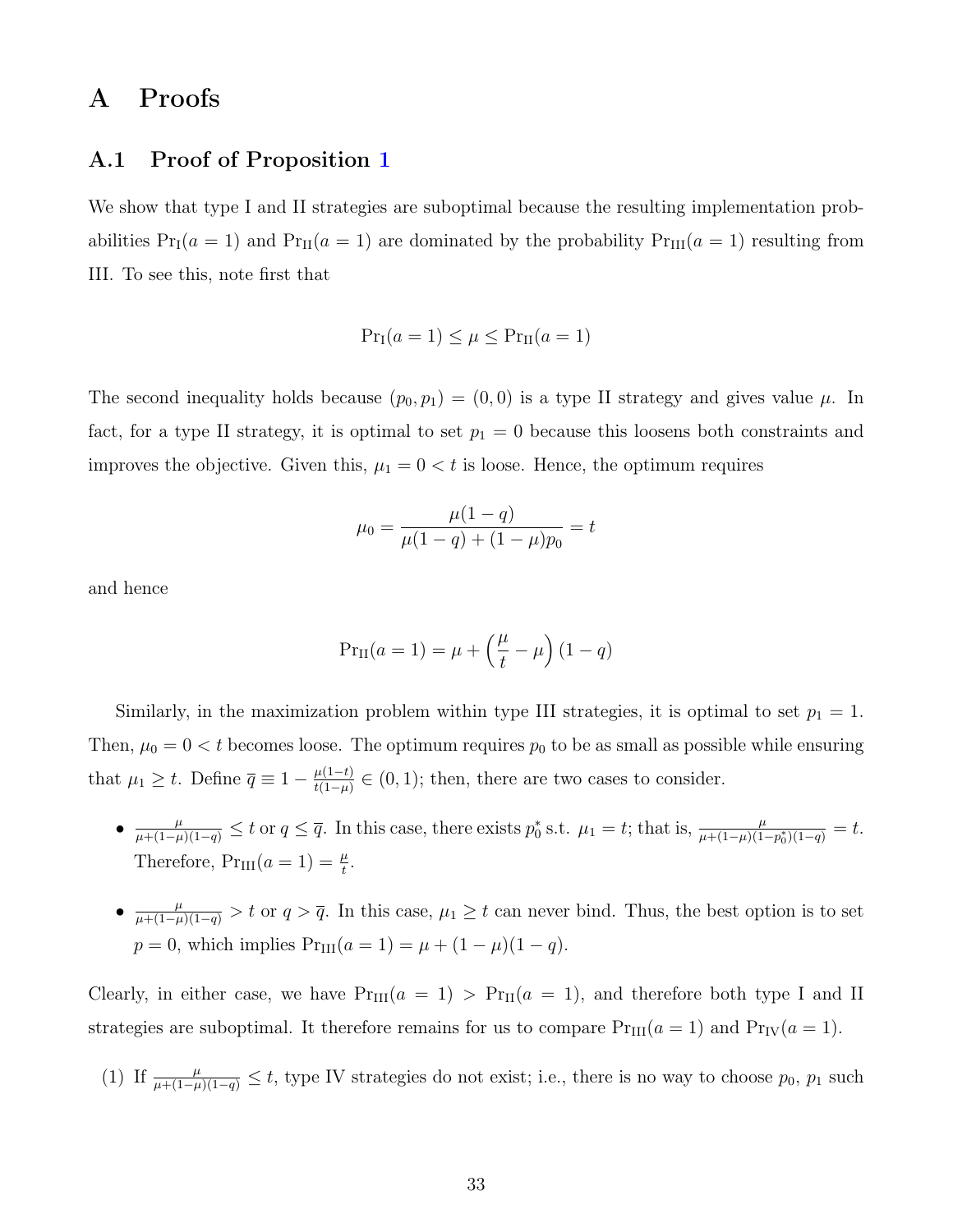that  $\mu_1 \geq t$  and  $\mu_0 \geq t$ . If this were the case, we would have

$$
\frac{\mu p_1}{\mu p_1 + (1 - \mu)(1 - p_0)(1 - q)} \ge t
$$

and

$$
\frac{\mu(1-p_1)(1-q)}{\mu(1-p_1)(1-q) + (1-\mu)p} \ge t \Longleftrightarrow \frac{\mu(1-p_1)}{\mu(1-p_1) + (1-\mu)\frac{p}{1-q}} \ge t
$$

which would imply

$$
\frac{\mu p_1 + \mu (1 - p_1)}{\mu p_1 + \mu (1 - p_1) + (1 - \mu)(1 - p_0)(1 - q) + (1 - \mu)\frac{p}{1 - q}} \ge t
$$

and therefore

$$
t \le \frac{\mu}{\mu + (1 - \mu)(1 - p_0)(1 - q) + (1 - \mu)\frac{p}{1 - q}} \le \frac{\mu}{\mu + (1 - \mu)(1 - q)}
$$

where the last inequality is binding if  $q = 0$  or  $p = 0$ . This in turn yields  $t < \frac{\mu}{\mu + (1 - \mu)(1 - q)}$ , which is a contradiction. Hence, if  $\frac{\mu}{\mu+(1-\mu)(1-q)} \leq t$ , the optimal strategy is

$$
p_0^* = 1 - \frac{\frac{\mu(1-t)}{t(1-\mu)}}{1-q}
$$
 and  $p_1^* = 1$ 

Alternatively,

$$
p_0^* = \frac{\overline{q} - q}{1 - q} \quad \text{and} \quad p_1^* = 1
$$

(2) If  $\frac{\mu}{\mu+(1-\mu)(1-q)} > t$ , it is now possible to induce  $\mu_1 \geq t, \mu_0 \geq t$ . In particular, the constraints can be rewritten as two lines where the coordinates are  $p_0$  and  $p_1$ . In particular, we have

$$
\mu_1 \ge t \Leftrightarrow (1-t)\mu p_1 \ge t(1-\mu)(1-p_0)(1-q)
$$

which passes through  $(1,0)$  and  $\left(0,\frac{t(1-\mu)(1-q)}{(1-t)\mu}\right)$  $(1-t)\mu$ ), where  $\frac{t(1-\mu)(1-q)}{(1-t)\mu} < 1$  by assumption. We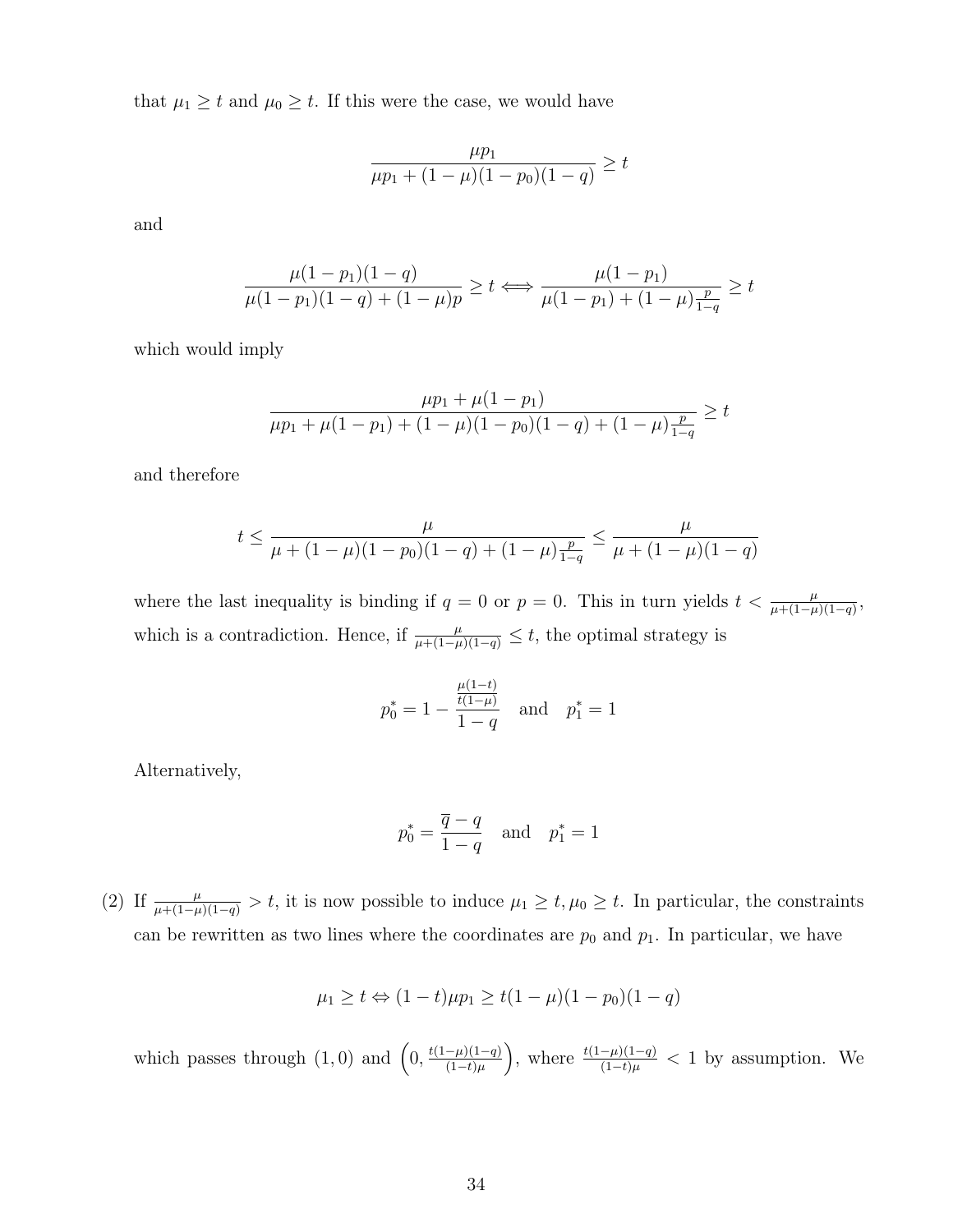also have

$$
\mu_0 \ge t \Leftrightarrow \mu(1-t)(1-p_1) \ge t(1-\mu)\frac{p}{1-q}
$$

which passes through  $(0, 1)$  and  $\left(\frac{\mu(1-t)(1-q)}{t(1-u)}\right)$  $\frac{(t-t)(1-q)}{t(1-\mu)}, 0$ , where  $\frac{\mu(1-t)(1-q)}{t(1-\mu)} < 1$  because  $t > \mu$ . Since the objective is to maximize  $1 - (1 - \mu)(1 - p_0)q$ , we want to find the point in type IV strategies with the largest value of  $p_0$ . Clearly, this point is at the intersection of the two lines in Figure  $1(b)$  $1(b)$ , given by

$$
p_0^* = 1 - \frac{1 - (1 - q) \frac{\mu(1 - t)}{t(1 - \mu)}}{(2 - q)q} \quad \text{and} \quad p_1^* = 1 - \frac{1 - (1 - q) \frac{t(1 - \mu)}{\mu(1 - t)}}{(2 - q)q}
$$

where  $\frac{\mu(1-t)}{t(1-\mu)} \in (1-q, 1)$  by assumption. Alternatively,

$$
p_0^* = \frac{1-q}{(2-q)q}(q-\overline{q}) \text{ and } p_1^* = \frac{1-q}{(2-q)q} \left[ \frac{1}{1-\overline{q}} - (1-q) \right] \tag{2}
$$

As a result, we have  $Pr_{III}(a = 1) < Pr_{IV}(a = 1)$  because the following inequality holds:

$$
Pr_{III}(a=1) = \mu + (1 - \mu)(1 - q) = 1 - (1 - \mu)q < 1 - (1 - \mu)q(1 - p_0^*) = Pr_{IV}(a=1)
$$

### A.2 Proof of Proposition [2](#page-15-0)

• If  $q \leq \overline{q}$ ,

$$
p_0^* = \frac{\overline{q} - q}{1 - q} \quad \text{and} \quad p_1^* = 1
$$

Clearly,  $p_0^* = 1 - \frac{1-\overline{q}}{1-q}$  $\frac{1-q}{1-q}$  decreases in q, and  $p_1^*$  is constant in q.

• If  $q > \overline{q}$ ,

$$
p_0^* = \frac{1-q}{(2-q)q}(q-\overline{q}) \text{ and } p_1^* = \frac{1-q}{(2-q)q} \left[ \frac{1}{1-\overline{q}} - (1-q) \right]
$$
 (3)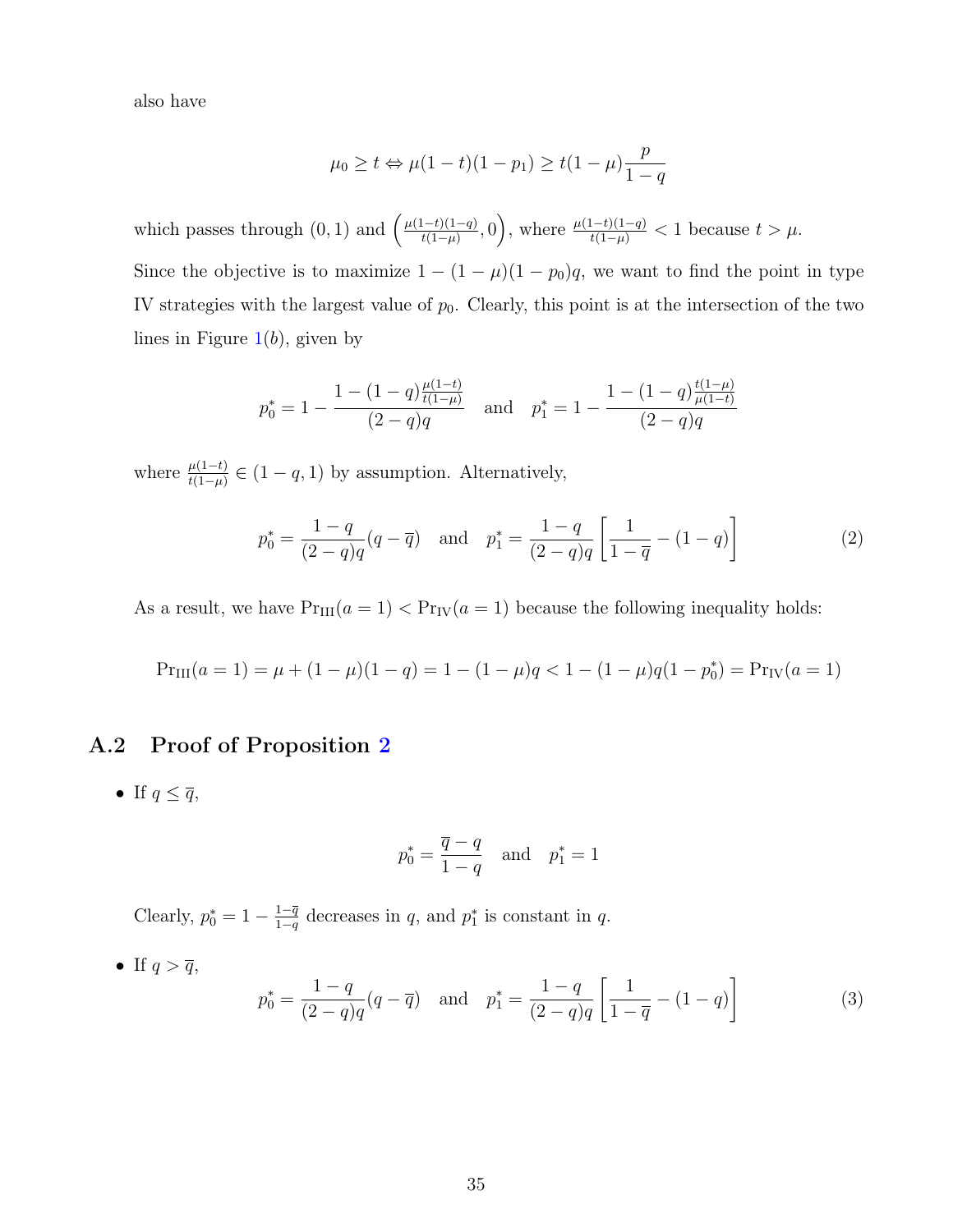This implies

$$
\frac{\partial p_0^*}{\partial q} = \frac{(-2q + 1 + \overline{q}) \cdot (2 - q)q - (2 - 2q)(1 - q)(q - \overline{q})}{(2 - q)^2 q^2}
$$

$$
= \frac{-q^2 + (q^2 - 2q + 2)\overline{q}}{(2 - q)^2 q^2}
$$

Therefore,

$$
\frac{\partial p_0^*}{\partial q} \ge 0 \Longleftrightarrow \frac{1}{\overline{q}} \le \frac{q^2 - 2q + 2}{q^2} = 1 + \frac{2 - 2q}{q^2} \tag{4}
$$

The RHS decreases in q, meaning that the sign of the derivative changes at most one time. Since the derivative is positive at  $q = \overline{q}$  but negative at  $q = 1$ , we conclude that  $p_0^*$  is first increasing and then decreasing in q over  $(\bar{q}, 1]$ .

On the other hand,  $p_1^*$  can be written as a product of  $\frac{(1-q)}{(2-q)}$  and  $\frac{\frac{1}{1-q}-(1-q)}{q}$  $\frac{1}{q}$ . Each term decreases in q; then, it follows that  $p_1^*$  decreases in q over  $(\overline{q}, 1]$ .

### A.3 Proof of Proposition [3](#page-17-0)

The expected payoff of the Sender is  $Pr(a = 1)$ . There are two cases depending on whether  $q > \overline{q}$ .

• If  $q \leq \overline{q}$ , then the Receiver chooses  $a = 1$  whenever  $(m = 1, d = \neg lie)$  or  $(m = 0, d = lie)$ . However, the latter occurs with probability 0 in the equilibrium. Hence,

$$
U_S = \mu + (1 - \mu)(1 - p_0^*)(1 - q) = \frac{\mu}{t}
$$
\n(5)

which is constant in  $q$ . Essentially, any marginal improvement in the lie detection technology (i.e., an increase in q) is completely offset by less truthful reporting when  $\omega = 0$  (i.e., a decrease in  $p_0^*$ ).

• If  $q > \overline{q}$ , then the Receiver always chooses  $a = 1$  unless  $(m = 1, d = lie)$ . Thus,

$$
U_S = 1 - (1 - \mu)(1 - p_0^*)q = 1 - \frac{t(1 - \mu) - \mu(1 - t)(1 - q)}{t(2 - q)}
$$
(6)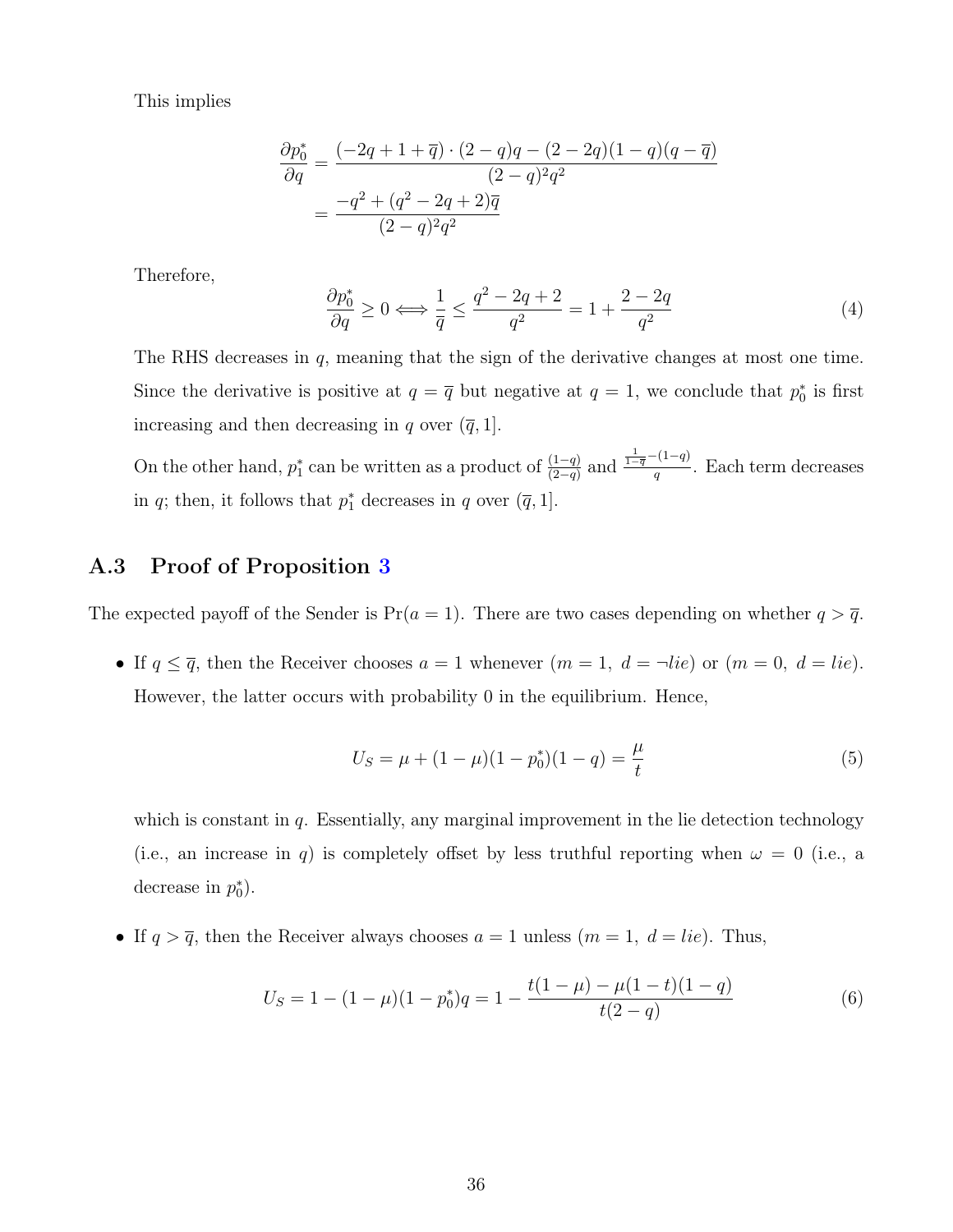which is decreasing in  $q$  as

$$
\frac{\partial U_S}{\partial q} = \frac{-\mu(1-t)t(2-q) - t[t(1-\mu) - \mu(1-t)(1-q)]}{t^2(2-q)^2}
$$

$$
= \frac{-\mu(1-t) - t(1-\mu)}{t(2-q)^2}
$$

$$
< 0
$$

The Receiver's expected payoff is  $t \cdot Pr(a = \omega = 0) + (1 - t) \cdot Pr(a = \omega = 1)$ . Again, there are two cases.

• If  $q \leq \overline{q}$ , then the Receiver matches the state  $\omega = 0$  correctly if  $(\omega = 0, m = 0)$  or if  $(\omega = 0, m = 1, d = lie)$  and matches the state  $\omega = 1$  correctly if  $\omega = 1$ . In sum,

$$
U_R = (1 - \mu)t \cdot [p_0^* + (1 - p_0^*)q] + \mu(1 - t)
$$
  
= (1 - \mu)t \cdot [1 - (1 - p\_0^\*)(1 - q)] + \mu(1 - t)  
= (1 - \mu)t \cdot \left[1 - \frac{\mu(1 - t)}{t(1 - \mu)}\right] + \mu(1 - t)  
= (1 - \mu)t

which is constant in  $q$ .

• If  $q > \overline{q}$ , then the Receiver matches the state  $\omega = 0$  correctly if  $(\omega = 0, m = 1, d = lie)$  and matches the state  $\omega = 1$  correctly if  $\omega = 1$ . In sum,

$$
U_R = (1 - \mu)t \cdot (1 - p_0^*)q + \mu(1 - t)
$$
  
=  $(1 - \mu)t \cdot \frac{1 - (1 - q)\frac{\mu(1 - t)}{t(1 - \mu)}}{2 - q} + \mu(1 - t)$   
=  $\frac{(1 - \mu)t + t(1 - \mu)}{2 - q}$ 

which is increasing in  $q$ .

### A.4 Proof of Lemma [1](#page-25-0)

In Step 1, we characterize the properties of the Sender's preferred equilibria and show that in any equilibrium preferred by the Sender, the Receiver always takes  $a = 1$  under state 1 and  $\lambda$ . In Step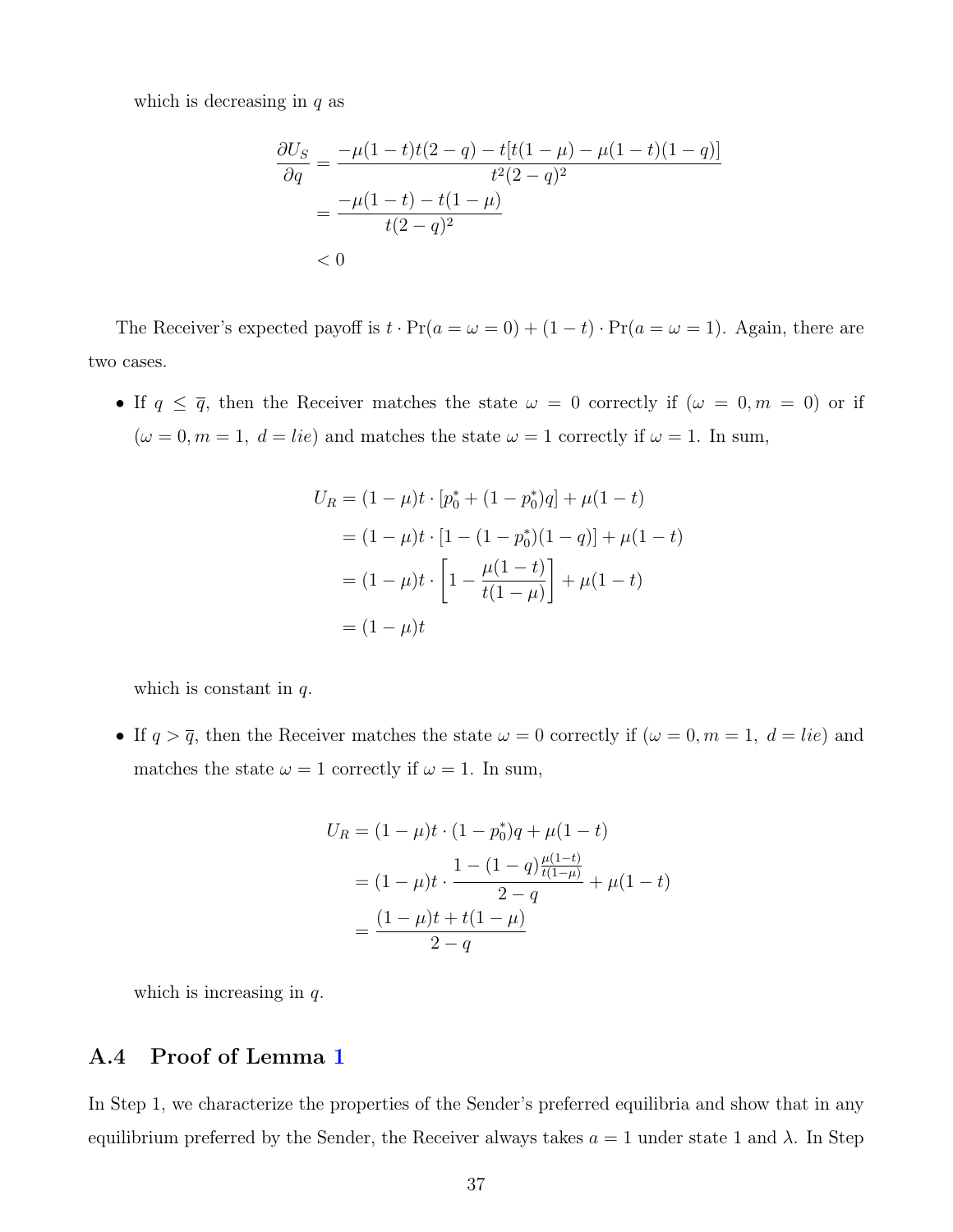2, we decompose the payoff  $U^S(q)$  and link it to  $U^R(q)$ .

#### Step 1:

Let the Sender's strategy be represented by  $\boldsymbol{a} = \{a_{ij}\}_{i,j\in\{0,\lambda,1\}}$ , where  $a_{ij}$  is the probability of sending message j under state i. Let X be the set of pairs  $(m, d)$ , where  $(m, d) \in \{0, \lambda, 1\} \times$  $\{lie, \neg lie\}$ . Let  $\mu_{m,d}$  denote the posterior mean after observing  $(m, d) \in \{0, \lambda, 1\} \times \{lie, \neg lie\}$ . The formulas of the posterior means are given by

$$
\mu_{1,lie} = \frac{q \cdot \lambda P_{\lambda} a_{\lambda 1}}{q \cdot (P_{\lambda} a_{\lambda 1} + P_0 a_{01})}
$$
\n
$$
\mu_{1, \neg lie} = \frac{P_1 a_{11} + \lambda P_{\lambda} a_{\lambda 1} (1 - q)}{P_1 a_{11} + P_{\lambda} a_{\lambda 1} (1 - q) + P_0 a_{01} (1 - q)}
$$
\n
$$
\mu_{\lambda, lie} = \frac{q \cdot P_1 a_{1\lambda}}{q \cdot (P_1 a_{1\lambda} + P_0 a_{0\lambda})}
$$
\n
$$
\mu_{1, \neg lie} = \frac{\lambda P_{\lambda} a_{\lambda \lambda} + P_1 a_{1\lambda} (1 - q)}{P_{\lambda} a_{\lambda \lambda} + P_1 a_{1\lambda} (1 - q) + P_0 a_{0\lambda} (1 - q)}
$$
\n
$$
\mu_{0, lie} = \frac{q \cdot (P_1 a_{10} + \lambda P_{\lambda} a_{\lambda 0})}{q \cdot (P_1 a_{10} + P_{\lambda} a_{\lambda 0})}
$$
\n
$$
\mu_{0, \neg lie} = \frac{(P_1 a_{10} + \lambda P_{\lambda} a_{\lambda 0})(1 - q)}{P_0 a_{00} + (P_1 a_{10} + P_{\lambda} a_{\lambda 0})(1 - q)}
$$

where the off-path beliefs are equal to zero. Moreover, let  $num(x) = \mu_x \cdot Pr(x)$  to be the numerator of  $\mu_x$ . Denote as  $X_1 = \{(m, d) \in X \mid \mu_{m,d} \geq t\}$  the set of message-detection pairs under which the Receiver takes action  $a = 1$ . An observation is that the sum of the six numerators equals  $\mu$  and the sum of the six denominators equals 1. Thus, for any strategy  $\boldsymbol{a}$ , the Sender's payoff is equal to

<span id="page-37-0"></span>
$$
\sum_{x \in X_1} \Pr(x) \le \frac{\sum_{x \in X_1} \mu_x \cdot \Pr(x)}{t} \le \frac{\mu}{t} \tag{7}
$$

We know from equation [\(1\)](#page-24-0) that  $\frac{\mu}{t}$  is exactly the Sender's optimal payoff in this case. Thus, it suffices to find conditions on  $\boldsymbol{a}$  such that both equalities in equation [\(7\)](#page-37-0) are attained. The first equality requires that  $\forall x \in X_1$ , the Receiver is indifferent after observing x, i.e.,  $\mu_x = t$ . This immediately implies  $a_{10} = a_{\lambda 0} = 0$  because otherwise  $\mu_{0,lie} > t$  by the assumption  $t < \lambda$ . Next, we consider two cases.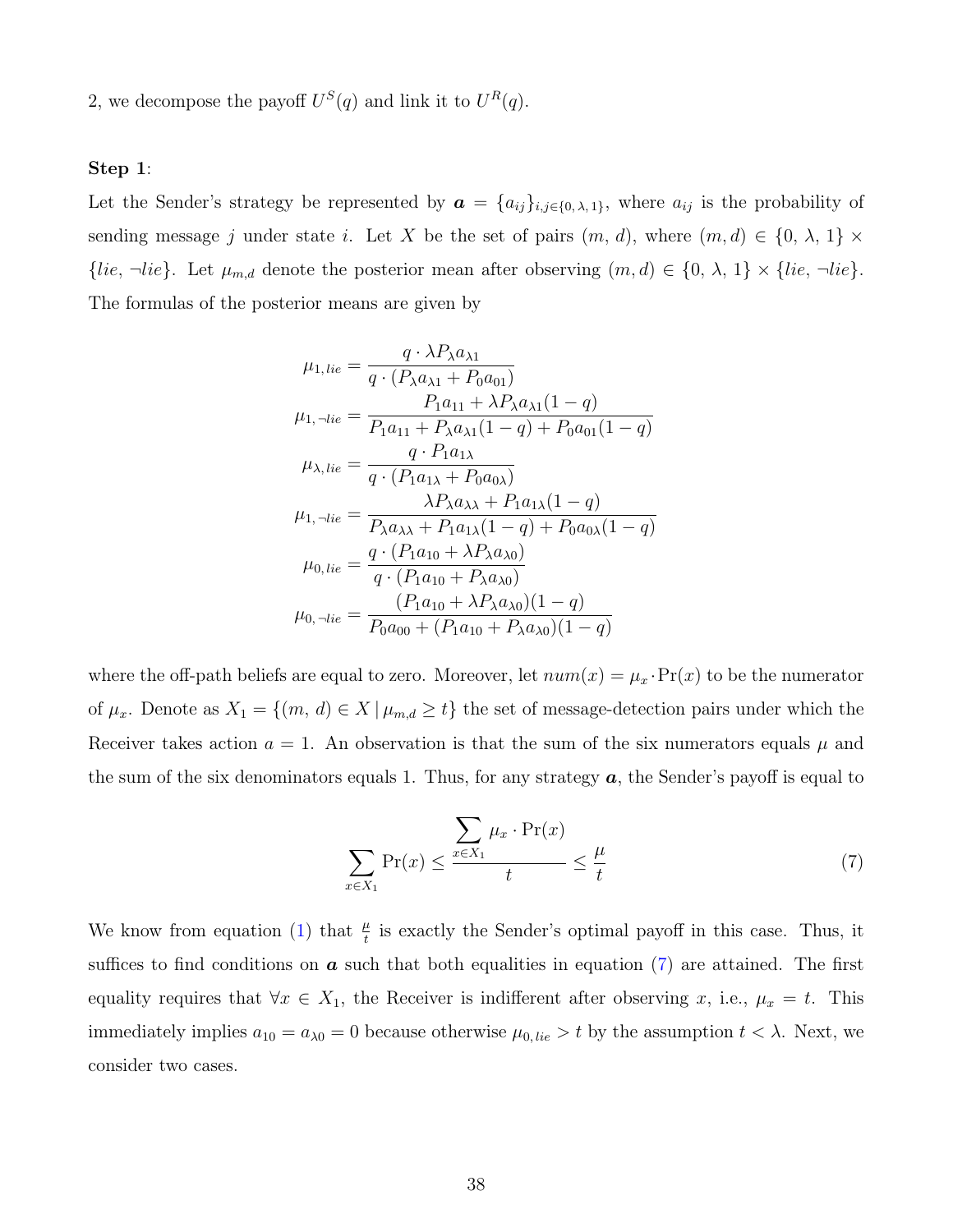If  $a_{1\lambda} > 0$ , then the second equality requires  $(\lambda, lie) \in X_1$ . Otherwise,

$$
\sum_{x \in X_1} num(x) \le \mu - q \cdot P_1 a_{1\lambda} < \mu
$$

Analogously,  $(\lambda, \neg lie) \in X_1$ . However, if  $(\lambda, lie)$ ,  $(\lambda, \neg lie) \in X_1$ , then by the implication of the first equality, it must be that  $a_{\lambda\lambda} = 0$  and thus  $a_{\lambda1} = 1$ . Repeat the arguments; the second equality requires  $(1, lie), (1, \neg lie) \in X_1$ , and the first inequality requires  $a_{11} = 0$  and thus  $a_{1\lambda} = 1$ . In summary, the Sender always sends message 1 under state  $\lambda$  and sends message  $\lambda$  under state 1. Moreover,  $(\lambda, \neg lie)$ ,  $(\lambda, lie)$   $(1, \neg lie)$ ,  $(1, lie)$  all induce action  $a = 1$ . Thus,  $Pr(a = 1, \omega = 1)$  $Pr(a = 1, \omega = \lambda) = 1.$ 

In the second case, suppose  $a_{1\lambda} = 0$ , which implies  $a_{11} = 1$ . By the second equality,  $(1, \neg lie) \in$ X<sub>1</sub>. Now,  $a_{\lambda 1}$  must be 0. Otherwise, the second equality also requires  $(1, lie) \in X_1$ . However, then the first equality is violated, as  $t \leq \mu_{1, \text{--}lie} < \mu_{1, lie}$ . In summary, the Sender is totally truthful under state 1 and  $\lambda$ . Moreover,  $(\lambda, \neg lie)$ ,  $(1, \neg lie)$  both induce action  $a = 1$ . Again,  $Pr(a = 1, \omega = 1) = Pr(a = 1, \omega = \lambda) = 1.$ 

#### Step 2:

Note that the Sender's equilibrium payoff can be decomposed in the following way.

$$
U^{S}(q) = \Pr(a = 1) = P_1 \cdot \Pr(a = 1, \omega = 1) + P_{\lambda} \cdot \Pr(a = 1, \omega = \lambda) + P_0 \cdot \Pr(a = 1, \omega = 0)
$$

Step 1 implies  $Pr(a = 1, \omega = 1) = Pr(a = 1, \omega = \lambda) = 1$  so that

$$
U^{S}(q) = P_1 + P_{\lambda} + P_0 \cdot [1 - \Pr(a = 0, \omega = 0)]
$$

At the same time, the Receiver's expected payoff is reduced to

$$
U^{R}(q) = (1-t)P_{1} + (\lambda - t)P_{\lambda} + tP_{0} \cdot \Pr(a = 0, \omega = 0)
$$

$$
= (1-t)P_{1} + (\lambda - t)P_{\lambda} + t[1 - U^{S}(q)]
$$

which concludes the proof.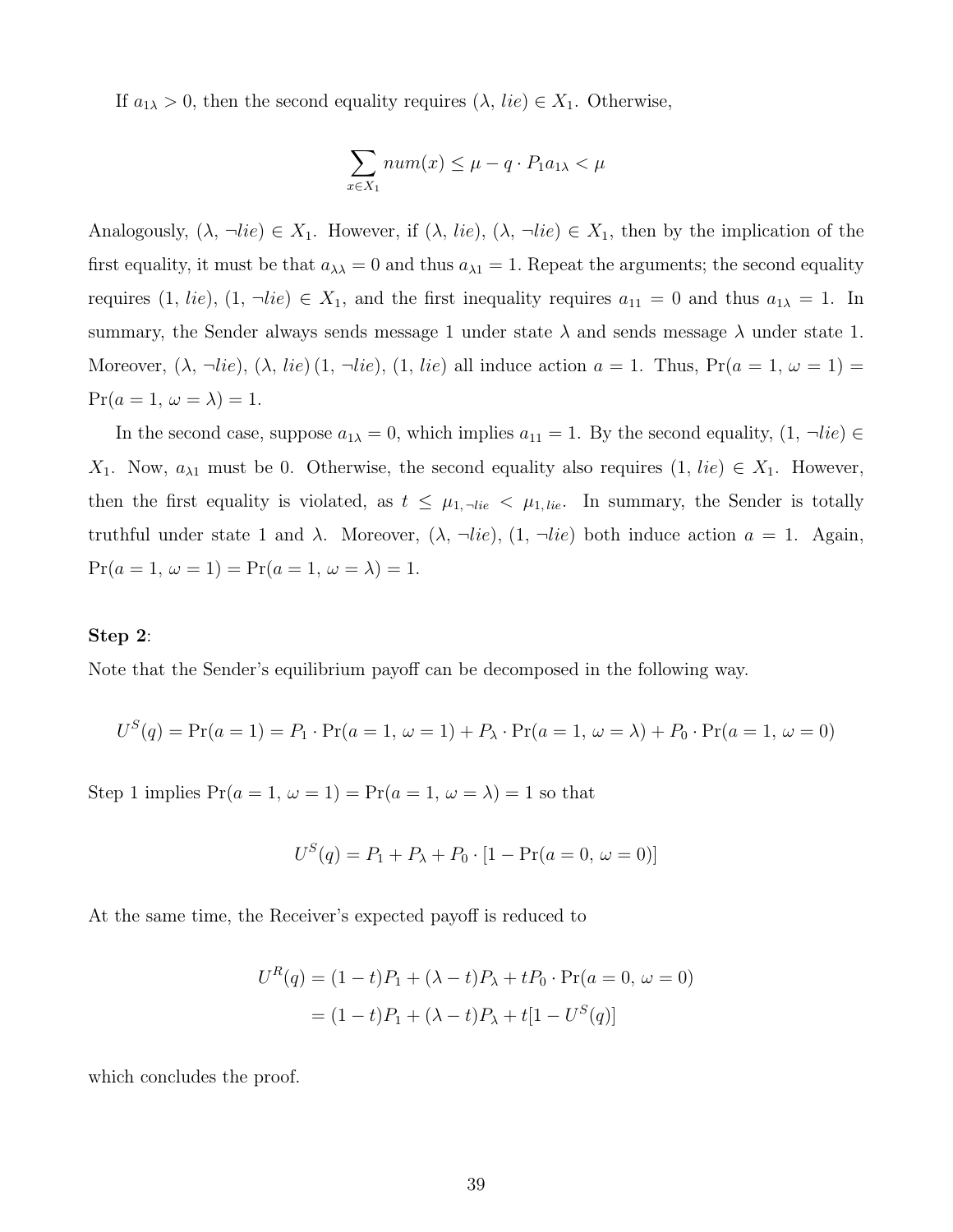### A.5 Proof of Proposition [4](#page-20-0)

Due to the binary structure, if  $d = lie$ , the true state is perfectly revealed. We need to focus only on the Receiver's responses when  $d = \neg lie$ . The formulas of the relevant posterior likelihood ratios are given by

$$
l_0 \equiv l|_{m=0,d=-lie} = \frac{\alpha\mu(1-p_1)(1-q) + (1-\alpha)\mu(1-\tilde{p}_1)(1-q)}{\alpha(1-\mu)p_0 + (1-\alpha)(1-\mu)\tilde{p}_0},
$$
  
\n
$$
l_1 \equiv l|_{m=1,d=-lie} = \frac{\alpha\mu p_1 + (1-\alpha)\mu\tilde{p}_1}{\alpha(1-\mu)(1-p_0)(1-q) + (1-\alpha)(1-\mu)(1-\tilde{p}_0)(1-q)}
$$

With a slight abuse of notation, we can partition the set of Sender's strategies  $(p_0, p_1, \tilde{p}_0, \tilde{p}_1)$  into four types. A type I strategy implies  $l_0, l_1 < \frac{t}{1-t}$  $\frac{t}{1-t}$ . A type II strategy implies  $l_0 \geq \frac{t}{1-t}$  $\frac{t}{1-t}, l_1 < \frac{t}{1-t}$  $\frac{t}{1-t}$ . A type III strategy implies  $l_0 < \frac{t}{1-t}$  $\frac{t}{1-t}, l_1 \geq \frac{t}{1-t}$  $\frac{t}{1-t}$ . A type IV strategy implies  $l_0, l_1 \geq \frac{t}{1-t}$  $\frac{t}{1-t}$ . We first demonstrate that a type IV strategy does not exist if  $q \leq \overline{q}$ . We then compute the optimal type III strategy and argue that it dominates any type I or II strategy.

First, for the purpose of contradiction, suppose that a type IV strategy exists; then,

$$
\frac{\alpha \mu (1 - p_1)(1 - q) + (1 - \alpha)\mu (1 - \tilde{p}_1)(1 - q)}{\alpha (1 - \mu)p_0 + (1 - \alpha)(1 - \mu)\tilde{p}_0} \ge \frac{t}{1 - t}
$$

which implies

$$
\frac{\alpha\mu(1-p_1) + (1-\alpha)\mu(1-\tilde{p}_1)}{\alpha(1-\mu)p_0(1-q) + (1-\alpha)(1-\mu)\tilde{p}_0(1-q)} > \frac{t}{1-t}
$$
\n(8)

At the same time,  $l_1 \geq \frac{t}{1-t}$  $\frac{t}{1-t}$  suggests that

$$
\frac{\alpha\mu p_1 + (1 - \alpha)\mu \tilde{p}_1}{\alpha(1 - \mu)(1 - p_0)(1 - q) + (1 - \alpha)(1 - \mu)(1 - \tilde{p}_0)(1 - q)} \ge \frac{t}{1 - t}
$$
\n(9)

Combining the two inequalities [\(8\)](#page-39-0) and [\(9\)](#page-39-1) yields

<span id="page-39-1"></span><span id="page-39-0"></span>
$$
\frac{\mu}{(1-\mu)(1-q)}>\frac{t}{1-t}
$$

This is in contradiction with the assumption that  $q \leq \overline{q}$ . Therefore, a type IV strategy is not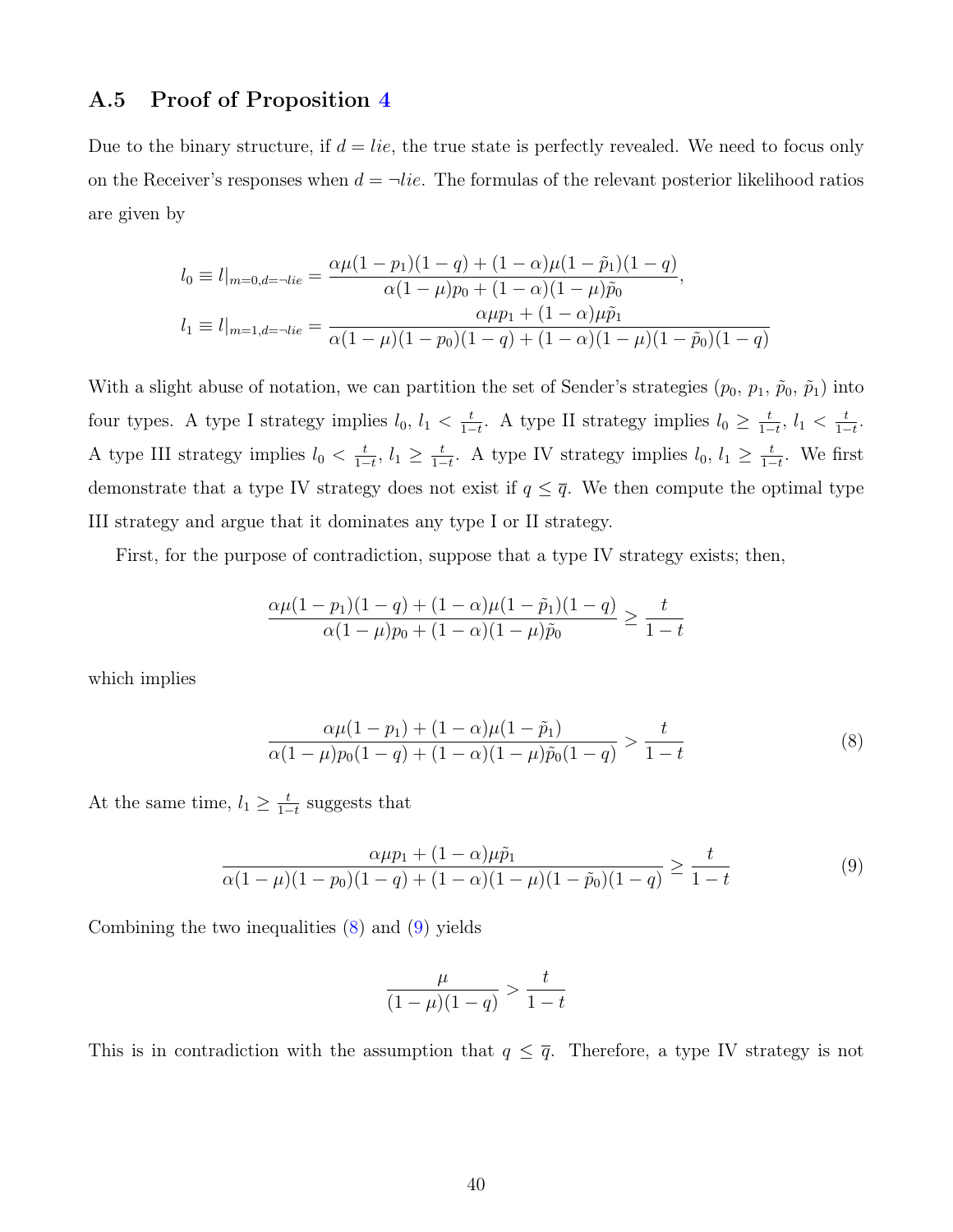available. Next, we derive the optimal type III strategy, where the objective function is given by

$$
U_S^{\text{III}} = \mu \{ \alpha [p_1 + (1 - p_1)q] + (1 - \alpha) [\tilde{p}_1 + (1 - \tilde{p}_1)q] \}
$$
  
+ 
$$
(1 - \mu) [\alpha (1 - p_0)(1 - q) + (1 - \alpha)(1 - \tilde{p}_0)(1 - q)]
$$

Note that in any type III strategy, it must be that  $\tilde{p}_0 = 0$  and  $\tilde{p}_1 = 1$  because the message  $m = 1$ induces  $a = 1$  with a higher probability than the message  $m = 0$ . Furthermore, at the optimum, it must be that  $p_1 = 1$  because increasing  $p_1$  relaxes the constraint  $l_1 \geq \frac{t}{1-t}$  while improving the objective. Finally, the constraint on  $l_1$  must bind at the optimum, which, after we plug in  $p_1, \tilde{p}_0, \tilde{p}_1$ , implies

<span id="page-40-0"></span>
$$
\alpha(1 - p_0) + 1 - \alpha = \frac{\mu(1 - t)}{t(1 - \mu)(1 - q)}
$$
\n(10)

The assumptions  $q \leq \overline{q}$  and  $\alpha \geq \underline{\alpha}$  ensure that the solution to equation [\(10\)](#page-40-0) belongs to [0, 1]. Given this strategy, the Sender's payoff is equal to

$$
U_S^{\text{III}} = \mu[\alpha + (1 - \alpha)] + (1 - \mu)[\alpha(1 - p_0)(1 - q) + (1 - \alpha)(1 - q)]
$$
  
=  $\mu + \frac{\mu(1 - t)}{t} = \frac{\mu}{t}$ 

This strategy dominates any type I strategy because the Sender there obtains a positive payoff only if  $\omega = 1$ ,  $m = 0$ ,  $d = lie$ , which occurs with a probability bounded above by  $\mu q$ . Finally, we need to derive the optimal type II strategy, where the objective function is given by

$$
U_S^{\rm II} = \mu [\alpha (1-p_1) + (1-\alpha)(1-\tilde{p}_1)] + (1-\mu) [\alpha p_0 + (1-\alpha)\tilde{p}_0]
$$

Analogously, in any type II strategy, it must be that  $\tilde{p}_0 = 1$  and  $\tilde{p}_1 = 0$  because the message  $m = 0$ induces  $a = 1$  with a higher probability than the message  $m = 1$ . Furthermore, at the optimum, it must be that  $p_1 = 0$  because decreasing  $p_1$  relaxes the constraint  $l_0 \geq \frac{t}{1-t}$  while improving the objective. Finally, the constraint on  $l_0$  must bind at the optimum, which, after we plug in  $p_1, \tilde{p}_0, \tilde{p}_1$ , implies

$$
\alpha p_0 + 1 - \alpha = \frac{\mu(1 - t)(1 - q)}{t(1 - \mu)}
$$